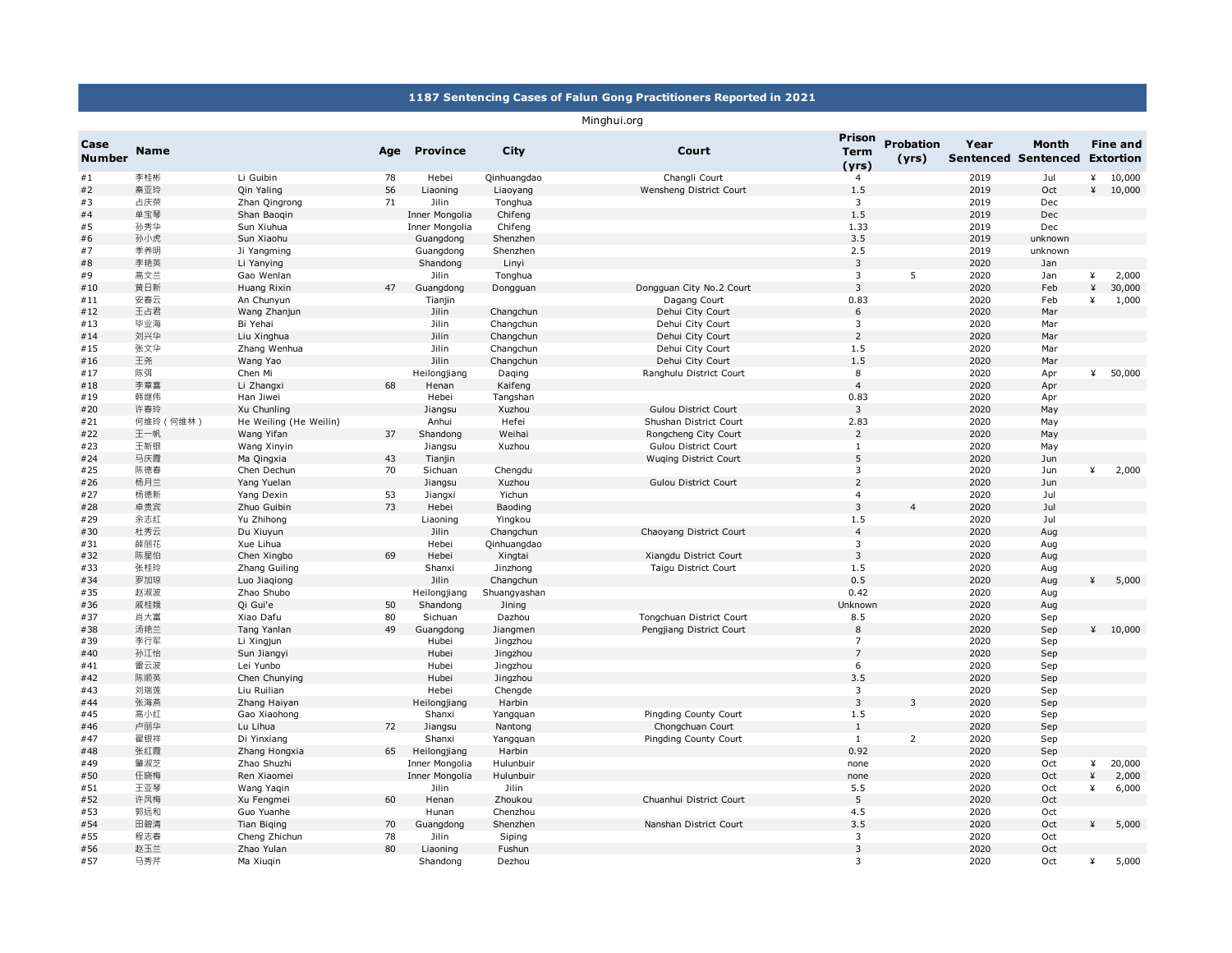| #58  | 何咏梅    | He Yongmei           |     | Hunan          | Chenzhou  |                                | $\overline{\mathbf{3}}$      | $\overline{3}$ | 2020 | Oct |        |         |
|------|--------|----------------------|-----|----------------|-----------|--------------------------------|------------------------------|----------------|------|-----|--------|---------|
| #59  | 郭利蓉    | Guo Lirong           | 60  | Sichuan        | Chengdu   | Chenghua District Court        | 1.67                         |                | 2020 | Oct |        |         |
| #60  | 侯丽玲    | Hou Liling           |     | Shandong       | Jinan     |                                | 1.42                         |                | 2020 | Oct |        |         |
| #61  | 李秀英    | Li Xiuying           |     | Sichuan        | Ziyang    |                                | 1.33                         |                | 2020 | Oct |        |         |
| #62  | 卜如梅    | Bu Rumei             | 47  | Jiangsu        | Changzhou | Wujin District Court           | $\mathbf{1}$                 |                | 2020 | Oct |        |         |
| #63  | 谢春菊    | Xie Chunju           |     | Sichuan        | Ziyang    |                                |                              | 3              | 2020 | Oct |        |         |
| #64  | 赵予杰    | Zhao Yujie           | 44  | Gansu          | Linxia    | Linxiazhou Court               | 9.5                          |                | 2020 | Nov |        |         |
| #65  | 陈永森    | Chen Yongsen         | 65  | Gansu          | Linxia    | Linxiazhou Court               | 9                            |                | 2020 | Nov |        |         |
| #66  | 孙利     | Sun Li               |     | Hebei          | Tangshan  | Lubei District Court           | $\mathsf 9$                  |                | 2020 | Nov |        |         |
| #67  | 李玉娥    | Li Yu'e              |     | Liaoning       | Shenyang  | Yuhong District Court          | 5                            |                | 2020 | Nov |        |         |
| #68  | 邝德英    | Kuang Deying         |     | Yunnan         | Kunming   | Xishan District Court          | 5                            |                | 2020 | Nov |        | 410,000 |
| #69  | 刘海康    | Liu Haikang          | 67  | Heilongjiang   | Heihe     |                                | $\overline{4}$               |                | 2020 | Nov |        |         |
| #70  | 肖玉霞    | Xiao Yuxia           | 58  | Yunnan         | Kunming   | Wuhua District Court           | $\overline{4}$               |                | 2020 | Nov | ¥      | 6,000   |
| #71  | 陈秀芳    | Chen Xiufang         |     | Sichuan        | Suining   |                                | $\overline{4}$               |                | 2020 | Nov | ¥      | 4,000   |
| #72  | 范纪荣    | Fan Jirong           |     | Beijing        |           | Changping District Court       | $\overline{4}$               |                | 2020 | Nov |        |         |
| #73  | 于淑凤    |                      |     |                |           |                                | $\overline{4}$               |                | 2020 |     |        |         |
|      |        | Yu Shufeng           | 81  | Gansu          | Jiayuquan |                                | $\overline{4}$               |                |      | Nov |        |         |
| #74  | 刘春琴    | Liu Chungin          | 46  | Hunan          | Zhuzhou   | Lusong District Court          |                              |                | 2020 | Nov |        |         |
| #75  | 刘奇芬    | Liu Qifen            |     | Shandong       | Weifang   |                                | $\overline{4}$               |                | 2020 | Nov |        |         |
| #76  | 陈明坤    | Chen Mingkun         |     | Sichuan        | Suining   |                                | $\overline{4}$               |                | 2020 | Nov | ¥      | 3,000   |
| #77  | 柴茂荣    | Chai Maorong         | 69  | Yunnan         | Kunming   | Wuhua District Court           | 3.5                          |                | 2020 | Nov | ¥      | 6,000   |
| #78  | 王美玲    | Wang Meiling         | 66  | Yunnan         | Chuxiong  | Wuhua District Court           | 3.5                          |                | 2020 | Nov | ¥      | 5,000   |
| #79  | 白海英    | Bai Haiying          |     | Yunnan         | Kunming   | Xishan District Court          | 3.5                          |                | 2020 | Nov | ¥      | 3,000   |
| #80  | 唐常俊    | Tang Changjun        | 73  | Hubei          | Wuhan     | Hanyang District Court         | 3.5                          |                | 2020 | Nov | ¥      | 2,000   |
| #81  | 李琳     | Li Lin               |     | Chongqing      |           |                                | 3.5                          |                | 2020 | Nov |        |         |
| #82  | 王爱弟    | Wang Aidi            |     | Hebei          | Tangshan  | Zunhua Court                   | 3.5                          |                | 2020 | Nov | ¥      | 3,000   |
| #83  | 曾又梅的姐姐 | Ceng Youmei's sister |     | Shandong       | Liaocheng |                                | 3.5                          |                | 2020 | Nov |        |         |
| #84  | 尚勤     | Shang Qin            |     | Anhui          | Maanshan  | Huashan District Court         | 3.5                          |                | 2020 | Nov | ¥      | 20,000  |
| #85  | 邱林     | Qiu Lin              | 37  | Jilin          | Jilin     | Shulan City Court              | $\mathsf 3$                  |                | 2020 | Nov | ¥      | 2,000   |
| #86  | 邱安     | Qiu An               | 46  | Yunnan         | Kunming   | Wuhua District Court           | $\mathbf{3}$                 |                | 2020 | Nov | ¥      | 5,000   |
| #87  | 林海英    | Lin Haiying          | 54  | Yunnan         | Kunming   | Wuhua District Court           | 3                            |                | 2020 | Nov | ¥      | 5,000   |
| #88  | 李慧平    | Li Huiping           |     | Henan          | Zhoukou   |                                | $\overline{3}$               |                | 2020 | Nov |        |         |
| #89  | 谷玉荣    | Gu Yurong            |     | Henan          | Zhoukou   |                                | $\overline{3}$               |                | 2020 | Nov |        |         |
| #90  | 李艳华    | Li Yanhua            |     | Henan          | Zhoukou   |                                | $\mathbf{3}$                 |                | 2020 | Nov |        |         |
| #91  | 李瑞华    | Li Ruihua            | 78  | Yunnan         | Kunming   | Wuhua District Court           | 3                            | $\overline{a}$ | 2020 | Nov | ¥      | 5,000   |
| #92  | 王林菊    | Wang Linju           |     | Sichuan        | Suining   |                                | $\overline{2}$               | $\mathbf{1}$   | 2020 | Nov | ¥      | 2,000   |
| #93  | 杨林英    | Yang Linying         | 55  | Hunan          | Huaihua   | Zhijiang County Court          | 1.58                         |                | 2020 | Nov | ¥      | 5,000   |
| #94  | 肖桂琴    | Xiao Guigin          |     | Inner Mongolia | Chifeng   |                                | 1.5                          |                | 2020 | Nov | ¥      | 5,000   |
| #95  | 王大勇    | Wang Dayong          |     | Liaoning       | Anshan    | Lishan Court                   | 1.5                          |                | 2020 | Nov |        |         |
| #96  | 崔友英    | Cui Youying          |     | Shandong       | Jinan     |                                | 1.25                         |                | 2020 | Nov |        |         |
|      | 王树华    |                      | 85  |                |           |                                |                              |                | 2020 |     |        | 10,000  |
| #97  |        | Wang Shuhua          |     | Anhui          | Maanshan  | Huashan Court                  | $\mathbf{1}$<br>$\mathbf{1}$ |                | 2020 | Nov | ¥<br>¥ |         |
| #98  | 王韦懿    | Wang Weiyi           |     | Jilin          | Changchun | Chaoyang District Court        |                              |                |      | Nov |        | 5,000   |
| #99  | 杨雪梅    | Yang Xuemei          |     | Sichuan        | Suining   | Shehong District Court         | $\mathbf{1}$                 |                | 2020 | Nov |        |         |
| #100 | 罗开珍    | Luo Kaizhen          | 63  | Sichuan        | Suining   | Chuanshan District Court       | 0.67                         |                | 2020 | Nov |        |         |
| #101 | 高素莲    | Gao Sulian           |     | Shandong       | Qingdao   |                                | 0.67                         |                | 2020 | Nov |        |         |
| #102 | 马智武    | Ma Zhiwu             | 50  | Ningxia        | Guyuan    | Guyuan City Intermediate Court | 14                           |                | 2020 | Dec | ¥      | 30,000  |
| #103 | 赵培员    | Zhao Peiyuan         |     | Henan          | Nanyang   | Wancheng District Court        | 13                           |                | 2020 | Dec | ¥      | 50,000  |
| #104 | 杨丽艳    | Yang Liyan           |     | Jilin          | Songyuan  |                                | 10                           |                | 2020 | Dec |        |         |
| #105 | 王伟     | Wang Wei             |     | Henan          | Nanyang   | Wancheng District Court        | 9                            |                | 2020 | Dec | ¥      | 40,000  |
| #106 | 杜永丰    | Du Yongfeng          |     | Liaoning       | Dalian    | Pulandian City Court           | 9                            |                | 2020 | Dec |        |         |
| #107 | 潘东兴    | Pan Dongxing         |     | Henan          | Nanyang   | Wancheng District Court        | 8                            |                | 2020 | Dec | ¥      | 30,000  |
| #108 | 曾尉英    | Zeng Weiying         | 48  | Guangdong      | Heshan    | Pengjiang District Court       | $\,8\,$                      |                | 2020 | Dec |        |         |
| #109 | 王海乾    | Wang Haiqian         | 59  | Sichuan        | Dazhou    | Dazhu County Court             | 7.5                          |                | 2020 | Dec | ¥      | 50,000  |
| #110 | 孙同仁    | Sun Tongren          |     | Henan          | Nanyang   | Wancheng District Court        | $\overline{7}$               |                | 2020 | Dec | ¥      | 40,000  |
| #111 | 来桂敏    | Lai Guimin           |     | Henan          | Nanyang   | Wancheng District Court        | 7                            |                | 2020 | Dec | ¥      | 30,000  |
| #112 | 王小碧    | Wang Xiaobi          |     | Henan          | Nanyang   | Wancheng District Court        | $\overline{7}$               |                | 2020 | Dec | ¥      | 30,000  |
| #113 | 杨学华    | Yang Xuehua          | 50  | Beijing        |           | Fengtai District Court         | $\overline{7}$               |                | 2020 | Dec | ¥      | 7,000   |
| #114 | 曹淑莲    | Cao Shulian          | 58  | Jilin          | Tonghua   | Liuhe County Court             | $\overline{7}$               |                | 2020 | Dec | ¥      | 5,200   |
| #115 | 张春凤    | Zhang Chunfeng       |     | Liaoning       | Dalian    | Pulandian City Court           | 7                            |                | 2020 | Dec |        |         |
| #116 | 刘珍俐    | Liu Zhenli           | 40s | Hubei          | Wuhan     |                                | $\boldsymbol{6}$             |                | 2020 | Dec |        |         |
| #117 | 王自成    | Wang Zicheng         |     | Beijing        |           | Pinggu District Court          | 5.5                          |                | 2020 | Dec | ¥      | 10,000  |
| #118 | 宋宇岑    | Song Yucen           | 26  | Liaoning       | Shenyang  | Heping District Court          | 5.5                          |                | 2020 | Dec |        |         |
| #119 | 纳勤     | Na Qin               |     | Ningxia        | Yinchuan  | Xixia District Court           | 5.5                          |                | 2020 | Dec | ¥      | 35,000  |
| #120 | 赵杰     | Zhao Jie             | 60  | Liaoning       | Fushun    | Shuncheng Court                | 5.5                          |                | 2020 | Dec | ¥      | 20,000  |
|      |        | Ren Zhaojun          | 33  | Henan          | Jiyuan    | Jiyuan City Court              | 5                            |                | 2020 | Dec | ¥      | 25,000  |
| #121 | 任召军    |                      |     |                |           |                                |                              |                |      |     |        |         |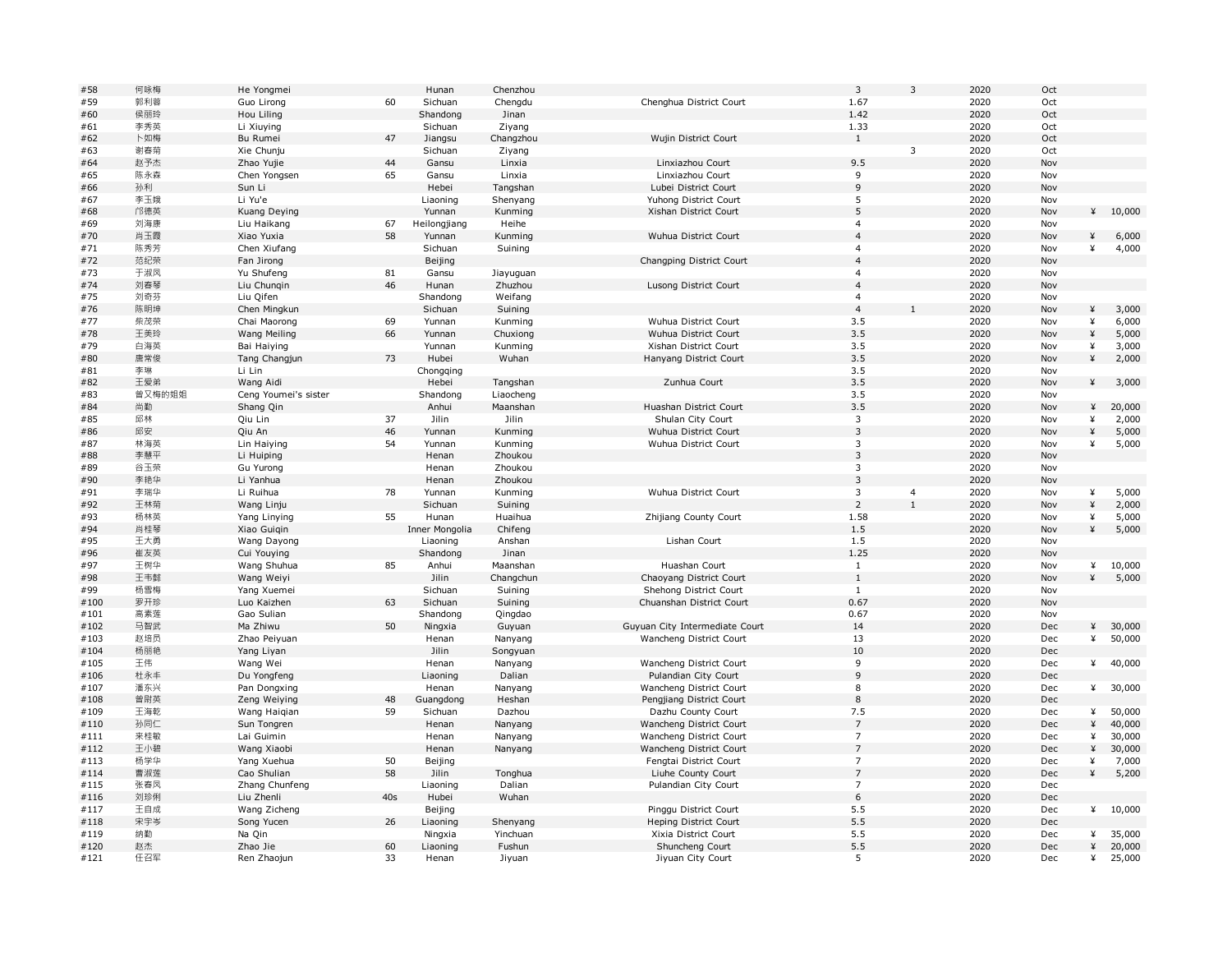| #122 | 蒋凤        | Jiang Feng                 |     | Hebei        | Baoding      | Gaoyang County Court      | 5              | 2020 | Dec |             |        |
|------|-----------|----------------------------|-----|--------------|--------------|---------------------------|----------------|------|-----|-------------|--------|
| #123 | 姜春梅       | Jiang Chunmei              |     | Ningxia      | Yinchuan     | Xixia District Court      | 5              | 2020 | Dec | ¥           | 30,000 |
| #124 | 孙芳红       | Sun Fanghong               |     | Ningxia      | Yinchuan     | Xixia District Court      | 5              | 2020 | Dec | $\mathbf x$ | 30,000 |
| #125 | 朱海燕       | Zhu Haiyan                 | 43  | Ningxia      | Yinchuan     | Xixia District Court      | 5              | 2020 | Dec | ¥           | 30,000 |
| #126 | 唐之开       | Tang Zhikai                | 70  | Sichuan      | Dazhou       | Dazhu County Court        | 5              | 2020 | Dec | ¥           | 30,000 |
| #127 | 王君洲       | Wang Junzhou               |     | Tianjin      |              | Binhaixin District Court  | 5              | 2020 | Dec |             |        |
| #128 | 曹福林       | Cao Fulin                  | 60s | Jiangsu      | Yancheng     |                           | 5              | 2020 | Dec |             |        |
| #129 | 王月        | Wang Yue                   |     | Henan        | Zhumadian    |                           | 5              | 2020 | Dec |             |        |
| #130 | 梁兆芳       | Liang Zhaofang             |     | Henan        | Nanyang      | Wancheng District Court   | 4.5            | 2020 | Dec | ¥           | 30,000 |
| #131 | 袁志强       | Yuan Zhiqiang              |     | Chongqing    |              | Jiangbei District Court   | 4.5            | 2020 | Dec | ¥           | 10,000 |
| #132 | 孙艳环       | Sun Yanhuan                | 62  | Heilongjiang | Jiamusi      | Xiangyang District Court  | 4.5            | 2020 | Dec | ¥           | 15,000 |
|      |           |                            |     |              |              |                           |                |      |     |             |        |
| #133 | 易群仁       | Yi Qunren                  | 54  | Sichuan      | Luzhou       | Lu County Court           | 4.5            | 2020 | Dec |             |        |
| #134 | 程思桂       | Cheng Sigui                | 81  | Sichuan      | Luzhou       | Lu County Court           | 4.5            | 2020 | Dec | ¥           | 8,000  |
| #135 | 刘炳霖       | Liu Binglin                | 54  | Guangdong    | Guangzhou    | Liwan District Court      | $\overline{4}$ | 2020 | Dec | ¥           | 5,000  |
| #136 | 温建华       | Wen Jianhua                |     | Henan        | Nanyang      | Wancheng District Court   | $\overline{4}$ | 2020 | Dec | ¥           | 20,000 |
| #137 | 谭波        | Tan Bo                     |     | Henan        | Nanyang      | Wancheng District Court   | $\overline{4}$ | 2020 | Dec | ¥           | 20,000 |
| #138 | 赵凤军       | Zhao Fengjun               |     | Beijing      |              | Pinggu District Court     | $\overline{4}$ | 2020 | Dec | ¥           | 8,000  |
| #139 | 迂萍        | Yu Ping                    |     | Heilongjiang | Harbin       | Daoli District Court      | $\overline{4}$ | 2020 | Dec |             |        |
| #140 | 王秋萍       | Wang Qiuping               | 65  | Liaoning     | Shenyang     | Heping District Court     | $\overline{4}$ | 2020 | Dec |             |        |
| #141 | 陈波被       | Chen Bobei                 |     | Ningxia      | Yinchuan     | Xixia District Court      | $\overline{4}$ | 2020 | Dec | ¥           | 25,000 |
| #142 | 孙芳惠       | Sun Fanghui                |     | Ningxia      | Yinchuan     | Xixia District Court      | $\overline{4}$ | 2020 | Dec | ¥           | 25,000 |
| #143 | 庹万学       | Kuo Wanxue                 |     | Sichuan      | Guang'an     |                           | $\overline{4}$ | 2020 | Dec |             |        |
| #144 | 汪显树       | Wang Xianshu               | 67  | Sichuan      | Luzhou       | Lu County Court           | $\overline{4}$ | 2020 | Dec |             |        |
| #145 | 张慕杰       | Zhang Mujie                |     | Beijing      |              | Daxing District Court     | $\overline{4}$ | 2020 | Dec |             |        |
| #146 | 贾春臻       | Jia Chunzhen               | 75  | Gansu        | Linxia       | Linxiazhou Court          | $\overline{4}$ | 2020 | Dec | ¥           | 3,000  |
| #147 | 王长明       | Wang Changming             | 60s | Jiangsu      | Yancheng     |                           | $\overline{4}$ | 2020 | Dec |             |        |
| #148 | 范永梅       | Fan Yongmei                |     | Liaoning     | Dalian       | Pulandian City Court      | $\overline{4}$ | 2020 | Dec |             |        |
|      |           |                            |     |              |              |                           | $\overline{4}$ |      |     |             |        |
| #149 | 赵洪芝       | Zhao Hongzhi               | 81  | Liaoning     | Shenyang     |                           |                | 2020 | Dec | ¥           | 20,000 |
| #150 | 王侠        | Wang Xia                   |     | Heilongjiang | Shuangyashan | Jixian County Court       | $\overline{4}$ | 2020 | Dec | ¥           | 80,000 |
| #151 | 齐红玉       | Qi Hongyu                  |     | Heilongjiang | Shuangyashan | Jixian County Court       | $\overline{4}$ | 2020 | Dec | ¥           | 3,000  |
| #152 | 危美甜       | Wei Meitian                | 35  | Guangdong    | Guangzhou    | Liwan District Court      | $\overline{4}$ | 2020 | Dec | ¥           | 5,000  |
| #153 | 张惠        | Zhang Hui                  | 76  | Guangdong    | Guangzhou    | Haizhu District Court     | $\overline{4}$ | 2020 | Dec | ¥           | 5,000  |
| #154 | 黄惠芳       | Huang Huifang              | 67  | Guangdong    | Maoming      | Maonan District Court     | $\overline{4}$ | 2020 | Dec | ¥           | 20,000 |
| #155 | 夏月仙       | Xia Yuexian                | 70  | Hubei        | Wuhan        | Hanyang Court             | 3.58           | 2020 | Dec |             |        |
| #156 | 孔令坡       | Kong Lingpo                |     | Shandong     | Jining       |                           | 3.5            | 2020 | Dec |             |        |
| #157 | 张雪莲       | Zhang Xuelian              |     | Gansu        | Jiuquan      | Dunhuang Court            | 3.5            | 2020 | Dec |             |        |
| #158 | 叶秀芳       | Ye Xiufang                 | 76  | Guangdong    | Meizhou      | Mei County District Court | 3.5            | 2020 | Dec | ¥           | 35,000 |
| #159 | 李玲莲       | Li Linglian                |     | Guangdong    | Meizhou      | Mei County District Court | 3.5            | 2020 | Dec | ¥           | 35,000 |
| #160 | 赵林        | Zhao Lin                   |     | Hebei        | Zhangjiakou  | Qiaoxi District Court     | 3.5            | 2020 | Dec |             |        |
| #161 | 张凤兰       | Zhang Fenglan              | 66  | Heilongjiang | Harbin       | Yilan County Court        | 3.5            | 2020 | Dec | ¥           | 15,000 |
| #162 | 宋彦群       | Song Yangun                | 50  | Jilin        | Jilin        | Shulan City Court         | 3.5            | 2020 | Dec |             |        |
| #163 | 王香莉       | Wang Xiangli               |     | Shandong     | Weifang      | Xuanwu District Court     | 3.5            | 2020 | Dec | ¥           | 35,000 |
|      | 李维棕       |                            | 58  | Shandong     | Jinan        |                           | 3.5            | 2020 | Dec | ¥           |        |
| #164 |           | Li Weizong                 |     |              |              | Zouping District Court    |                |      |     |             | 5,000  |
| #165 | 孙晓颖       | Sun Xiaoying               |     | Shandong     | Weifang      |                           | 3.5            | 2020 | Dec |             |        |
| #166 | 宋宗孝 (宋有福) | Song Zongxiao (Song Youfu) | 70  | Gansu        | Linxia       | Linxiazhou Court          | 3.5            | 2020 | Dec | ¥           | 4,000  |
| #167 | 邓成芳       | Deng Chengfang             | 60s | Jiangsu      | Yancheng     |                           | 3.5            | 2020 | Dec |             |        |
| #168 | 井玉华       | Jing Yuhua                 | 64  | Heilongjiang | Jiamusi      | Xiangyang District Court  | 3.5            | 2020 | Dec | ¥           | 5,000  |
| #169 | 杨鑫        | Yang Xin                   |     | Shaanxi      | Baoji        | Yanta Court               | 3.25           | 2020 | Dec | ¥           | 6,000  |
| #170 | 陈丽梅       | Chen Limei                 | 46  | Guangdong    | Guangzhou    | Liwan District Court      | $\overline{3}$ | 2020 | Dec | ¥           | 3,000  |
| #171 | 周殿文       | Zhou Dianwen               |     | Heilongjiang | Harbin       |                           | $\mathbf{3}$   | 2020 | Dec |             |        |
| #172 | 李洁荣       | Li Jierong                 |     | Henan        | Nanyang      | Wancheng District Court   | $\overline{3}$ | 2020 | Dec | ¥           | 20,000 |
| #173 | 陈涛        | Chen Tao                   |     | Henan        | Nanyang      | Wancheng District Court   | 3              | 2020 | Dec | ¥           | 20,000 |
| #174 | 冯及英       | Feng Jiying                | 57  | Hebei        | Langfang     | Zhuzhuo Court             | $\overline{3}$ | 2020 | Dec |             |        |
| #175 | 代士华       | Dai Shihua                 |     | Heilongjiang | Harbin       | Daoli District Court      | $\mathbf{3}$   | 2020 | Dec |             |        |
| #176 | 刘荷香       | Liu Hexiang                | 60  | Jiangxi      | Nanchang     | Xihu District Court       | $\overline{3}$ | 2020 | Dec | ¥           | 10,000 |
| #177 | 肖燕芝       | Xiao Yanzhi                |     | Ningxia      | Yinchuan     | Xixia District Court      | $\overline{3}$ | 2020 | Dec | ¥           | 20,000 |
| #178 | 袁辉武       | Yuan Huiwu                 |     | Shaanxi      | Xi'an        | Yanta Court               | $\overline{3}$ | 2020 | Dec | ¥           | 5,000  |
| #179 | 王芹        | Wang Qin                   |     | Shandong     | Liaocheng    |                           | 3              | 2020 | Dec |             |        |
| #180 | 许传香       | Xu Chuanxiang              |     | Shandong     | Rizhao       | Bei District Court        | $\overline{3}$ | 2020 | Dec |             |        |
|      | 邓明志       |                            |     | Sichuan      | Dazhou       |                           | 3              | 2020 |     |             |        |
| #181 |           | Deng Mingzhi               | 54  |              |              | Dazhu County Court        | $\overline{3}$ |      | Dec |             |        |
| #182 | 何大翠       | He Dacui                   | 69  | Sichuan      | Dazhou       | Dazhu County Court        |                | 2020 | Dec | ¥           | 5,000  |
| #183 | 张涌        | Zhang Yong                 | 50  | Jilin        | Jilin        |                           | 3              | 2020 | Dec |             |        |
| #184 | 邢德琴       | Xing Deqin                 | 72  | Jilin        | Tonghua      | Liuhe County Court        | $\overline{3}$ | 2020 | Dec |             |        |
| #185 | 张丽萍       | Zhang Liping               |     | Liaoning     | Dalian       | Pulandian City Court      | $\overline{3}$ | 2020 | Dec | ¥           | 20,000 |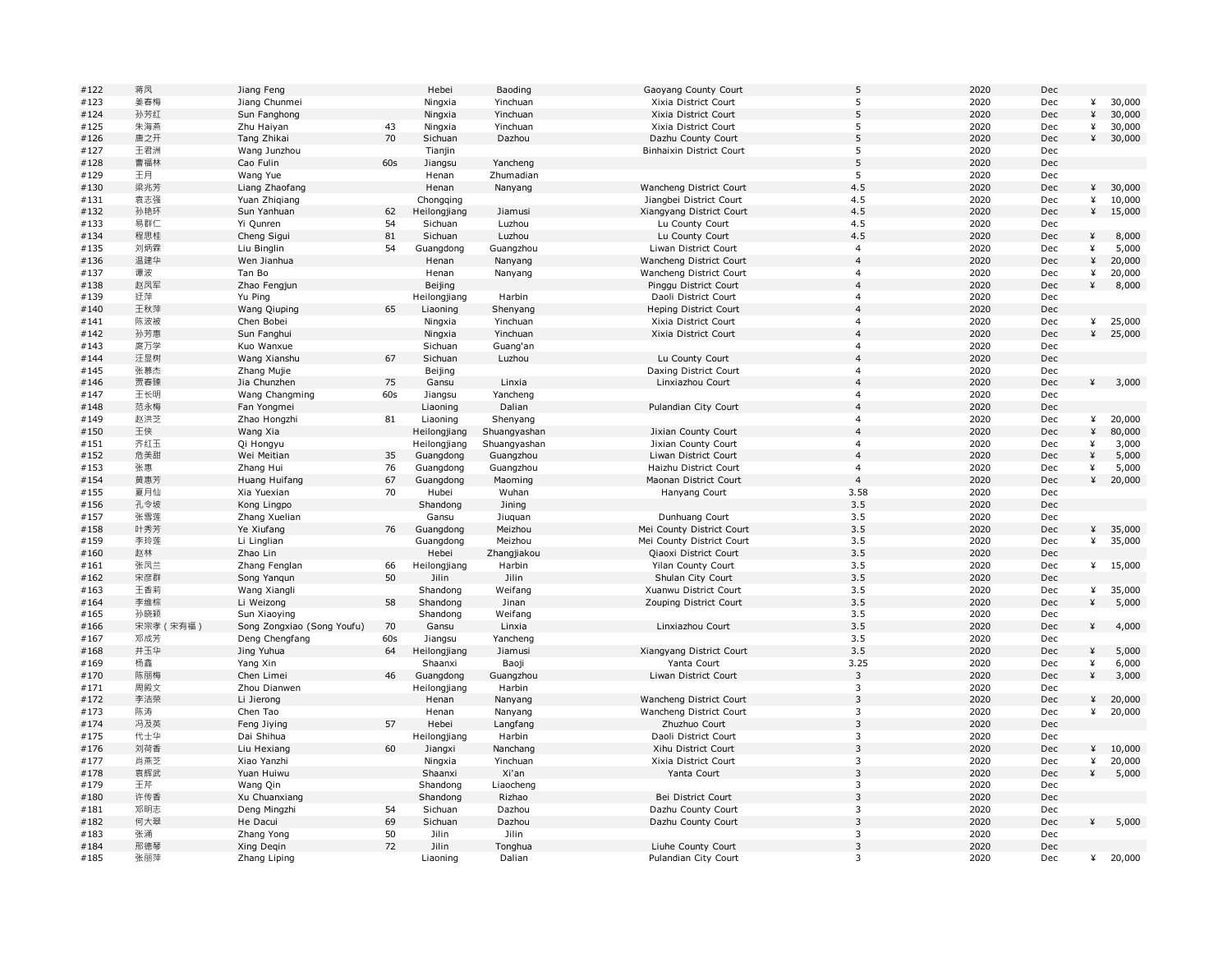| #186 | 何永琴          | He Yongqin                   |     | Liaoning         | Dalian              | Pulandian City Court                              | 3              |                          | 2020 | Dec |   |        |
|------|--------------|------------------------------|-----|------------------|---------------------|---------------------------------------------------|----------------|--------------------------|------|-----|---|--------|
| #187 | 张文慈          | Zhang Wenci                  | 74  | Tianjin          |                     | Hongqiao District Court                           | $\overline{3}$ |                          | 2020 | Dec |   |        |
| #188 | 马玉芹          | Ma Yugin                     | 62  | Shandong         | Weifang             |                                                   | $\overline{3}$ |                          | 2020 | Dec | ¥ | 5,000  |
| #189 | 刘淑娅          | Liu Shuya                    |     | Guizhou          | Guiyang             | Nanming District Court                            | $\mathbf{3}$   |                          | 2020 | Dec |   |        |
| #190 | 杨丰东          | Yang Fengdong                |     | Henan            | Nanyang             | Wancheng District Court                           | $\overline{3}$ | 5                        | 2020 | Dec | ¥ | 20,000 |
| #191 | 葛凤芝          | Ge Fengzhi                   |     | Henan            | Nanyang             | Wancheng District Court                           | $\overline{3}$ | $\overline{4}$           | 2020 | Dec | ¥ | 20,000 |
| #192 | 王志清          | Wang Zhiqing                 |     | Henan            | Nanyang             | Wancheng District Court                           | $\overline{3}$ | $\overline{4}$           | 2020 | Dec | ¥ | 20,000 |
| #193 | 方宝军          | Fang Baojun                  |     | Henan            | Nanyang             | Wancheng District Court                           | $\mathbf{3}$   | 3                        | 2020 | Dec | ¥ | 20,000 |
| #194 | 张晓刚          | Zhang Xiaogang               |     | Jilin            | Tonghua             | Liuhe County Court                                | $\overline{3}$ | $\overline{3}$           | 2020 | Dec |   |        |
| #195 | 孔令秀          | Kong Lingxiu                 | 50s | Jiangsu          | Yancheng            |                                                   | 2.83           |                          | 2020 | Dec |   |        |
| #196 | 刘志民          | Liu Zhimin                   |     | Chongqing        |                     | Jiangbei District Court                           | 2.67           |                          | 2020 | Dec |   |        |
| #197 | 王庆英          | Wang Qingying                | 69  | Henan            | Jiyuan              | Jiyuan City Court                                 | 2.5            |                          | 2020 | Dec | ¥ | 6,000  |
| #198 | 岳秀华          | Yue Xiuhua                   |     | Beijing          |                     | Pinggu District Court                             | 2.5            |                          | 2020 | Dec | ¥ | 5,000  |
| #199 | 冯树环          | Feng Shuhuan                 | 60  | Heilongjiang     | Harbin              | Daoli District Court                              | 2.5            |                          | 2020 | Dec |   |        |
| #200 | 汤玉玲          | Tang Yuling                  | 60s | Jiangsu          | Yancheng            |                                                   | 2.5            |                          | 2020 | Dec |   |        |
| #201 | 卞金兰          | Bian Jinlan                  |     | Jiangsu          | Yancheng            |                                                   | 2.25           |                          | 2020 | Dec |   |        |
| #202 | 董聚安          | Dong Ju'an                   |     | Henan            | Nanyang             | Wancheng District Court                           | $\overline{2}$ |                          | 2020 | Dec | ¥ | 10,000 |
| #203 | 李晓玲          | Li Xiaoling                  |     | Henan            | Nanyang             | Wancheng District Court                           | $\overline{2}$ |                          | 2020 | Dec | ¥ | 20,000 |
| #204 | 樊林           | Fan Lin                      | 68  | Guangdong        | Shenzhen            | Nanshan District Court                            | $\overline{2}$ |                          | 2020 | Dec | ¥ | 3,000  |
| #205 | 温雨飞          | Wen Yufei                    | 48  | Heilongjiang     | Qiqihar             | Jianhua District Court                            | $\overline{2}$ |                          | 2020 | Dec |   |        |
| #206 | 吴正荣          | Wu Zhengrong                 |     | Jiangsu          | Zhenjiang           |                                                   | $\overline{2}$ |                          | 2020 | Dec |   |        |
| #207 | 李颖           | Li Ying                      |     | Liaoning         | Dalian              |                                                   | $\overline{2}$ |                          | 2020 | Dec |   |        |
| #208 | 范志刚          | Fan Zhigang                  |     | Liaoning         | Huludao             | Lianshan District Court                           | $\overline{2}$ |                          | 2020 | Dec | ¥ | 10,000 |
| #209 | 王秀花          | Wang Xiuhua                  |     | Ningxia          | Yinchuan            | Xixia District Court                              | $\overline{2}$ |                          | 2020 | Dec | ¥ | 15,000 |
| #210 | 吕成敏          | Lu Chengmin                  |     | Sichuan          | Dazhou              | Dazhu County Court                                | $\overline{2}$ |                          | 2020 | Dec |   |        |
| #211 | 吴佩文          | Wu Peiwen                    |     | Jiangsu          | Yancheng            |                                                   | $\overline{2}$ |                          | 2020 | Dec |   |        |
| #212 | 刘元真          | Liu Yuanzhen                 |     | Henan            | Nanyang             | Wancheng District Court                           | $\overline{2}$ | $\overline{\phantom{0}}$ | 2020 | Dec | ¥ | 5,000  |
| #213 | 王英林          | Wang Yinglin                 |     | Henan            | Nanyang             | Wancheng District Court                           | 1.83           |                          | 2020 | Dec | ¥ | 10,000 |
| #214 | 代士领 (未修炼法轮功) | Dai Shiling                  |     | Heilongjiang     | Harbin              | Daoli District Court                              | 1.83           |                          | 2020 | Dec |   |        |
| #215 | 吴桂波          | Wu Guibo                     |     | Heilongjiang     | Harbin              | Daoli District Court                              | 1.83           |                          | 2020 | Dec |   |        |
| #216 | 徐东干          | Xu Donggan                   | 60s | Jiangsu          | Yancheng            |                                                   | 1.75           |                          | 2020 | Dec |   |        |
| #217 | 钟秀凤          | Zhong Xiufeng                | 60s | Jiangsu          | Yancheng            |                                                   | 1.75           |                          | 2020 | Dec |   |        |
| #218 | 陈秀花          | Chen Xiuhua                  | 60  | Hebei            | Langfang            | Zhuzhuo Court                                     | 1.5            |                          | 2020 | Dec |   |        |
| #219 | 吴俊苹          | Wu Junping                   | 70  | Hebei            | Baoding             | Gaoyang County Court                              | 1.5            |                          | 2020 | Dec | ¥ | 5,000  |
| #220 | 李桂云          | Li Guiyun                    |     | Shandong         | Jining              |                                                   | 1.5            |                          | 2020 | Dec |   |        |
| #221 | 郑东芬          | Zheng Dongfen                | 53  | Sichuan          | Dazhou              | Dazhu County Court                                | 1.5            |                          | 2020 | Dec |   |        |
| #222 | 罗龙飞          | Luo Longfei                  |     | Sichuan          | Liangshanzhou       |                                                   | 1.5            |                          | 2020 | Dec | ¥ | 8,000  |
| #223 | 吴传玲          | Wu Chuanling                 |     | Heilongjiang     | Jiamusi             | Xiangyang District Court                          | 1.5            |                          | 2020 | Dec |   |        |
| #224 | 岳彩云          | Yue Caiyun                   | 50  | Zhejiang         | Hangzhou            |                                                   | 1.33           |                          | 2020 | Dec |   |        |
| #225 | 王勤           | Wang Qin                     |     | Henan            | Nanyang             | Wancheng District Court                           | 1.25           |                          | 2020 | Dec | ¥ | 10,000 |
| #226 | 王静瑞          | Wang Jingrui                 |     | Henan            | Nanyang             | Wancheng District Court                           | 1.25           |                          | 2020 | Dec | ¥ | 10,000 |
| #227 | 王连凤          | Wang Lianfeng                |     | Henan            | Nanyang             | Wancheng District Court                           | 1.25           |                          | 2020 | Dec | ¥ | 10,000 |
| #228 | 陈秀梅          | Chen Xiumei                  | 63  | Hebei            | Baoding             | Gaoyang County Court                              | 1.25           |                          | 2020 | Dec |   |        |
| #229 | 郭志萍          | Guo Zhiping                  | 60  | Hebei            | Baoding             | Gaoyang County Court                              | 1.25           |                          | 2020 | Dec |   |        |
| #230 | 刘高文          | Liu Gaowen                   |     | Sichuan          | Suining             | Shehong District Court                            | 1.17           |                          | 2020 | Dec |   |        |
| #231 | 张红翠          | Zhang Hongcui                |     | Hebei            | Hengshui            |                                                   | $\mathbf{1}$   |                          | 2020 | Dec |   |        |
| #232 | 罗援朝          | Luo Yuanchao                 |     | Sichuan          | Panzhihua           | Renhe Court                                       | $\mathbf{1}$   |                          | 2020 | Dec | ¥ | 5,000  |
| #233 | 韦铎           | Wei Duo                      |     | Liaoning         | Dalian              | Pulandian City Court                              | $\mathbf{1}$   |                          | 2020 | Dec |   |        |
| #234 | 初正杰          | Chu Zhengjie                 |     | Liaoning         | Dalian              | Pulandian City Court                              | $\mathbf{1}$   |                          | 2020 | Dec |   |        |
| #235 | 宋恒林          | Song Henglin                 |     | Henan            | Nanyang             | Wancheng District Court                           | $\mathbf{1}$   | 1.5                      | 2020 | Dec | ¥ | 5,000  |
| #236 | 赵芯           | Zhao Xin                     | 70  | Jilin            | Jilin               | Chuanying District Court                          | $\mathbf{1}$   | $\mathbf{1}$             | 2020 | Dec |   |        |
| #237 | 彭学英          | Peng Xueying                 | 75  | Sichuan          | Meishan             | Pengshan District Court                           | 0.83           |                          | 2020 | Dec |   |        |
| #238 | 秦志伟          | Qin Zhiwei                   |     | Henan            | Nanyang             | Wancheng District Court                           | 0.83           | $\overline{1}$           | 2020 | Dec |   | 43,000 |
| #239 | 杨银香          | Yang Yinxiang                | 56  | Guangdong        | Dongguan            | Dongguan City No.2 Court                          | 0.83           |                          | 2020 | Dec |   |        |
| #240 | 王洁纯          |                              |     | Guangdong        |                     |                                                   | 0.75           |                          | 2020 | Dec |   |        |
| #241 | 苏爽           | Wang Jiechun<br>Su Shuang    |     | Liaoning         | Jieyang<br>Huludao  | Jiedong District Court<br>Lianshan District Court | 0.75           |                          | 2020 | Dec |   |        |
| #242 | 刘春兰          | Liu Chunlan                  |     | Shandong         | Binzhou             |                                                   | 0.75           |                          | 2020 | Dec |   |        |
| #243 | 王翠棉          | Wang Cuimian                 |     | Hebei            | Hengshui            |                                                   | 0.67           |                          | 2020 | Dec |   |        |
| #244 | 王学珍          |                              |     | Sichuan          |                     | Shehong District Court                            | 0.67           |                          | 2020 | Dec |   |        |
| #245 | 钱介荣          | Wang Xuezhen<br>Qian Jierong | 75  |                  | Suining<br>Wuxi     |                                                   | 0.67           |                          | 2020 | Dec |   |        |
| #246 | 刘会霞          | Liu Huixia                   |     | Jiangsu<br>Henan |                     | Wancheng District Court                           | 0.58           | $\mathbf{1}$             | 2020 | Dec | ¥ | 3,000  |
| #247 | 刁改春          |                              |     |                  | Nanyang             |                                                   |                | $\mathbf{1}$             | 2020 | Dec | ¥ | 3,000  |
| #248 | 喻芳庄          | Diao Gaichun                 | 88  | Henan<br>Jiangxi | Nanyang<br>Nanchang | Wancheng District Court<br>Xihu District Court    | 0.58<br>0.5    |                          | 2020 | Dec | ¥ |        |
|      |              | Yu Fangzhuang                |     |                  |                     |                                                   |                |                          |      |     | ¥ | 2,000  |
| #249 | 梁水清          | Liang Yongqing               | 40  | Heilongjiang     | Qiqihar             |                                                   |                | unknown                  | 2020 | Dec |   | 500    |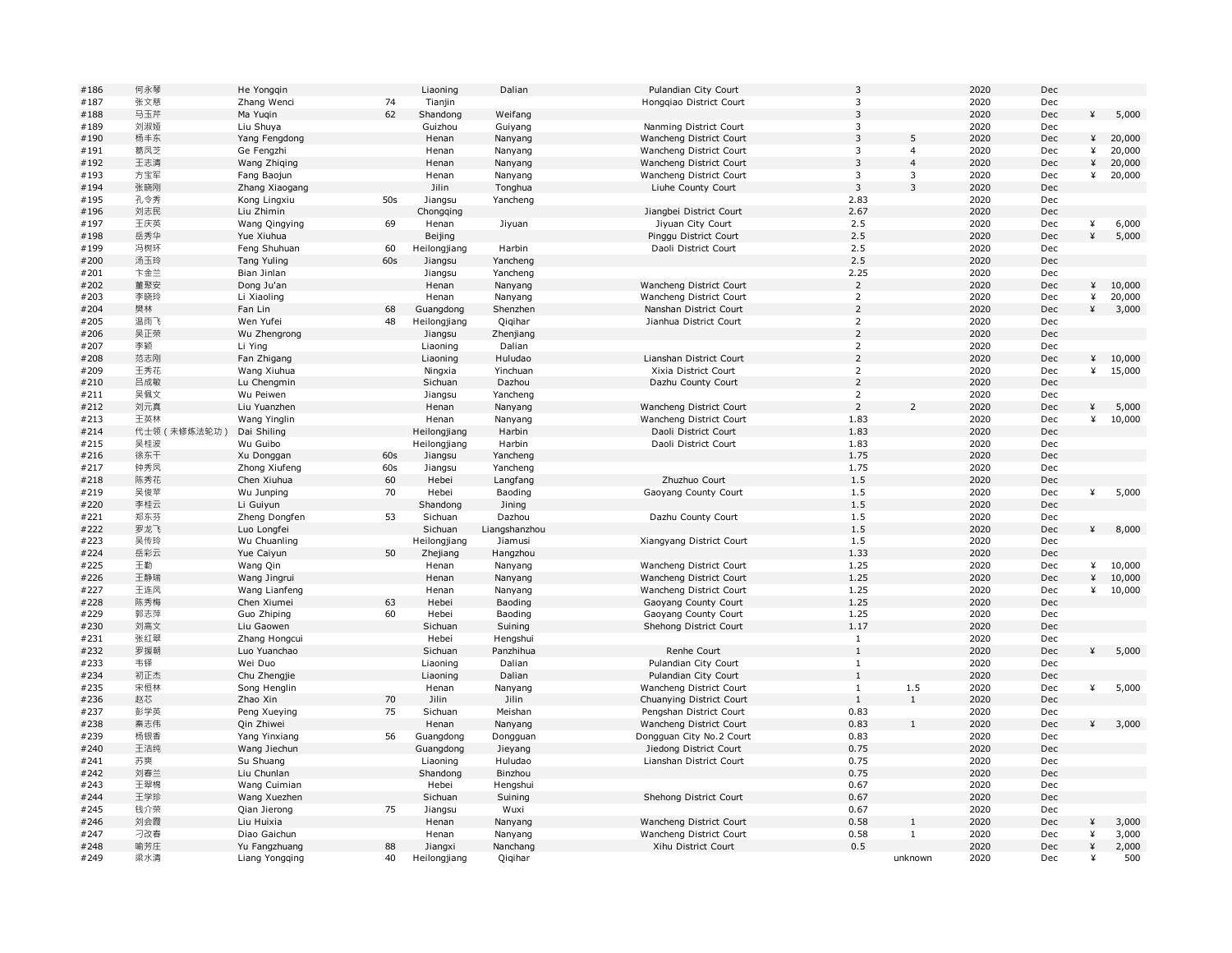| #250         | 霍巧花      | Huo Qiaohua          | 64  | Jiangxi        | Changzhi     |                          | 5                       | 2020 | unknown |   |            |
|--------------|----------|----------------------|-----|----------------|--------------|--------------------------|-------------------------|------|---------|---|------------|
| #251         | 杨荣霞      | Yang Rongxia         |     | Hebei          | Shijiazhuang | Gaocheng District Court  | 5                       | 2020 | unknown |   |            |
| #252         | 冯尚伟      | Feng Shangwei        |     | Shandong       | Jining       |                          | 5                       | 2020 | unknown |   |            |
| #253         | 苑咸亭      | Yuan Xianting        |     | Shandong       | Jining       |                          | 5                       | 2020 | unknown |   |            |
| #254         | 陈跃飞      | Chen Yuefei          |     | Tianjin        |              |                          | 5                       | 2020 | unknown |   |            |
| #255         | 吴玉娟      | Wu Yujuan            |     | Guangdong      | Jieyang      |                          | 4.5                     | 2020 | Unknown |   |            |
| #256         | 卢巧丽      | Lu Qiaoli            |     | Guangdong      | Jieyang      |                          | 4.5                     | 2020 | Unknown |   |            |
| #257         | 王潺的母亲韩姨  | Han                  |     | Shandong       | Jining       |                          | 3.5                     | 2020 | unknown |   |            |
| #258         | 彭文缄      | Peng Wenjian         |     | Guangdong      | Jieyang      | Jiedong District Court   | 3.5                     | 2020 | unknown |   |            |
| #259         | 王志军      | Wang Zhijun          |     | Guangdong      | Zhuhai       |                          | 3.25                    | 2020 | unknown |   |            |
| #260         | 王燕娟      | Wang Yanjuan         |     | Guangdong      | Jieyang      |                          | 3.08                    | 2020 | Unknown |   |            |
| #261         | 幸淑娴      | Xing Shuxian         |     | Guangdong      | Meizhou      |                          | 3                       | 2020 | unknown |   |            |
| #262         | 王秀莲      | Wang Xiulian         | 61  | Liaoning       | Fushun       | Xinfu District Court     | $\overline{3}$          | 2020 | unknown |   |            |
|              |          |                      |     |                |              |                          | 3                       | 2020 |         |   |            |
| #263<br>#264 | 谢玉霞      | Xie Yuxia            | 70  | Shandong       | Jining       |                          | $\overline{3}$          | 2020 | unknown |   |            |
|              | 隋淑雅      | Sui Shuya            |     | Liaoning       | Fushun       |                          |                         |      | Unknown |   |            |
| #265         | 吴振秀      | Wu Zhenxiu           |     | Jiangsu        | Changzhou    |                          | $\overline{\mathbf{3}}$ | 2020 | unknown |   |            |
| #266         | 张利芳      | Zhang Lifang         | 61  | Ningxia        | Guyuan       |                          | $\overline{3}$          | 2020 | unknown |   |            |
| #267         | 周维良      | Zhou Weiliang        | 61  | Jilin          | Baicheng     |                          | 3<br>5                  | 2020 | unknown |   |            |
| #268         | 高秀荣      | Gao Xiurong          |     | Henan          | Zhoukou      |                          | $\overline{\mathbf{3}}$ | 2020 | unknown |   |            |
| #269         | 小宏       | Hong                 | 50  | Shanxi         | Yuncheng     |                          | 2.5                     | 2020 | unknown |   |            |
| #270         | 董玉杰      | Dong Yujie           |     | Jilin          | Liaoyuan     |                          | $\overline{2}$          | 2020 | unknown | ¥ | 3,000      |
| #271         | 孟照霞      | Meng Zhaoxia         | 59  | Liaoning       | Fushun       | Huanren County Court     | $\overline{2}$          | 2020 | Unknown | ¥ | 2,000      |
| #272         | 张秋香      | Zhang Qiuxiang       | 58  | Liaoning       | Fushun       |                          | $\overline{2}$          | 2020 | Unknown |   |            |
| #273         | 张树芝      | Zhang Shuzhi         |     | Inner Mongolia | Chifeng      | Songshan District Court  | $\overline{2}$          | 2020 | Unknown |   |            |
| #274         | 陈素英      | Chen Suying          |     | Tianjin        |              |                          | $\overline{2}$          | 2020 | Unknown |   |            |
| #275         | 孟桂龙      | Meng Guilong         |     | Heilongjiang   | Hegang       |                          | $\overline{2}$          | 2020 | unknown |   |            |
| #276         | 吴春花      | Wu Chunhua           |     | Liaoning       | Dalian       |                          | $\overline{2}$          | 2020 | unknown |   |            |
| #277         | 张惠美      | Zhang Huimei         | 60  | Tianjin        |              | Nankai District Court    | 1.67                    | 2020 | unknown |   |            |
| #278         | 王惜柔      | Wang Xirou           |     | Guangdong      | Jieyang      | Jiedong District Court   | 1.67                    | 2020 | unknown |   |            |
| #279         | 车锦霞      | Che Jinxia           |     | Heilongjiang   | Jiamusi      | Xiangyang District Court | 1.5                     | 2020 | unknown |   |            |
| #280         | 王秀芹      | Wang Xiugin          |     | Shandong       | Jining       |                          | 1.5                     | 2020 | unknown |   |            |
| #281         | 黄永华      | Huang Yonghua        | 71  | Shanghai       |              | Fengxian District Court  | 1.5                     | 2020 | unknown |   |            |
| #282         | 杜挺       | Du Ting              |     | Shanghai       |              | Fengxian District Court  | 1.5                     | 2020 | unknown | ¥ | 5,000      |
| #283         | 马春晓      | Ma Chunxiao          |     | Tianjin        |              |                          | 1.5                     | 2020 | Unknown |   |            |
| #284         | 林武勇      | Lin Wuyong           |     | Guangdong      | Zhuhai       |                          | 1.17                    | 2020 | unknown |   |            |
| #285         | 刘慧江      | Liu Huijiang         |     | Tianjin        |              | Hexi District Court      | 1.17                    | 2020 | Unknown |   |            |
| #286         | 洪恩霓      | Hong Enning          | 40  | Zhejiang       | Hangzhou     |                          | 1                       | 2020 | unknown |   |            |
| #287         | 姜丽       | Jiang Li             |     | Liaoning       | Dandong      |                          | $\mathbf{1}$            | 2020 | unknown |   |            |
|              | 李秀华      | Li Xiuhua            |     | Tianjin        |              |                          | 0.83                    | 2020 |         |   |            |
| #288         |          |                      |     |                |              | Ninghe Court             |                         |      | unknown |   |            |
| #289         | 冯尚伟的妻子   | Feng Shangwei's wife |     | Shandong       | Jining       |                          | unknown                 | 2020 | unknown |   |            |
| #290         | 룾        | Wu                   |     | Shanghai       |              | Fengxian District Court  | unknown                 | 2020 | unknown |   |            |
| #291         | 范叔云      | Fan Shuyun           |     | Shanghai       |              | Fengxian District Court  | unknown                 | 2020 | unknown |   |            |
| #292         | 夏新       | Xia Xin              |     | Shanghai       |              | Fengxian District Court  | unknown                 | 2020 | unknown |   |            |
| #293         | 蒋明珍      | Jiang Mingzhen       |     | Shanghai       |              | Fengxian District Court  | unknown                 | 2020 | unknown |   |            |
| #294         | 刘文荣      | Liu Wenrong          |     | Tianjin        |              |                          | unknown                 | 2020 | unknown |   |            |
| #295         | 马微焕      | Ma Weihuan           |     | Shandong       | Liaocheng    |                          | unknown                 | 2020 | unknown |   |            |
| #296         | 李登臣      | Li Dengchen          | 82  | Hebei          | Hengshui     |                          | $10\,$                  | 2021 | Jan     |   | ¥ 151,700  |
| #297         | 李国欣      | Li Guoxin            | 72  | Henan          | Pingdingshan | Lushan County Court      | 9                       | 2021 | Jan     |   |            |
| #298         | 周国强      | Zhou Guogiang        | 40  | Hubei          | Wuhan        | Wuchang District Court   | 8.5                     | 2021 | Jan     |   | 4110,000   |
| #299         | 刘黎霞      | Liu Lixia            |     | Guangdong      | Shenzhen     | Nanshan District Court   | 8                       | 2021 | Jan     |   |            |
| #300         | 陈新年      | Chen Xinnian         | 74  | Henan          | Nanyang      |                          | $\overline{7}$          | 2021 | Jan     |   |            |
| #301         | 李艳杰      | Li Yanjie            | 50s | Heilongjiang   | Daging       | Ranghulu District Court  | 5                       | 2021 | Jan     |   |            |
| #302         | 刘广有      | Liu Guangyou         | 70  | Heilongjiang   | Jiamusi      | Xiangyang District Court | 5                       | 2021 | Jan     |   |            |
| #303         | 付燕飞      | Fu Yanfei            | 45  | Jilin          | Changchun    |                          | 5                       | 2021 | Jan     |   |            |
| #304         | 江增朝      | Jiang Zengchao       |     | Heilongjiang   | Daging       | Ranghulu District Court  | 5                       | 2021 | Jan     |   |            |
| #305         | 刘春静      | Liu Chunjing         | 60  | Heilongjiang   | Jiamusi      | Xiangyang District Court | $\overline{4}$          | 2021 | Jan     |   |            |
| #306         | 柳木兰 (柳栏) | Liu Mulan (Liu Lan)  | 56  | Hubei          | Wuhan        | Hanyang District Court   | $\overline{4}$          | 2021 | Jan     | ¥ | 4,000      |
| #307         | 李淑萍      | Li Shuping           | 66  | Liaoning       | Shenyang     | Heping District Court    | $\overline{4}$          | 2021 | Jan     |   |            |
| #308         | 李秀侠      | Li Xiuxia            |     | Tianjin        |              |                          | $\overline{4}$          | 2021 | Jan     |   |            |
| #309         | 崔会敏      | Cui Huimin           |     | Tianjin        |              | Nankai District Court    | 3.67                    | 2021 | Jan     |   |            |
| #310         | 李一恒      | Li Yiheng            | 37  | Beijing        |              | Daging District Court    | 3.5                     | 2021 | Jan     |   | $*$ 10,000 |
| #311         | 倪慰青      | Ni Weiging           |     | Guangdong      | Shaoguan     |                          | $\overline{\mathbf{3}}$ | 2021 | Jan     |   |            |
| #312         | 张波       | Zhang Bo             |     | Hubei          | Wuhan        | Wuchang District Court   | $\overline{3}$          | 2021 | Jan     | ¥ | 8,000      |
| #313         | 高菊芳      | Gao Jufang           | 63  | Jiangxi        | Xinyu        |                          | 3                       | 2021 | Jan     |   |            |
|              |          |                      |     |                |              |                          |                         |      |         |   |            |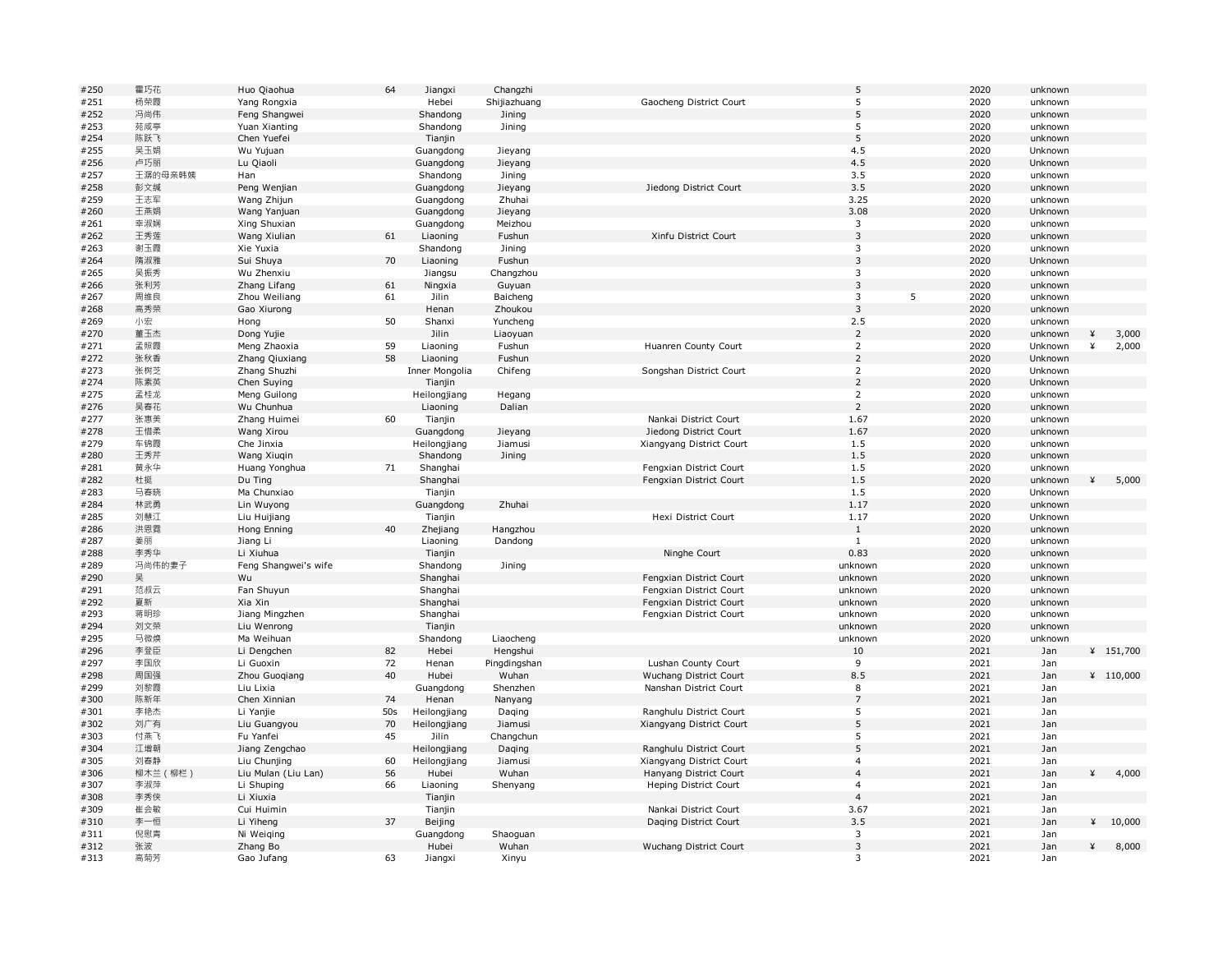| #314 | 张筠  | Zhang Jun                | 77              | Liaoning          | Shenyang              | Yuhong District Court    | 3                       | 2021 | Jan |   |         |
|------|-----|--------------------------|-----------------|-------------------|-----------------------|--------------------------|-------------------------|------|-----|---|---------|
| #315 | 杨美慈 | Yang Meici               |                 | Shandong          | Yantai                | Mouping District Court   | $\overline{\mathbf{3}}$ | 2021 | Jan | ¥ | 15,000  |
| #316 | 李成民 | Li Chengmin              | 46              | Shandong          | Liaocheng             | Qihe County Court        | $\overline{3}$          | 2021 | Jan | ¥ | 10,000  |
| #317 | 逯金国 | Lu Jinguo                | 51              | Shandong          | Liaocheng             | Qihe County Court        | $\mathbf{3}$            | 2021 | Jan | ¥ | 10,000  |
| #318 | 刘淑琴 | Liu Shuqin               |                 | Tianjin           |                       | Hedong Court             | $\overline{3}$          | 2021 | Jan |   |         |
| #319 | 韩淑娟 | Han Shujuan              | 69              | Tianjin           |                       | <b>Hedong Court</b>      | 3                       | 2021 | Jan |   |         |
| #320 | 刘世毅 | Liu Shiyi                | 57              | Gansu             | Qingyang              | Qingcheng County Court   | $\mathbf{3}$            | 2021 | Jan |   |         |
| #321 | 樊爱玲 | Fan Ailing               | 57              | Gansu             | Qingyang              | Qingcheng County Court   | $\mathbf{3}$            | 2021 | Jan |   |         |
| #322 | 董丽娟 | Dong Lijuan              |                 | Jilin             | Changchun             |                          | 2.83                    | 2021 | Jan |   |         |
| #323 | 熊友义 | Xiong Youyi              |                 | Hubei             | Wuhan                 | Wuchang District Court   | 2.5                     | 2021 | Jan | ¥ | 10,000  |
| #324 | 晏萍  | Yan Ping                 |                 | Guangdong         | Huizhou               | Huicheng District Court  | 2.25                    | 2021 | Jan |   |         |
| #325 | 高小雄 | Gao Xiaoxiong            |                 | Hebei             | Baoding               | Yi County Court          | $\overline{2}$          | 2021 | Jan | ¥ | 10,000  |
| #326 | 李军  | Li Jun                   |                 | Hubei             | Wuhan                 | Wuchang District Court   | $\overline{2}$          | 2021 | Jan | ¥ | 5,000   |
| #327 | 孙荣华 | Sun Ronghua              |                 | Liaoning          | Jinzhou               | Beizhen Court            | $\overline{2}$          | 2021 | Jan |   |         |
| #328 | 潘艳春 | Pan Yanchun              | 51              | Liaoning          | Dalian                | Xinjiang Court           | $\overline{2}$          | 2021 | Jan |   |         |
| #329 | 李金玉 | Li Jinyu                 |                 | Zhejiang          | Lishui                |                          | $\overline{2}$          | 2021 | Jan | ¥ | 90,000  |
| #330 | 王玉生 | Wang Yusheng             | 63              | Shandong          | Liaocheng             | Qihe County Court        | 1.83                    | 2021 | Jan |   |         |
| #331 | 徐慧妮 | Xu Huini                 |                 | Zhejiang          |                       |                          | 1.83                    | 2021 | Jan |   |         |
|      |     |                          |                 |                   | Shaoxing              |                          |                         |      |     |   |         |
| #332 | 王文娟 | Wang Wenjuan             |                 | Zhejiang          | Shaoxing              |                          | 1.83                    | 2021 | Jan |   |         |
| #333 | 徐竹芬 | Xu Zhufen                |                 | Zhejiang          | Shaoxing              | Shengzhou City Court     | 1.83                    | 2021 | Jan |   |         |
| #334 | 曲风荣 | Qu Fengrong              | 58              | Shandong          | Dezhou                | Lingcheng District Court | 1.75                    | 2021 | Jan |   |         |
| #335 | 李淑兰 | Li Shulan                | 65              | Heilongjiang      | Jiamusi               | Xiangyang District Court | 1.67                    | 2021 | Jan | ¥ | 5,000   |
| #336 | 王文军 | Wang Wenjun              |                 | Zhejiang          | Shaoxing              | Shengzhou City Court     | 1.67                    | 2021 | Jan | ¥ | 4,000   |
| #337 | 王某顺 | Wang Moushun             | 79              | Guangdong         | Shenzhen              | Nanshan District Court   | 1.6                     | 2021 | Jan |   |         |
| #338 | 王水成 | Wang Shuicheng           |                 | Guangdong         | Zhanjiang             |                          | 1.5                     | 2021 | Jan |   |         |
| #339 | 陈秀洁 | Chen Xiujie              |                 | Liaoning          | Jinzhou               | Beizhen Court            | 1.5                     | 2021 | Jan |   |         |
| #340 | 张广敏 | Zhang Guangmin           |                 | Tianjin           |                       | <b>Hedong Court</b>      | 1.5                     | 2021 | Jan |   |         |
| #341 | 张惠清 | Zhang Huiging            | 70              | Shandong          | Jinan                 |                          | 1.5                     | 2021 | Jan |   |         |
| #342 | 吴永坚 | Wu Yongjian              |                 | Guangdong         | Qingyuan              | Yingde Court             | 1.5                     | 2021 | Jan | ¥ | 5,000   |
| #343 | 吴芳名 | Wu Fangming              | 57              | Hunan             | Huaihua               |                          | 1.33                    | 2021 | Jan | ¥ | 2,000   |
| #344 | 李真娣 | Li Zhendi                |                 | Guangdong         | Zhanjiang             |                          | 1.25                    | 2021 | Jan |   |         |
| #345 | 张宗强 | Zhang Zongqiang          | 40              | Shandong          | Jinan                 | Qihe County Court        | 1.25                    | 2021 | Jan |   |         |
| #346 | 杨桂芬 | Yang Guifen              | 67              | Inner Mongolia    | Chifeng               |                          | 1.08                    | 2021 | Jan | ¥ | 8,000   |
| #347 | 王淑波 | Wang Shubo               | 56              | Heilongjiang      | Jiamusi               | Xiangyang District Court | 1                       | 2021 | Jan | ¥ | 5,000   |
| #348 | 王营  | Wang Ying                |                 | Henan             | Kaifeng               |                          | $\mathbf{1}$            | 2021 | Jan |   |         |
| #349 | 刘红  | Liu Hong                 | 50              | Shandong          | Jinan                 | Laiwu District Court     | $1\,$                   | 2021 | Jan | ¥ | 5,000   |
| #350 | 张巧润 | Zhang Qiaorun            |                 | Shanxi            | Yangquan              | Pingding County Court    | $\mathbf{1}$            | 2021 | Jan |   |         |
| #351 | 王明荣 | Wang Mingrong            | 50              | Shandong          | Liaocheng             | Qihe County Court        | 0.83                    | 2021 | Jan |   |         |
| #352 | 穆新弟 | Mu Xindi                 |                 | Shanxi            | Yangquan              | Pingding County Court    | 0.58                    | 2021 | Jan |   |         |
| #353 | 孙秀琴 | Sun Xiuqin               |                 | Tianjin           |                       | <b>Hedong Court</b>      | 0.5                     | 2021 | Jan |   |         |
| #354 | 王秀环 | Wang Xiuhuan             |                 | 65 Inner Mongolia | Chifeng               |                          | 0.5                     | 2021 | Jan | ¥ | 900     |
| #355 | 肖凤芝 | Xiao Fengzhi             |                 | Liaoning          | Huludao               |                          | 0.5                     | 2021 | Jan |   |         |
| #356 | 王翠兰 | Wang Cuilan              |                 | Anhui             | Fuyang                | Linguan County Court     | 12                      | 2021 | Feb | ¥ | 30,000  |
| #357 | 李美莲 | Li Meilian               |                 | Jiangxi           | Yingtan               | Guixi City Court         | 8                       | 2021 | Feb |   |         |
| #358 | 初立文 | Chu Liwen                | 65              | Shandong          | Weifang               |                          | 8                       | 2021 | Feb |   |         |
| #359 | 罗江英 | Luo Jiangying            |                 | Guangdong         | Zhanjiang             | Chikan District Court    | 7.5                     | 2021 | Feb |   |         |
| #360 | 曹艳芬 | Cao Yanfen               | 50 <sub>s</sub> | Jilin             | Changchun             |                          | $\overline{7}$          | 2021 | Feb |   |         |
| #361 | 徐慧华 | Xu Huihua                |                 | Jiangxi           | Yingtan               | Guixi City Court         | 5.17                    | 2021 | Feb |   |         |
| #362 | 卢桂芬 | Lu Guifen                |                 | Hebei             | Baoding               | Zhuozhou Court           | 5                       | 2021 | Feb | ¥ | 46,000  |
| #363 | 郝儒文 | Hao Ruwen                | 68              | Heilongjiang      | Daging                |                          | 5                       | 2021 | Feb |   |         |
| #364 | 王兰英 | Wang Lanying             |                 | Anhui             | Fuyang                | Linguan County Court     | 4.5                     | 2021 | Feb | ¥ | 26,069  |
| #365 | 於祖芝 | Yu Zuzhi                 |                 | Anhui             | Fuyang                | Linguan County Court     | 4.5                     | 2021 | Feb | ¥ | 10,000  |
| #366 | 陈雪清 | Chen Xueqing             | 59              | Guangdong         | Shaoguan              | Qujiang District Court   | 4.5                     | 2021 | Feb |   | 410,000 |
| #367 | 戚凤珍 | Qi Fengzhen              |                 | Jilin             | Baicheng              |                          | $\overline{4}$          | 2021 | Feb |   |         |
| #368 | 丛霞  | Cong Xia                 |                 | Liaoning          | Dalian                |                          | $\overline{4}$          | 2021 | Feb |   |         |
| #369 | 李淑云 | Li Shuyun                |                 | Beijing           |                       | Fengtai District Court   | 3.5                     | 2021 | Feb |   |         |
| #370 | 梁新  | Liang Xin                | 60s             | Beijing           |                       | Dongcheng District Court | 3.5                     | 2021 | Feb | ¥ | 4,000   |
| #371 | 王凤花 | Wang Fenghua             |                 | Hebei             | Rengiu                |                          | 3.5                     | 2021 | Feb | ¥ | 200,000 |
| #372 | 李玉英 |                          | 60s             | Hebei             |                       |                          | 3.5                     | 2021 | Feb |   |         |
| #373 | 闫清华 | Li Yuying<br>Yan Qinghua |                 | Liaoning          | Zhangjiakou<br>Dalian | Jinzhou District Court   | 3.5                     | 2021 | Feb | ¥ | 8,000   |
| #374 | 耿录堂 |                          |                 |                   |                       |                          | 3.25                    | 2021 | Feb | ¥ |         |
|      |     | Geng Lutang              | 70              | Shandong          | Dongying              | Dongying City Court      |                         |      |     |   | 30,000  |
| #375 | 邹佩霞 | Zou Peixia               | 70              | Shandong          | Dongying              | Dongying City Court      | 3.25                    | 2021 | Feb | ¥ | 30,000  |
| #376 | 王翠萍 | Wang Cuiping             |                 | Anhui             | Fuyang                | Linguan County Court     | $\overline{3}$          | 2021 | Feb | ¥ | 10,000  |
| #377 | 李海涛 | Li Haitao                |                 | Anhui             | Fuyang                | Linguan County Court     | 3                       | 2021 | Feb | ¥ | 10,000  |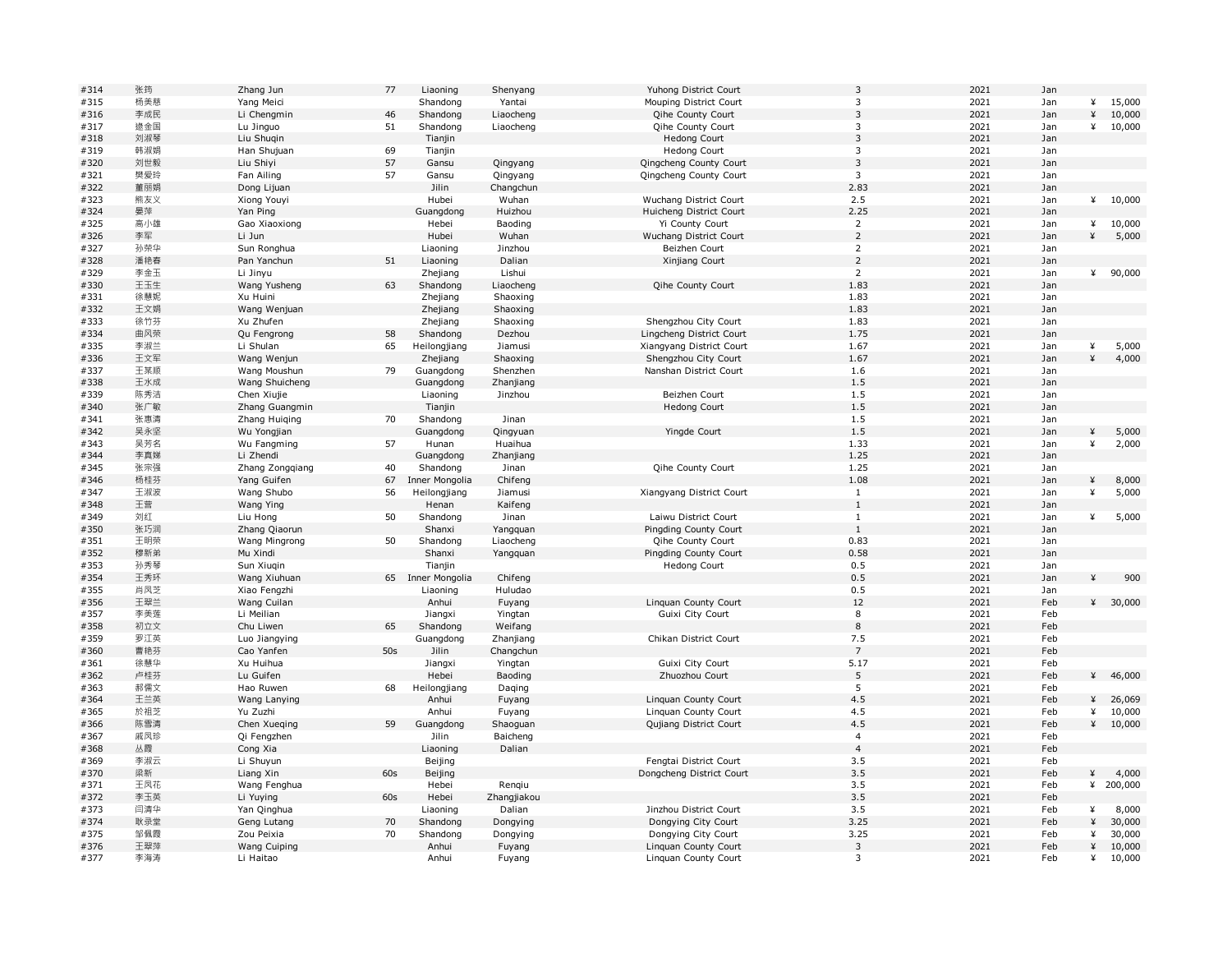| #378 | 吕桂琴       | Lv Guiqin               |    | Gansu                         | Jiuquan                       | Dunhuang City Court                 | 3              | 2021 | Feb | ¥ | 5,000            |
|------|-----------|-------------------------|----|-------------------------------|-------------------------------|-------------------------------------|----------------|------|-----|---|------------------|
| #379 | 韩旭        | Han Xu                  |    | Gansu                         | Lanzhou                       | Chengguan District Court            | 3              | 2021 | Feb |   |                  |
| #380 | 罗基        | Luo Ji                  | 73 | Guangdong                     | Maoming                       | Maonan District Court               | $\overline{3}$ | 2021 | Feb |   |                  |
| #381 | 王玉梅       | Wang Yumei              |    | Heilongjiang                  | Jixi                          | Jidong Court                        | 3              | 2021 | Feb |   |                  |
| #382 | 徐丽秀       | Xu Lixiu                |    | Hubei                         | Wuhan                         |                                     | $\mathsf 3$    | 2021 | Feb |   |                  |
| #383 | 宋宝玉       | Song Baoyu              |    | Inner Mongolia                | Chifeng                       |                                     | 3              | 2021 | Feb |   |                  |
| #384 | 孙策贞       | Sun Cezhen              | 65 | Shandong                      | Qingdao                       |                                     | $\overline{3}$ | 2021 | Feb |   |                  |
| #385 | 苏秀英       | Su Xiuying              | 48 | Shandong                      | Tai'an                        | Liangshan County Court              | 3              | 2021 | Feb |   |                  |
| #386 | 潘玉环       | Pan Yuhuan              | 56 | Henan                         | Xuchang                       | Weidu District Court                | $\mathbf{3}$   | 2021 | Feb | ¥ | 3,000            |
| #387 | 杨新红       | Yang Xinhong            | 47 | Henan                         | Xuchang                       | Weidu District Court                | 3              | 2021 | Feb | ¥ | 3,000            |
| #388 | 张金荣       | Zhang Jinrong           |    | Jiangxi                       | Yingtan                       | Guixi City Court                    | 2.67           | 2021 | Feb |   |                  |
| #389 | 李春民       | Li Chunmin              |    | Anhui                         | Fuyang                        | Linquan County Court                | 2.5            | 2021 | Feb | ¥ | 10,000           |
| #390 | 鲍守智       | Bao Shouzhi             | 65 | Beijing                       |                               | Dongcheng District Court            | 2.5            | 2021 | Feb | ¥ | 5,000            |
| #391 | 王玉妹       | Wang Yumei              |    | Jiangxi                       | Yingtan                       | Guixi City Court                    | 2.25           | 2021 | Feb |   |                  |
| #392 | 王明芝       | Wang Mingzhi            |    | Anhui                         | Fuyang                        | Linquan County Court                | $\overline{2}$ | 2021 | Feb | ¥ | 10,000           |
| #393 | 刘淑芝       | Liu Shuzhi              |    | Jilin                         | Jilin                         |                                     | $\overline{2}$ | 2021 | Feb |   |                  |
| #394 | 吕金荣 (吕金龙) | Lv Jinrong (Lv Jinlong) |    | Jiangxi                       | Yingtan                       | Guixi City Court                    | $\overline{2}$ | 2021 | Feb |   |                  |
| #395 | 丁国晨       | Ding Guochen            |    | Liaoning                      | Dalian                        | Jinzhou District Court              | $\overline{2}$ | 2021 | Feb | ¥ | 5,000            |
|      | 刘俊芹       |                         |    |                               |                               |                                     | $\overline{2}$ | 2021 | Feb |   |                  |
| #396 |           | Liu Jungin              |    | Shandong                      | Dezhou                        |                                     |                |      |     |   |                  |
| #397 | 梁玉平       | Liang Yuping            |    | Tianjin                       |                               | <b>Wuging District Court</b>        | $\overline{2}$ | 2021 | Feb |   |                  |
| #398 | 郭轶倩 (郭轶茜) | Guo Yiqian (Guo Yiqian) |    | Tianjin                       |                               | <b>Wuqing District Court</b>        | $\sqrt{2}$     | 2021 | Feb |   |                  |
| #399 | 张春霞       | Zhang Chunxia           |    | Tianjin                       |                               | <b>Wuging District Court</b>        | $\overline{2}$ | 2021 | Feb |   |                  |
| #400 | 楼琴南       | Lou Qinnan              |    | Zhejiang                      | Hangzhou                      |                                     | $\overline{2}$ | 2021 | Feb |   | ¥ 20,000         |
| #401 | 韩金凤       | Han Jinfeng             |    | Tianjin                       |                               | Wuqing District Court               | 1.58           | 2021 | Feb |   |                  |
| #402 | 姚俊清       | Yao Junging             |    | Beijing                       |                               |                                     | 1.5            | 2021 | Feb |   |                  |
| #403 | 刘春华       | Liu Chunhua             |    | Heilongjiang                  | Daging                        | Ranghulu District Court             | 1.5            | 2021 | Feb |   |                  |
| #404 | 法正平       | Fa Zhengping            | 75 | Shanghai                      |                               | Fengxian District Court             | 1.17           | 2021 | Feb | ¥ | 2,000            |
| #405 | 孙传付       | Sun Chuanfu             |    | Anhui                         | Fuyang                        | Linguan County Court                | $\mathbf{1}$   | 2021 | Feb | ¥ | 10,000           |
| #406 | 付玉杰       | Fu Yujie                |    | Beijing                       |                               | Fengtai District Court              | $1\,$          | 2021 | Feb |   |                  |
| #407 | 孙瑞涛       | Sun Ruitao              |    | Heilongjiang                  | Daqing                        |                                     | $\mathbf{1}$   | 2021 | Feb |   |                  |
| #408 | 王强        | Wang Qiang              |    | Heilongjiang                  | Jixi                          | Mishan City Court                   | $1\,$          | 2021 | Feb |   |                  |
| #409 | 李仲业       | Li Zhongye              |    | Jiangsu                       | Suzhou                        | Wujiang District Court              | $\mathbf{1}$   | 2021 | Feb | ¥ | 1,000            |
| #410 | 张桂秋       | Zhang Guiqiu            |    | Liaoning                      | Jinzhou                       | Linghai City Court                  | $\mathbf{1}$   | 2021 | Feb |   |                  |
| #411 | 刘干        | Liu Gan                 |    | Henan                         | Luoyang                       |                                     | $\mathbf{1}$   | 2021 | Feb |   |                  |
| #412 | 孙玉和       | Sun Yuhe                |    | Anhui                         | Fuyang                        | Linquan County Court                | 0.67           | 2021 | Feb |   | 410,000          |
| #413 | 黄桂英       | Huang Guiying           | 70 | Guangdong                     | Shenzhen                      |                                     | 0.5            | 2021 | Feb |   |                  |
| #414 | 白金芳       | Bai Jinfang             | 78 | Liaoning                      | Dandong                       | Donggang City Court                 | 0.33           | 2021 | Feb | ¥ | 2,000            |
| #415 | 初春伟       | Chu Chunwei             |    | Heilongjiang                  | Daqing                        | Gaoxin District Court               | Unknown        | 2021 | Feb |   |                  |
| #416 | 王玉红       | Wang Yuhong             | 54 | Heilongjiang                  | Daqing                        | Ranghulu District Court             | Unknown        | 2021 | Feb |   |                  |
| #417 | 路朝波       | Lu Chaobo               | 50 | Heilongjiang                  | Daging                        | Ranghulu District Court             | Unknown        | 2021 | Feb |   |                  |
| #418 | 张万生       | Zhang Wansheng          | 46 | Heilongjiang                  | Daging                        | Ranghulu District Court             | Unknown        | 2021 | Feb |   |                  |
| #419 | 陈卫波       | Chen Weibo              | 45 | Heilongjiang                  | Daqing                        | Ranghulu District Court             | Unknown        | 2021 | Feb |   |                  |
| #420 | 董娜        | Dong Na                 | 51 | Heilongjiang                  | Daging                        | Ranghulu District Court             | Unknown        | 2021 | Feb |   |                  |
| #421 | 薛立威       | Xue Liwei               | 47 | Heilongjiang                  | Daging                        | Ranghulu District Court             | Unknown        | 2021 | Feb |   |                  |
| #422 | 刘艳侠       | Liu Yanxia              |    | Heilongjiang                  | Daging                        | Ranghulu District Court             | Unknown        | 2021 | Feb |   |                  |
| #423 | 段宜法       | Duan Yifa               | 70 | Heilongjiang                  | Jiamusi                       |                                     | Unknown        | 2021 | Feb |   |                  |
| #424 | 邱玉凤       | Qiu Yufeng              |    | Jiangsu                       | Lianyungang                   | Haizhou District Intermediate Court | Unknown        | 2021 | Feb |   |                  |
| #425 | 高金莲       | Gao Jinlian             |    |                               | Inner Mongolia Hinggan League |                                     | Unknown        | 2021 | Feb |   |                  |
| #426 | 秦玉霞       | Qin Yuxia               |    |                               | Inner Mongolia Hinggan League |                                     | Unknown        | 2021 | Feb |   |                  |
| #427 | 贾凤艳       | Jia Fengyan             |    | Inner Mongolia Hinggan League |                               |                                     | Unknown        | 2021 | Feb |   |                  |
| #428 | 江涛        | Jiang Tao               |    | Jilin                         | Changchun                     | Lishu County Court                  | 9              | 2021 | Mar |   |                  |
| #429 | 何喜梅       | He Ximei                |    | Henan                         | Nanyang                       |                                     | 9              | 2021 | Mar | ¥ | 30,000           |
| #430 | 王建敏       | Wang Jianmin            | 65 | Shandong                      | Yantai                        |                                     | 9              | 2021 | Mar | ¥ | 20,000           |
| #431 | 杨建录       |                         |    | Hebei                         |                               | Xuanhua Court                       | 8              | 2021 | Mar | ¥ |                  |
|      | 曹爱兰       | Yang Jianlu             | 68 |                               | Zhangjiakou                   |                                     | 8              | 2021 | Mar | ¥ | 10,000<br>30,000 |
| #432 |           | Cao Ailan               |    | Henan                         | Nanyang                       |                                     |                |      |     |   |                  |
| #433 | 孟祥岐       | Meng Xiangqi            |    | Jilin                         | Changchun                     | Lishu County Court                  | 7.5            | 2021 | Mar |   |                  |
| #434 | 付贵华       | Fu Guihua               |    | Jilin                         | Changchun                     | Lishu County Court                  | 7.5            | 2021 | Mar |   |                  |
| #435 | 钱秀玲       | Qian Xiuling            |    | Anhui                         | Bengbu                        |                                     | 7.5            | 2021 | Mar |   |                  |
| #436 | 张素英       | Zhang Suying            | 68 | Jiangsu                       | Huaian                        | Qingjiang Pu District Court         | 7.5            | 2021 | Mar |   |                  |
| #437 | 孟凡军       | Meng Fanjun             |    | Jilin                         | Changchun                     | Lishu County Court                  | $\overline{7}$ | 2021 | Mar |   |                  |
| #438 | 于健莉       | Yu Jianli               |    | Jilin                         | Changchun                     | Lishu County Court                  | $\overline{7}$ | 2021 | Mar |   |                  |
| #439 | 王东吉       | Wang Dongji             |    | Jilin                         | Changchun                     | Lishu County Court                  | $\overline{7}$ | 2021 | Mar |   |                  |
| #440 | 王克民       | Wang Kemin              |    | Jilin                         | Changchun                     | Lishu County Court                  | $\overline{7}$ | 2021 | Mar |   |                  |
| #441 | 王凤芝       | Wang Fengzhi            |    | Jilin                         | Changchun                     | Lishu County Court                  | $\overline{7}$ | 2021 | Mar |   |                  |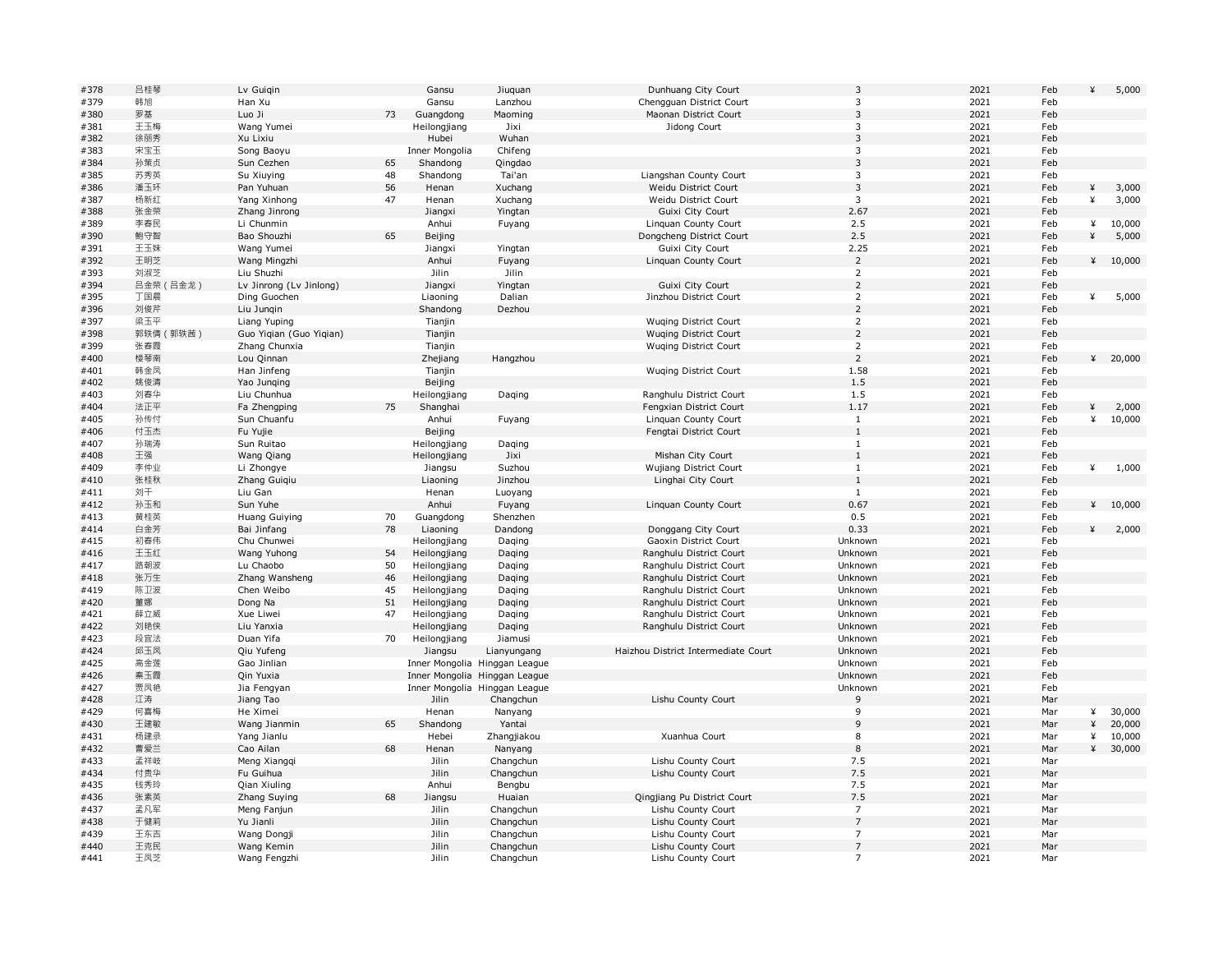| #442 | 崔桂贤        | Cui Guixian                |    | Jilin        | Changchun        | Lishu County Court              | $\overline{7}$ |   | 2021 | Mar        |   |                  |
|------|------------|----------------------------|----|--------------|------------------|---------------------------------|----------------|---|------|------------|---|------------------|
| #443 | 刘冬英        | Liu Dongying               |    | Jilin        | Changchun        | Lishu County Court              | $\overline{7}$ |   | 2021 | Mar        |   |                  |
| #444 | 韩建平        | Han Jianping               | 60 | Jilin        | Changchun        | Lishu County Court              | $\overline{7}$ |   | 2021 | Mar        |   |                  |
| #445 | 谭秋成        | Tan Qiucheng               |    | Jilin        | Changchun        | Lishu County Court              | $\overline{7}$ |   | 2021 | Mar        |   |                  |
| #446 | 侯红庆        | Hou Hongqing               |    | Jilin        | Changchun        | Lishu County Court              | $\overline{7}$ |   | 2021 | Mar        |   |                  |
| #447 | 张绍平        | Zhang Shaoping             |    | Jilin        | Changchun        | Lishu County Court              | $\overline{7}$ |   | 2021 | Mar        |   |                  |
| #448 | 吴冬梅        | Wu Dongmei                 |    | Jilin        | Changchun        | Lishu County Court              | $\overline{7}$ |   | 2021 | Mar        |   |                  |
| #449 | 王铁壮        | Wang Tiezhuang             |    | Henan        | Nanyang          |                                 | $\overline{7}$ |   | 2021 | Mar        | ¥ | 20,000           |
| #450 | 林翠华        | Lin Cuihua                 |    | Jiangsu      | Huaian           | Qingjiangpu District Court      | $\overline{7}$ |   | 2021 | Mar        |   |                  |
| #451 | 易晓芹        | Yi Xiaogin                 |    | Liaoning     | Shengyang        |                                 | 6.5            |   | 2021 | Mar        |   |                  |
| #452 | 姚淑霞        | Yao Shuxia                 |    | Heilongjiang | Mudanjiang       | Hailin City Court               | 6.25           |   | 2021 | Mar        |   |                  |
| #453 | 白玉福        | Bai Yufu                   |    | Heilongjiang | Daqing           | Zhangwu County Court            | 6              |   | 2021 | Mar        |   |                  |
| #454 | 刘伯滨        | Liu Bobin                  | 57 | Heilongjiang | Harbin           | Daoli District Court            | 6              |   | 2021 | Mar        | ¥ | 20,000           |
|      |            |                            |    |              |                  |                                 |                |   | 2021 |            |   |                  |
| #455 | 戴传义        | Dai Chuanyi                | 54 | Jiangxi      | Fuzhou           | Fuzhou Intermediate Court       | 5.5<br>5       |   | 2021 | Mar        |   |                  |
| #456 | 崔兰琴        | Cui Langin                 |    | Hebei        | Cangzhou         |                                 |                |   |      | Mar        |   |                  |
| #457 | 汪新燕        | Wang Xinyan                |    | Hebei        | Cangzhou         |                                 | 5              |   | 2021 | Mar        |   |                  |
| #458 | 王梅英        | Wang Meiying               |    | Hunan        | Hengyang         | Hengshan County Court           | 5              |   | 2021 | Mar        |   |                  |
| #459 | 周永林        | Zhou Yonglin               | 70 | Liaoning     | Jinzhou          | Jinzhou City Intermediate Court | 5              |   | 2021 | Mar        | ¥ | 10,000           |
| #460 | 孙继萍        | Sun Jiping                 |    | Liaoning     | Jinzhou          | Jinzhou City Intermediate Court | 5              |   | 2021 | Mar        | ¥ | 10,000           |
| #461 | 王翠英        | Wang Cuiying               | 58 | Shandong     | Heze             | Juancheng County Court          | 5              |   | 2021 | Mar        | ¥ | 20,000           |
| #462 | 刘晓慧        | Liu Xiaohui                | 57 | Shandong     | Jinan            | Tiangiao District Court         | 5              |   | 2021 | Mar        | ¥ | 10,000           |
| #463 | 张明毅        | Zhang Mingyi               | 50 | Jiangsu      | Nanjing          |                                 | 5              |   | 2021 | Mar        |   |                  |
| #464 | 曾小莉        | Zeng Xiaoli                |    | Guangdong    | Meizhou          | Mei County Court                | 5              |   | 2021 | Mar        | ¥ | 50,000           |
| #465 | 敬慧玲        | Jing Huiling               | 49 | Sichuan      | Nanchong         | Nanbu County Court              | 4.5            |   | 2021 | Mar        |   |                  |
| #466 | 王雪祯        | Wang Xuezhen               | 76 | Guangdong    | Guangzhou        | Haizhu District Court           | $\overline{4}$ |   | 2021 | Mar        | ¥ | 5,000            |
| #467 | 陈书义        | Chen Shuyi                 | 67 | Hebei        | Zhuozhou         |                                 | $\overline{4}$ |   | 2021 | Mar        |   |                  |
| #468 | 帖林峰        | Tie Linfeng                |    | Henan        | Nanyang          |                                 | $\overline{4}$ |   | 2021 | Mar        | ¥ | 10,000           |
| #469 | 韩兰英        | Han Lanying                | 80 | Henan        | Nanyang          |                                 | $\overline{4}$ |   | 2021 | Mar        | ¥ | 5,000            |
| #470 | 栗美玉        | Li Meiyu                   |    | Henan        | Nanyang          |                                 | $\overline{4}$ |   | 2021 | Mar        | ¥ | 5,000            |
| #471 | 张立新        | Zhang Lixin                |    | Heilongjiang | Daging           | Zhangwu County Court            | $\overline{4}$ |   | 2021 | Mar        |   |                  |
| #472 | 王玉杰        | Wang Yujie                 |    | Jilin        | Changchun        |                                 | $\overline{4}$ |   | 2021 | Mar        |   |                  |
| #473 | 罗新平        |                            |    |              |                  |                                 | $\overline{4}$ |   | 2021 | Mar        | ¥ | 20,000           |
|      |            | Luo Xinping                | 66 | Ningxia      | Yinchuan         | Xixia District Court            | $\overline{4}$ |   | 2021 |            |   |                  |
| #474 | 王平升        | Wang Pingsheng             | 65 | Shandong     | Weifang          |                                 |                |   |      | Mar        |   |                  |
| #475 | 徐慧明        | Xu Huiming                 |    | Hubei        | Wuhan            |                                 | $\overline{4}$ |   | 2021 | Mar        |   |                  |
| #476 | 付攸生        | Fu Yousheng                |    | Hubei        | Wuhan            |                                 | 3.5            |   | 2021 | Mar        |   |                  |
| #477 | 马英         | Ma Ying                    | 75 | Jilin        | Baicheng         |                                 | 3.5            |   | 2021 | Mar        |   |                  |
| #478 | 张桂芝        | Zhang Guizhi               |    | Liaoning     | Chaoyang         | Chaoyang Court                  | 3.5            |   | 2021 | Mar        |   |                  |
| #479 | 马坤芳        | Ma Kunfang                 | 80 | Liaoning     | Liaoyang         | Dengta City Court               | 3.5            |   | 2021 | Mar        |   |                  |
| #480 | 梦晓静        | Meng Xiaojing              |    | Jiangsu      | Huaian           | Qingjiangpu District Court      | 3.5            |   | 2021 | Mar        |   |                  |
| #481 | 张桂霞        | Zhang Guixia               |    | Liaoning     | Fushun           | Shuncheng District Court        | 3.5            |   | 2021 | Mar        |   |                  |
| #482 | 张玉莲        | Zhang Yulian               |    | Henan        | Nanyang          |                                 | 3.42           |   | 2021 | Mar        | ¥ | 5,000            |
| #483 | 荆建秋        | Jing Jianqiu               | 60 | Henan        | Zhengzhou        | Zhongyuan District Court        | 3.25           |   | 2021 | Mar        | ¥ | 30,000           |
| #484 | 周喜云        | Zhou Xiyun                 |    | Henan        | Zhengzhou        | Zhongyuan District Court        | 3.25           |   | 2021 | Mar        | ¥ | 30,000           |
| #485 | 姜和         | Jiang He                   |    | Guizhou      | Guiyang          |                                 | 3              |   | 2021 | Mar        |   |                  |
| #486 | 袁喜风        | Yuan Xifeng                |    | Henan        | Nanyang          |                                 | $\overline{3}$ |   | 2021 | Mar        | ¥ | 5,000            |
| #487 | 奎应祥        | Kui Yingxiang              | 80 | Henan        | Nanyang          |                                 | 3              |   | 2021 | Mar        | ¥ | 5,000            |
| #488 | 张喜彬        | Zhang Xibin                | 80 | Henan        | Nanyang          |                                 | $\overline{3}$ |   | 2021 | Mar        | ¥ | 5,000            |
| #489 | 荆秀芩(荆秀琴)   | Jing Xiuqin (Jing Xiuqin)  | 70 | Henan        | Zhengzhou        | Zhongyuan District Court        | 3              |   | 2021 | Mar        |   |                  |
| #490 | 李云桂        | Li Yungui                  |    | Hubei        | Wuhan            |                                 | $\mathbf{3}$   |   | 2021 | Mar        |   |                  |
| #491 | 马万林        | Ma Wanlin                  |    | Liaoning     | Tieling          |                                 | 3              |   | 2021 | Mar        |   |                  |
| #492 | 孙吉芬        | Sun Jifen                  |    | Shandong     | Qingdao          | Chengyang District Court        | $\mathbf{3}$   |   | 2021 | Mar        |   |                  |
| #493 | 郭胜利        | Guo Shengli                | 70 | Henan        | Xinxiang         | Weihui City Court               | 3              |   | 2021 | Mar        | ¥ | 3,000            |
| #494 |            |                            |    |              |                  |                                 | $\overline{3}$ |   | 2021 |            | ¥ |                  |
| #495 | 刘增奎<br>隋英华 | Liu Zengkui<br>Sui Yinghua | 49 | Heilongjiang | Harbin<br>Fushun | Daoli District Court            | 3              |   | 2021 | Mar<br>Mar | ¥ | 10,000<br>10,000 |
|      |            |                            |    | Liaoning     |                  | Wanghua District Court          |                |   |      |            |   |                  |
| #496 | 宁红         | Ning Hong                  | 61 | Sichuan      | Chengdu          | Pengzhou City Court             | 3              |   | 2021 | Mar        | ¥ | 5,000            |
| #497 | 王岩松        | Wang Yansong               | 70 | Jilin        | Jilin            |                                 | 3              | 5 | 2021 | Mar        |   |                  |
| #498 | 刘卒兰        | Liu Zulan                  |    | Sichuan      | Leshan           | Jianwei Court                   | $\mathbf{3}$   |   | 2021 | Mar        |   |                  |
| #499 | 朱光荣        | Zhu Guanrong               |    | Hubei        | Wuhan            |                                 | 2.5            |   | 2021 | Mar        |   |                  |
| #500 | 李素贤        | Li Suxian                  | 71 | Heilongjiang | Jiamusi          | Xiangyang District Court        | 2.25           |   | 2021 | Mar        | ¥ | 5,000            |
| #501 | 林丽卿        | Lin Liqing                 |    | Guangdong    | Jieyang          |                                 | $\overline{2}$ |   | 2021 | Mar        |   |                  |
| #502 | 汪新国        | Wang Xinguo                | 67 | Hubei        | Huanggang        |                                 | $\overline{2}$ |   | 2021 | Mar        |   |                  |
| #503 | 邹贺         | Zou He                     |    | Liaoning     | Chaoyang         | Shuangta Court                  | $\overline{2}$ |   | 2021 | Mar        |   |                  |
| #504 | 车国红        | Chen Guohong               | 53 | Heilongjiang | Heihe            | Xunke County Court              | $\overline{2}$ |   | 2021 | Mar        |   |                  |
| #505 | 许艳萍        | Xu Yanping                 | 60 | Heilongjiang | Jiamusi          | Xiangyang District Court        | 1.83           |   | 2021 | Mar        | ¥ | 5,000            |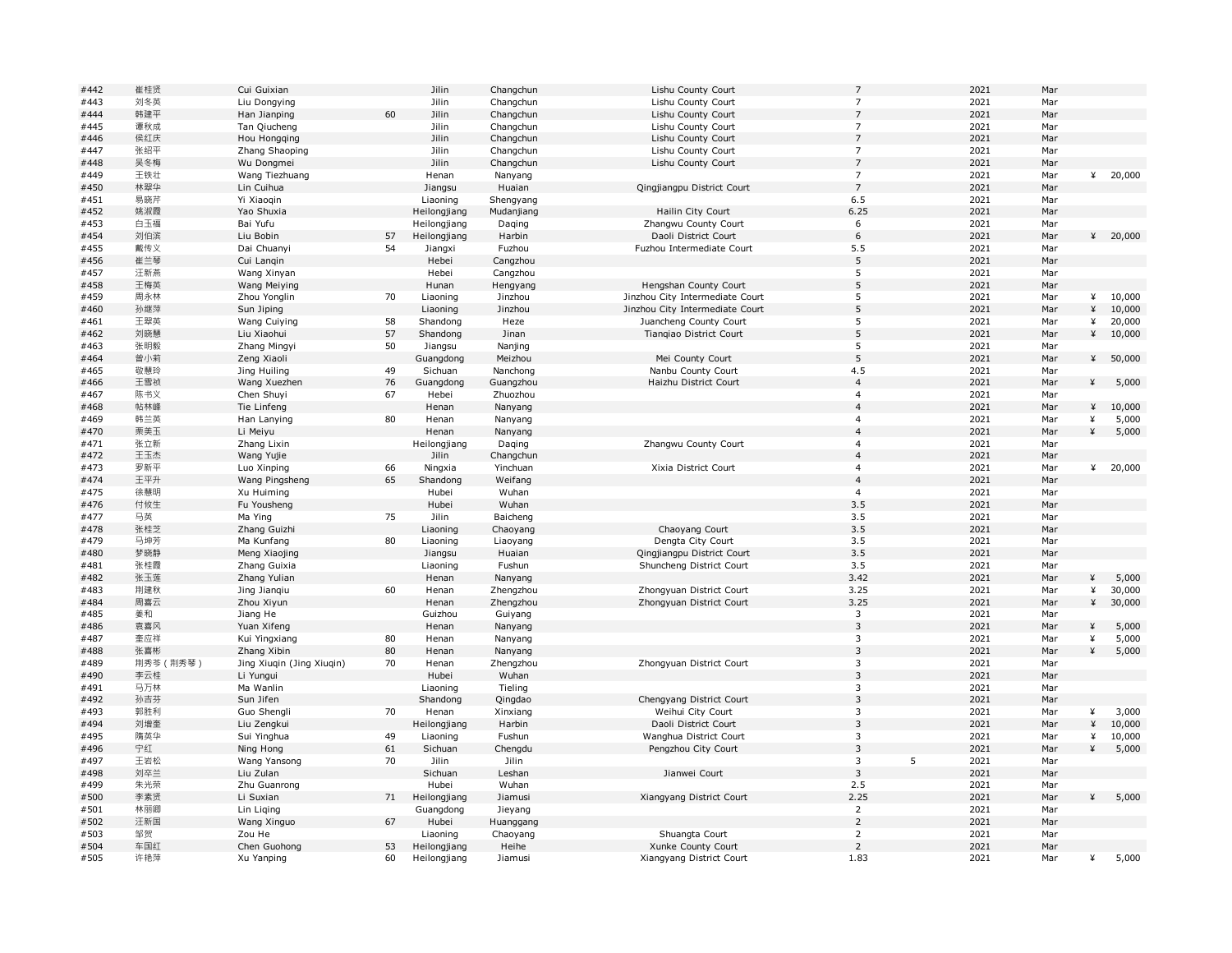| #506 | 左英  | Zuo Ying        | 56 | Heilongjiang   | Jiamusi    | Xiangyang District Court        | 1.67           |                | 2021 | Mar | ¥      | 5,000      |
|------|-----|-----------------|----|----------------|------------|---------------------------------|----------------|----------------|------|-----|--------|------------|
| #507 | 鲁素雪 | Lu Suxue        |    | Liaoning       | Tieling    |                                 | 1.58           |                | 2021 | Mar |        |            |
| #508 | 刘齐芬 | Liu Qifen       | 72 | Shandong       | Weifang    |                                 | 1.58           |                | 2021 | Mar |        |            |
| #509 | 常淑荣 | Chang Shurong   |    | Beijing        |            | Fangshan District Court         | 1.5            |                | 2021 | Mar | ¥      | 2,000      |
| #510 | 王在霞 | Wang Zaixia     |    | Liaoning       | Chaoyang   | Shuangta Court                  | 1.5            |                | 2021 | Mar |        |            |
| #511 | 王占发 | Wang Zhanfa     |    | Liaoning       | Chaoyang   | Shuangta Court                  | 1.5            |                | 2021 | Mar |        |            |
| #512 | 宋淑婵 | Song Shuchan    |    | Liaoning       | Dalian     |                                 | 1.5            |                | 2021 | Mar |        |            |
| #513 | 尹成吉 | Yin Chengji     |    | Liaoning       | Tieling    |                                 | 1.5            |                | 2021 | Mar |        |            |
| #514 | 施筱玲 |                 | 78 |                |            | Jing'an District Court          | 1.5            |                | 2021 | Mar |        |            |
|      |     | Shi Xiaoling    |    | Shanghai       |            |                                 |                |                |      |     | ¥<br>¥ | 5,000      |
| #515 | 乔书红 | Qiao Shuhong    |    | Henan          | Xuchang    |                                 | 1.5            |                | 2021 | Mar |        | 3,000      |
| #516 | 赵素萍 | Zhao Suping     |    | Henan          | Zhoukou    |                                 | 1.5            |                | 2021 | Mar |        |            |
| #517 | 雷江涛 | Lei Jiangtao    |    | Jiangsu        | Huaian     | Qingjiangpu District Court      | 1.5            |                | 2021 | Mar |        |            |
| #518 | 舒玉兰 | Shu Yulan       | 60 | Anhui          | Anging     | Anging City Intermediate Court  | 1.5            |                | 2021 | Mar |        |            |
| #519 | 汤菊章 | Tang Juzhang    |    | Anhui          | Hefei      |                                 | 1.17           |                | 2021 | Mar |        |            |
| #520 | 胡福英 | Hu Fuying       | 66 | Shanghai       |            | Jing'an District Court          | 1.17           |                | 2021 | Mar | ¥      | 2,000      |
| #521 | 林江月 | Lin Jiangyue    |    | Liaoning       | Chaoyang   | Shuangta Court                  | 1              |                | 2021 | Mar |        |            |
| #522 | 成福荣 | Cheng Furong    |    | Inner Mongolia | Hohhot     | Huimin District Court           | $\mathbf{1}$   |                | 2021 | Mar |        |            |
| #523 | 梁凤英 | Liang Fengying  |    | Inner Mongolia | Hohhot     | Huimin District Court           | $\mathbf{1}$   |                | 2021 | Mar |        |            |
| #524 | 李秀莲 | Li Xiulan       | 59 | Shanxi         | Yangquan   | Pingding County Court           | $1\,$          |                | 2021 | Mar |        |            |
| #525 | 赵建美 | Zhao Jianmei    | 62 | Shandong       | Jinan      | Tiangiao District Court         | $\mathbf{1}$   |                | 2021 | Mar | ¥      | 1,000      |
| #526 | 王世珍 | Wang Shizhen    | 69 | Shanghai       |            | Fengxian Court                  | $\mathbf{1}$   |                | 2021 | Mar | ¥      | 2,000      |
| #527 | 金长林 | Jin Changlin    |    | Jiangsu        | Suzhou     | <b>Wujiang Court</b>            | 0.5            |                | 2021 | Mar | ¥      | 2,000      |
| #528 | 王培秀 | Wang Peixiu     | 80 | Sichuan        | Guangyuan  |                                 | 0.17           | 0.25           | 2021 | Mar | ¥      | 1,000      |
| #529 | 苟天君 |                 | 75 |                |            |                                 | 0.17           | 0.25           | 2021 | Mar | ¥      |            |
|      |     | Gou Tianjun     |    | Sichuan        | Guangyuan  |                                 |                | 2              |      |     |        | 1,000      |
| #530 | 魏杰  | Wei Jie         |    | Henan          | Nanyang    |                                 |                |                | 2021 | Mar | ¥      | 5,000      |
| #531 | 袁大玲 | Yuan Daling     |    | Henan          | Nanyang    |                                 |                | 3              | 2021 | Mar | ¥      | 5,000      |
| #532 | 刘付荣 | Liu Furong      |    | Henan          | Nanyang    |                                 |                | $\overline{3}$ | 2021 | Mar | ¥      | 5,000      |
| #533 | 贾敬安 | Jia Jing'an     |    | Henan          | Nanyang    |                                 |                | 3              | 2021 | Mar | ¥      | 5,000      |
| #534 | 舒玉莲 | Shu Yulian      | 69 | Anhui          | Anging     | Anging City Intermediate Court  |                | $\mathbf{1}$   | 2021 | Mar |        |            |
| #535 | 张变英 | Zhang Bianying  |    | Shanxi         | Taiyuan    | Wanbolin Court                  | 9.5            |                | 2021 | Apr |        |            |
| #536 | 时邵平 | Shi Shaoping    |    | Beijing        |            |                                 | $\overline{9}$ |                | 2021 | Apr |        |            |
| #537 | 付长生 | Fu Changsheng   | 63 | Shanxi         | Changzhi   | Luzhou District Court           | 9              |                | 2021 | Apr |        |            |
| #538 | 宫国卿 | Gong Guoqing    | 79 | Shanxi         | Taiyuan    | Wanbolin Court                  | 8.5            |                | 2021 | Apr |        |            |
| #539 | 刘伟  | Liu Wei         |    | Sichuan        | Chengdu    | Chenghua District Court         | 8              |                | 2021 | Apr |        |            |
| #540 | 艾朝玉 | Ai Chaoyu       |    | Sichuan        | Chengdu    | Chenghua District Court         | 8              |                | 2021 | Apr |        |            |
| #541 | 常英  | Chang Ying      |    | Shanxi         | Taiyuan    | Wanbolin Court                  | 7.5            |                | 2021 | Apr |        |            |
| #542 | 刘梨霞 | Liu Lixia       | 40 | Guangdong      | Shenzhen   | Nanshan District Court          | $\overline{7}$ |                | 2021 | Apr |        |            |
| #543 | 陈红  | Chen Hong       | 48 | Zhejiang       | Shaoxing   |                                 | $\overline{7}$ |                | 2021 | Apr |        |            |
| #544 | 杨丽霞 | Yang Lixia      |    | Tianjin        |            | Nankai District Court           | 6              |                | 2021 | Apr | ¥      | 1,000      |
| #545 | 周琴  | Zhou Qin        |    | Guizhou        |            |                                 | 6              |                | 2021 |     |        |            |
|      |     |                 |    |                | Guiyang    |                                 |                |                |      | Apr |        |            |
| #546 | 王淑仁 | Wang Shuren     |    | Heilongjiang   | Harbin     | Daoli District Court            | 6              |                | 2021 | Apr | ¥      | 20,000     |
| #547 | 王淑云 | Wang Shuyun     |    | Heilongjiang   | Harbin     | Daoli District Court            | 6              |                | 2021 | Apr | ¥      | 20,000     |
| #548 | 李忠娥 | Li Zhonge       |    | Shanxi         | Taiyuan    | Wanbolin Court                  | 5.5            |                | 2021 | Apr |        |            |
| #549 | 马海云 | Mahaiyun        | 59 | Anhui          | Huainan    | Tianjiaan District Court        | $\sqrt{5}$     |                | 2021 | Apr |        |            |
| #550 | 夏泽红 | Xia Zehong      | 57 | Anhui          | Huainan    | Tianjiaan District Court        | 5              |                | 2021 | Apr |        | ¥ $17,300$ |
| #551 | 老徐  | Xu              |    | Liaoning       | Dalian     |                                 | 5              |                | 2021 | Apr |        |            |
| #552 | 秦丽杰 | Qin Lijie       |    | Shaanxi        | Baoji      |                                 | 5              |                | 2021 | Apr |        |            |
| #553 | 寇爱梅 | Kou Aimei       |    | Shaanxi        | Baoji      |                                 | 4.5            |                | 2021 | Apr |        |            |
| #554 | 余绍平 | Yu Shaoping     |    | Sichuan        | Chengdu    |                                 | 4.5            |                | 2021 | Apr | ¥      | 5,000      |
| #555 | 蔡予华 | Cai Yuhua       |    | Henan          | Sanmenxia  |                                 | 4.5            |                | 2021 | Apr |        |            |
| #556 | 万正平 | Fang Zhengping  | 68 | Sichuan        | Dazhou     | Kaijiang County Court           | 4.5            |                | 2021 | Apr |        |            |
| #557 | 徐德武 | Xu Dewu         |    | Liaoning       | Fushun     | Shuncheng District Court        | $\overline{4}$ |                | 2021 | Apr | ¥      | 1,000      |
| #558 | 白宝华 | Bai Baohua      |    | Inner Mongolia | Chifeng    | Chifeng City Intermediate Court | $\overline{4}$ |                | 2021 | Apr | ¥      | 14,000     |
| #559 | 单季宁 | Shan Jining     |    | Ningxia        | Yinchuan   | Xixia District Court            | $\overline{4}$ |                | 2021 | Apr | ¥      | 20,000     |
| #560 | 燕宝萍 | Yan Baoping     | 62 | Sichuan        | Panzhihua  |                                 | $\overline{4}$ |                | 2021 | Apr | ¥      | 20,000     |
| #561 | 马永菊 | Ma Yongju       |    | Guizhou        | Liupanshui | Zhongshan District Court        | $\overline{4}$ |                | 2021 |     | ¥      | 10,000     |
| #562 | 余德贞 | Yu Dezhen       |    |                |            | Dawukou District Court          | $\overline{4}$ |                | 2021 | Apr | ¥      | 30,000     |
|      |     |                 |    | Ningxia        | Shizuishan |                                 |                |                |      | Apr |        |            |
| #563 | 段旭英 | Duan Xuying     | 69 | Yunnan         | Kunming    | Xishan District Court           | $\overline{4}$ |                | 2021 | Apr |        |            |
| #564 | 王忠胜 | Wang Zhongsheng |    | Liaoning       | Fushun     | Shuncheng District Court        | $\overline{4}$ |                | 2021 | Apr | ¥      | 4,000      |
| #565 | 范文全 | Fan Wenquan     |    | Hubei          | Jingzhou   |                                 | 3.5            |                | 2021 | Apr |        |            |
| #566 | 谢万猛 | Xie Wanmeng     | 37 | Guangdong      | Shenzhen   | Yantian District Court          | 3.5            |                | 2021 | Apr |        |            |
| #567 | 姜淑华 | Jiang Shuhua    |    | Jilin          | Changchun  | Dehui City Court                | 3.5            |                | 2021 | Apr | ¥      | 2,000      |
| #568 | 罗昭兰 | Luo Zhaolan     |    | Sichuan        | Chengdu    | Xindu District Court            | 3.5            |                | 2021 | Apr | ¥      | 5,000      |
| #569 | 黄刚俊 | Huang Gangjun   |    | Sichuan        | Chengdu    | Xindu District Court            | 3.5            |                | 2021 | Apr | ¥      | 5,000      |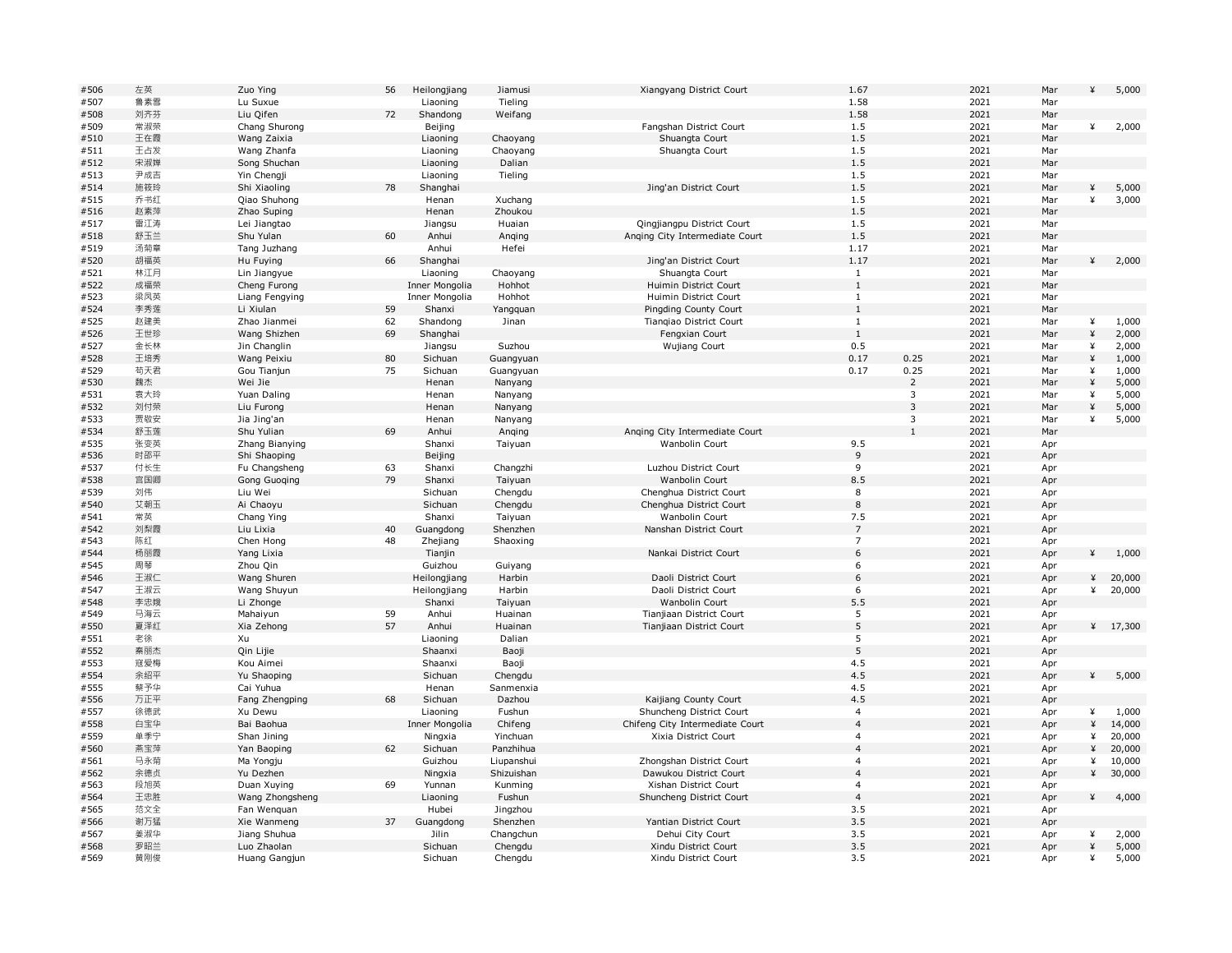| #570 | 魏克华 | Wei Kehua      |    | Sichuan        | Chengdu      | Xindu District Court               | 3.5            |              | 2021 | Apr | ¥ | 5,000   |
|------|-----|----------------|----|----------------|--------------|------------------------------------|----------------|--------------|------|-----|---|---------|
| #571 | 成德富 | Cheng Defu     | 76 | Chongqing      |              | Jiangbei District Court            | 3.5            |              | 2021 | Apr |   |         |
| #572 | 张小琴 | Zhang Xiaoqin  | 58 | Chongqing      |              | Nanchuan District Court            | 3.5            |              | 2021 | Apr |   |         |
| #573 | 陈秀萍 | Chen Xiuping   |    | Ningxia        | Shizuishan   | Dawukou District Court             | 3.5            |              | 2021 | Apr | ¥ | 25,000  |
| #574 | 肖树清 | Xiao Shuqing   |    | Tianjin        |              |                                    | 3.5            |              | 2021 | Apr |   |         |
| #575 | 郭会利 | Guo Huili      |    | Tianjin        |              | <b>Wuging District Court</b>       | 3.5            |              | 2021 | Apr |   |         |
| #576 | 彭彪  | Peng Biao      |    | Guizhou        | Liupanshui   | Liupanshui City Intermediate Court | 3.5            |              | 2021 | Apr |   |         |
| #577 | 甘雪梅 | Gan Xuemei     |    | Sichuan        | Dujiangyan   | Dujiangyan City Court              | 3.5            |              | 2021 | Apr |   |         |
| #578 | 梁展鸿 | Liang Zhanhong | 75 | Guangdong      | Shenzhen     | Nanchuan District Court            | 3.25           |              | 2021 | Apr |   |         |
| #579 | 庞春香 | Pang Chunxiang |    | Inner Mongolia | Xilinhot     |                                    | 3.25           |              | 2021 | Apr |   |         |
| #580 | 史梅兰 | Shi Meilan     |    | Ningxia        | Shizuishan   | Dawukou District Court             | 3.17           |              | 2021 | Apr |   | 410,000 |
| #581 | 孙雪新 |                |    |                |              |                                    | 3              |              | 2021 |     |   |         |
|      |     | Sun Xuexin     |    | Guangdong      | Shenzhen     |                                    |                |              |      | Apr |   |         |
| #582 | 孟丽春 | Meng Lichun    |    | Heilongjiang   | Shuangyashan |                                    | 3              |              | 2021 | Apr |   |         |
| #583 | 潘学明 | Pan Xueming    | 64 | Liaoning       | Dalian       | Gaoxinyuan District Court          | 3              |              | 2021 | Apr |   |         |
| #584 | 寻秀玲 | Xun Xiuling    | 65 | Shaanxi        | Xi'an        |                                    | $\mathsf 3$    |              | 2021 | Apr |   |         |
| #585 | 肖会君 | Xiao Huijun    |    | Hebei          | Tangshan     | Zunhua City Court                  | 3              |              | 2021 | Apr |   |         |
| #586 | 刘文昌 | Liu Wenchang   |    | Heilongjiang   | Harbin       | Daoli District Court               | 3              |              | 2021 | Apr | ¥ | 10,000  |
| #587 | 刘翠梅 | Liu Cuimei     |    | Ningxia        | Shizuishan   | Dawukou District Court             | 3              |              | 2021 | Apr | ¥ | 10,000  |
| #588 | 沈国凤 | Shen Guofeng   |    | Sichuan        | Chengdu      | Xindu District Court               | $\mathsf 3$    | 3.5          | 2021 | Apr | ¥ | 5,000   |
| #589 | 杜会珍 | Du Huizhen     |    | Sichuan        | Chengdu      | Xindu District Court               | 3              | 3.5          | 2021 | Apr | ¥ | 5,000   |
| #590 | 于桂兰 | Yu Guilan      | 82 | Liaoning       | Fushun       | Wanghua District Court             | 3              |              | 2021 | Apr |   |         |
| #591 | 张宪军 | Zhang Xianjun  |    | Heilongjiang   | Harbin       |                                    | 3              |              | 2021 | Apr |   |         |
| #592 | 千根太 | Qian Gentai    |    | Jilin          | Changchun    |                                    | 2.5            |              | 2021 | Apr |   |         |
| #593 | 张星姬 | Zhang Xingji   |    | Jilin          | Changchun    |                                    | 2.5            |              | 2021 | Apr |   |         |
| #594 | 王朝英 | Wang Chaoying  | 67 | Beijing        |              | Yanging District Court             | 2.5            |              | 2021 | Apr | ¥ | 5,000   |
| #595 | 刘国秀 | Liu Guoxiu     |    | Sichuan        | Chengdu      | Xindu District Court               | 2.5            | 3            | 2021 | Apr | ¥ | 5,000   |
| #596 | 吴锐  | Wu Rui         | 57 | Guangdong      | Shenzhen     | Yantian District Court             | $\overline{2}$ |              | 2021 | Apr | ¥ | 3,000   |
|      |     |                |    |                |              |                                    | $\overline{2}$ |              | 2021 |     | ¥ | 3,000   |
| #597 | 李瑞华 | Li Ruihua      |    | Guangdong      | Shenzhen     | Yantian District Court             |                |              |      | Apr |   |         |
| #598 | 周德元 | Zhou Deyuan    |    | Hunan          | Changsha     |                                    | $\overline{2}$ |              | 2021 | Apr |   |         |
| #599 | 邓力平 | Deng Liping    | 77 | Chongqing      |              |                                    | $\overline{2}$ |              | 2021 | Apr |   |         |
| #600 | 傅晓丽 | Fu Xiaoli      |    | Guangdong      | Shenzhen     | Yantian Court                      | $\overline{2}$ |              | 2021 | Apr |   |         |
| #601 | 尚淑琴 | Shang Shuqin   |    | Jilin          | Liaoyuan     |                                    | $\mathsf{2}$   |              | 2021 | Apr |   |         |
| #602 | 赵秀芝 | Zhao Xiuzhi    |    | Heilongjiang   | Suihua       |                                    | $\overline{2}$ |              | 2021 | Apr |   |         |
| #603 | 谢长秀 | Xie Changxiu   | 81 | Sichuan        | Deyang       | Shifang City Court                 | $\overline{2}$ | $\mathbf{3}$ | 2021 | Apr | ¥ | 2,000   |
| #604 | 刘昌坤 | Liu Changkun   |    | Jilin          | Changchun    |                                    | $\overline{2}$ |              | 2021 | Apr |   |         |
| #605 | 徐艳  | Xu Yan         |    | Heilongjiang   | Harbin       |                                    | $\overline{2}$ |              | 2021 | Apr |   |         |
| #606 | 董艳会 | Dong Yanhui    |    | Jilin          | Changchun    |                                    | $\overline{2}$ |              | 2021 | Apr |   |         |
| #607 | 刘红昭 | Liu Hongzhao   |    | Shandong       | Linyi        | Yinan Court                        | 1.83           |              | 2021 | Apr |   | 410,000 |
| #608 | 邸绍群 | Di Shaoqun     |    | Liaoning       | Liaoyang     |                                    | 1.67           |              | 2021 | Apr |   |         |
| #609 | 邹双武 | Zou Shuangwu   |    | Hubei          | Wuhan        | Hanyang District Court             | 1.5            |              | 2021 | Apr |   |         |
| #610 | 王黎文 | Wang Liwen     |    | Hebei          | Shijiazhuang | Jinzhou City Court                 | 1.5            |              | 2021 | Apr |   |         |
| #611 | 陈景捷 | Chen Jingjie   |    | Heilongjiang   | Suihua       |                                    | 1.5            |              | 2021 | Apr |   |         |
| #612 | 李宝莲 | Li Baolian     |    | Shaanxi        | Baoji        |                                    | 1.33           |              | 2021 | Apr |   |         |
| #613 | 唐海海 |                |    |                | Shenzhen     |                                    | 1.17           |              | 2021 |     |   |         |
|      |     | Tang Haihai    |    | Guangdong      |              |                                    | $\mathbf{1}$   |              | 2021 | Apr | ¥ |         |
| #614 | 郝庭珍 | Hao Tingzhen   | 81 | Beijing        |              | Fengtai District Court             |                |              |      | Apr |   | 1,000   |
| #615 | 车力华 | Che Lihua      | 75 | Guangdong      | Shenzhen     | Nanshan District Court             | $\mathbf{1}$   |              | 2021 | Apr |   |         |
| #616 | 齐艳明 | Qi Yanming     | 58 | Jilin          | Jilin        |                                    | $1\,$          |              | 2021 | Apr |   |         |
| #617 | 董维兴 | Dong Weixing   |    | Jilin          | Siping       |                                    | $\mathbf{1}$   |              | 2021 | Apr |   |         |
| #618 | 曲可安 | Qu Kean        | 70 | Shandong       | Zibo         |                                    | $\mathbf{1}$   |              | 2021 | Apr |   |         |
| #619 | 朱晁兵 | Zhu Chaobing   | 73 | Sichuan        | Deyang       | Shifang City Court                 | $1\,$          |              | 2021 | Apr |   |         |
| #620 | 冯秀梅 | Feng Xiumei    |    | Heilongjiang   | Harbin       | Daoli District Court               | $1\,$          |              | 2021 | Apr | ¥ | 2,000   |
| #621 | 孟秋艳 | Meng Qiuyan    |    | Heilongjiang   | Harbin       | Daoli District Court               | $\mathbf{1}$   |              | 2021 | Apr | ¥ | 2,000   |
| #622 | 白丽霞 | Bai Lixia      |    | Heilongjiang   | Harbin       | Daoli District Court               | $\mathbf{1}$   |              | 2021 | Apr | ¥ | 2,000   |
| #623 | 刘淑英 | Liu Shuying    |    | Heilongjiang   | Harbin       | Daoli District Court               | $\mathbf{1}$   |              | 2021 | Apr | ¥ | 2,000   |
| #624 | 刘淑秋 | Liu Shuqiu     |    | Heilongjiang   | Harbin       | Daoli District Court               | $1\,$          |              | 2021 | Apr | ¥ | 2,000   |
| #625 | 韩艳丽 | Han Yanli      |    | Hunan          | Yiyang       |                                    | $1\,$          |              | 2021 | Apr |   |         |
| #626 | 姜雪  | Jiang Xue      |    | Guangdong      | Shenzhen     |                                    | $\mathbf{1}$   |              | 2021 | Apr |   |         |
| #627 | 李春先 | Li Chunxian    | 59 | Guangdong      | Shenzhen     | Yantian District Court             | $\mathbf{1}$   |              | 2021 | Apr | ¥ | 3,000   |
| #628 | 周旦凤 | Zhou Danfeng   | 65 | Hunan          |              | Pingjiang County Court             | 0.83           |              | 2021 | Apr |   |         |
|      | 黄亚丽 |                |    |                | Yueyang      | Nanshan District Court             | 0.67           |              | 2021 |     |   |         |
| #629 |     | Huang Yali     |    | Guangdong      | Shenzhen     |                                    |                |              |      | Apr |   |         |
| #630 | 林彩梅 | Lin Caimei     |    | Guangdong      | Shaoguan     |                                    | unknown        |              | 2021 | Apr |   |         |
| #631 | 唐志珍 | Tang Zhizhen   |    | Guangdong      | Shaoguan     |                                    | unknown        |              | 2021 | Apr |   |         |
| #632 | 裴玉凤 | Pei Yufeng     |    | Heilongjiang   | Suihua       |                                    | unknown        |              | 2021 | Apr |   |         |
| #633 | 郑家金 | Zheng Jiajin   | 81 | Henan          | Xinxiang     | Huixian City Court                 | 9              |              | 2021 | May | ¥ | 10,000  |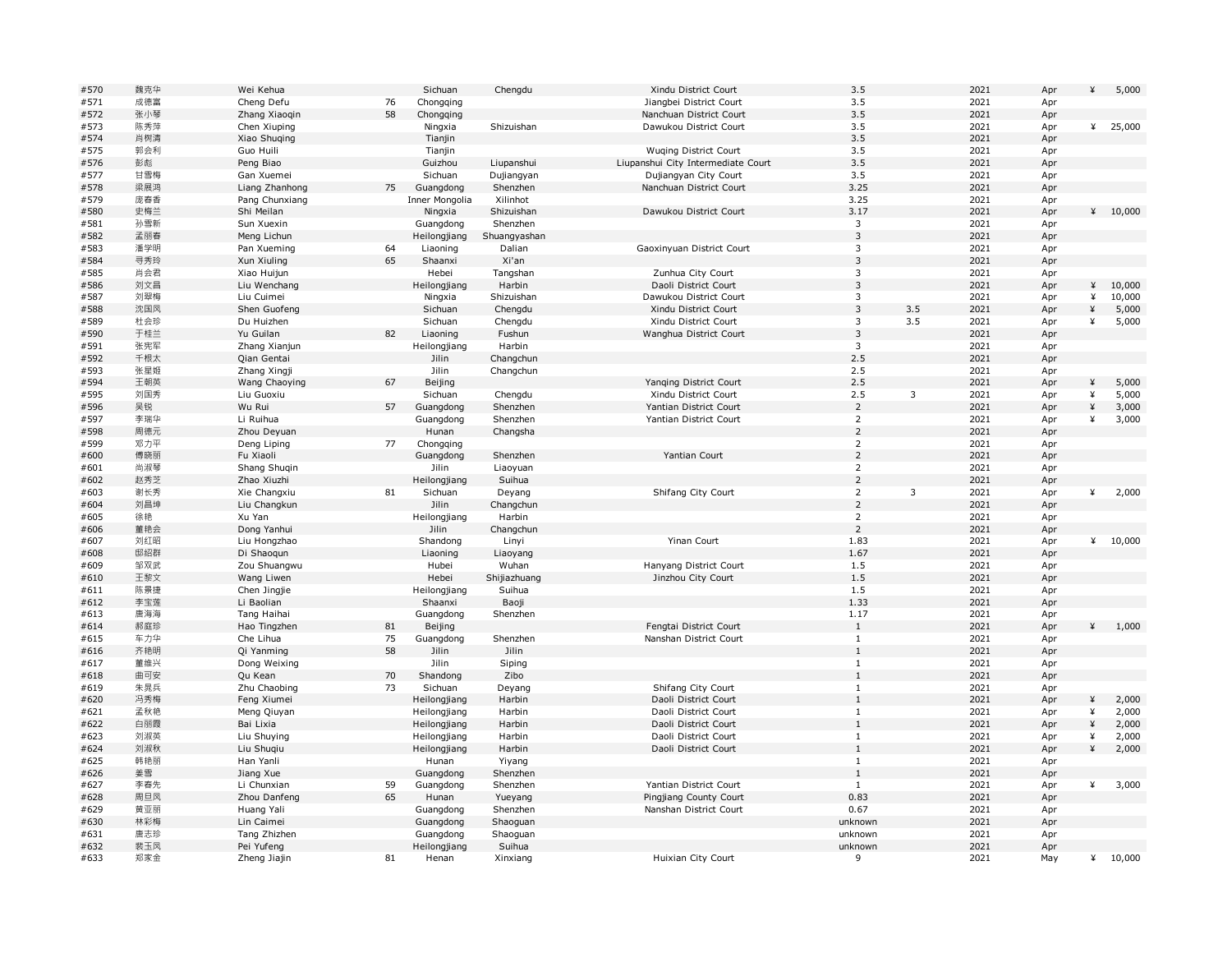| #634         | 申学文         | Shen Xuewen              |    | Sichuan        | Meishan            |                                                    | $\,9$                                     | 2021         | May        |   |         |
|--------------|-------------|--------------------------|----|----------------|--------------------|----------------------------------------------------|-------------------------------------------|--------------|------------|---|---------|
| #635         | 朱凤兰         | Zhu Fenglan              | 66 | Henan          | Xinxiang           | Huixian City Court                                 | 7.5                                       | 2021         | May        | ¥ | 10,000  |
| #636         | 鲁孟君         | Lu Mengjun               | 50 | Hunan          | Xiangtan           |                                                    | 7.5                                       | 2021         | May        |   |         |
| #637         | 杜景义         | Du Jingyi                |    | Jilin          | Changchun          | Chaoyang District Court                            | $\overline{7}$                            | 2021         | May        |   |         |
| #638         | 李玲珍         | Li Lingzhen              | 50 | Yunnan         | Yuxi               |                                                    | $\overline{7}$                            | 2021         | May        |   |         |
| #639         | 李凯          | Li Kai                   |    | Liaoning       | Jinzhou            | Linghai City Court                                 | 6                                         | 2021         | May        |   | 410,000 |
| #640         | 刘秀春         | Liu Xiuchun              |    | Liaoning       | Shenyang           |                                                    | 5.5                                       | 2021         | May        |   |         |
| #641         | 陈素英         | Chen Suying              |    | Anhui          | Huaibei            |                                                    | 5                                         | 2021         | May        |   |         |
| #642         | 邓天玉         | Deng Tianyu              | 71 | Hubei          | Jingzhou           |                                                    | 5                                         | 2021         | May        |   |         |
| #643         | 张金荣         | Zhang Jinrong            |    | Henan          |                    | <b>Hualong District Court</b>                      | 5                                         | 2021         |            | ¥ | 10,000  |
|              |             |                          |    |                | Puyang             | Pulandian Court                                    | 5                                         | 2021         | May        | ¥ |         |
| #644         | 林茂成         | Lin Maocheng             |    | Liaoning       | Dalian             |                                                    |                                           |              | May        |   | 30,000  |
| #645         | 李占金         | Li Zhanjin               | 75 | Beijing        |                    | Haidian District Court                             | 5                                         | 2021         | May        |   |         |
| #646         | 梁秋长         | Liang Qiuchang           |    | Guangdong      | Jiangmen           | Pengjiang District Court                           | 5                                         | 2021         | May        |   | 410,000 |
| #647         | 张慧云         | Zhang Huiyun             |    | Beijing        |                    | Fengtai Court                                      | 4.5                                       | 2021         | May        |   |         |
| #648         | 吉仲明         | Ji Zhongming             |    | Inner Mongolia | Chifeng            | Harqin Banner Court                                | 4.5                                       | 2021         | May        |   |         |
| #649         | 张卫红         | Zhang Weihong            |    | Anhui          | Huainan            |                                                    | $\overline{4}$                            | 2021         | May        |   |         |
| #650         | 王楣泓         | Wang Meihong             |    | Heilongjiang   | Mudanjiang         |                                                    | $\overline{4}$                            | 2021         | May        |   |         |
| #651         | 徐明华         | Xu Minghua               |    | Liaoning       | Dalian             | Pulandian Court                                    | $\overline{4}$                            | 2021         | May        |   |         |
| #652         | 赵云霞         | Zhao Yunxia              |    | Shanxi         | Taiyuan            |                                                    | $\overline{4}$                            | 2021         | May        |   |         |
| #653         | 刘伟          | Liu Wei                  | 60 | Shaanxi        | Hanzhong           |                                                    | $\overline{4}$                            | 2021         | May        |   |         |
| #654         | 杨华明         | Yang Huaming             |    | Sichuan        | Chengdu            | Wuhou District Court                               | $\overline{4}$                            | 2021         | May        | ¥ | 10,000  |
| #655         | 李水清         | Li Shuiqing              | 72 | Jiangxi        | Jiujiang           | Lianxi District Court                              | 3.83                                      | 2021         | May        | ¥ | 20,000  |
| #656         | 陈少勤         | Chen Shaoqin             |    | Anhui          | Huainan            |                                                    | 3.5                                       | 2021         | May        |   |         |
| #657         | 陆国坤         | Lu Guokun                |    | Guangdong      | Maoming            | Liwan District Court                               | 3.5                                       | 2021         | May        | ¥ | 5,000   |
| #658         | 付晨升         | Fu Chensheng             |    | Beijing        |                    |                                                    | 3.25                                      | 2021         | May        |   |         |
| #659         | 李淑香         | Li Shuxiang              |    | Shandong       | Dongying           | Dongying District Court                            | 3                                         | 2021         | May        |   |         |
|              | 王金玉         |                          |    | Inner Mongolia |                    |                                                    | $\mathbf{3}$                              | 2021         |            |   |         |
| #660         |             | Wang Jinyu               |    |                | Chifeng            | Harqin Banner Court                                |                                           |              | May        |   |         |
| #661         | 张继红         | Zhang Jihong             | 51 | Liaoning       | Huludao            | Suizhong County Court                              | $\overline{\mathbf{3}}$<br>$\overline{3}$ | 2021         | May        |   |         |
| #662         | 黎金凤         | Li Jinfeng               |    | Guangdong      | Yunfu              | Yun'an District Court                              |                                           | 2021         | May        |   |         |
| #663         | 董焕英         | Dong Huanying            |    | Henan          | Zhengzhou          |                                                    | 2.75                                      | 2021         | May        |   |         |
| #664         | 陈宏兰         | Chen Honglan             |    | Anhui          | Huainan            |                                                    | 1.5                                       | 2021         | May        |   |         |
| #665         | 吴宝兰         | Wu Baolan                |    | Henan          | Puyang             | Hualong District Court                             | 1.5                                       | 2021         | May        | ¥ | 1,000   |
| #666         | 马慧敏         | Ma Huimin                |    | Jilin          | Yanbian            | Yanbian Prefecture Court                           | 1.5                                       | 2021         | May        |   |         |
| #667         | 盛丽          | Sheng Li                 | 46 | Guangdong      | Shenzhen           | Nanshan District Court                             | 1.4                                       | 2021         | May        | ¥ | 2,000   |
| #668         | 王美华         | Wang Meihua              |    | Shanghai       |                    | Fengxian District Court                            | 1.25                                      | 2021         | May        |   |         |
| #669         | 李贵芳 (又名李兰慎) | Li Guifang (Li Lanshen)  |    | Hebei          | Shijiazhuang       | Jin County Court                                   | $\mathbf{1}$                              | 2021         | May        |   |         |
| #670         | 陈宇博         | Chen Yubo                |    | Zhejiang       | Ningbo             | Zhenhai Court                                      | 0.67                                      | 2021         | May        |   |         |
| #671         | 孙芹          |                          |    | Heilongjiang   | Suihua             |                                                    | 0.5                                       | 2021         | May        |   |         |
| #672         | 吴华新         |                          |    |                |                    |                                                    |                                           |              | May        |   |         |
| #673         |             | Sun Qin                  |    |                |                    |                                                    |                                           |              |            |   |         |
|              |             | Wu Huaxin                | 82 | Jiangsu        | Suzhou             | <b>Wujiang Court</b>                               | 0.25                                      | 2021         |            |   |         |
|              | 赵善英         | Zhao Shanying            | 74 | Jilin          | Changchun          |                                                    | unknown                                   | 2021         | May        |   |         |
| #674         | 牛家辉         | Niu Jiahui               |    | Heilongjiang   | Harbin             |                                                    | 9                                         | 2021         | Jun        |   |         |
| #675         | 张慧岩         | Zhang Huiyan             |    | Jilin          | Tonghua            |                                                    | 9                                         | 2021         | Jun        |   |         |
| #676         | 李嘉惠         | Li Jiahui                | 70 | Chongqing      |                    | Yuzhong District Court                             | $\overline{9}$                            | 2021         | Jun        | ¥ | 10,000  |
| #677         | 张盛全         | Zhang Shengquan          |    | Chongqing      |                    | Yuzhong District Court                             | 9                                         | 2021         | Jun        | ¥ | 10,000  |
| #678         | 李玉华         | Li Yuhua                 |    | Chongqing      |                    | Yuzhong District Court                             | 8.5                                       | 2021         | Jun        | ¥ | 8,000   |
| #679         | 王忠实         | Wang Zhongshi            |    | Shandong       | Zibo               |                                                    | 8                                         | 2021         | Jun        | ¥ | 40,000  |
| #680         | 刘辉          | Liu Hui                  |    | Heilongjiang   | Harbin             |                                                    | 8                                         | 2021         | Jun        |   |         |
| #681         | 张金生         | Zhang Jinsheng           |    | Heilongjiang   | Harbin             |                                                    | 8                                         | 2021         | Jun        |   |         |
| #682         | 一位学员        | Unknown                  |    | Heilongjiang   | Harbin             |                                                    | 8                                         | 2021         | Jun        |   |         |
| #683         | 禄桂兰         | Lu Guilan                | 70 | Shandong       | Linging            | Guan County Court                                  | 7.67                                      | 2021         | Jun        | ¥ | 10,000  |
| #684         | 田梅          | Tian Mei                 |    | Henan          | Zhoukou            | Chuanhui District Court                            | $\overline{7}$                            | 2021         | Jun        |   |         |
| #685         | 刘晓红         | Liu Xiaohong             | 52 | Liaoning       | Dalian             | Ganjingzi District Court                           | $\overline{7}$                            | 2021         | Jun        |   |         |
| #686         | 高洪伟         | Gao Hongwei              | 40 | Chongqing      |                    | Yuzhong District Court                             | 6.5                                       | 2021         | Jun        | ¥ | 5,000   |
| #687         | 温玉艳         | Wen Yuyan                | 76 | Jilin          | Jilin              | Chuanying District Court                           | 6                                         | 2021         | Jun        |   |         |
| #688         | 秦雪美         | Qin Xuemei               |    | Chongqing      |                    | Yuzhong District Court                             | 5.5                                       | 2021         | Jun        | ¥ | 4,000   |
| #689         | 滕玉国         |                          |    |                |                    |                                                    | 5                                         | 2021         |            |   |         |
|              |             | Teng Yuguo               |    | Liaoning       | Shenyang           | Yuhong District Court                              |                                           |              | Jun        | ¥ |         |
| #690         | 张玉梅         | Zhang Yumei              |    | Hebei          | Zhangjiakou        |                                                    | 5                                         | 2021         | Jun        |   | 20,000  |
| #691         | 袁容          | Yuan Rong                | 66 | Chongqing      |                    | Chuanhui District Court                            | 5                                         | 2021         | Jun        |   |         |
| #692         | 韩维芳         | Han Weifang              | 75 | Chongqing      |                    | Chuanhui District Court                            | 5                                         | 2021         | Jun        |   |         |
| #693         | 王建辉         | Wang Jianhui             | 50 | Heilongjiang   | Daging             | Ranghulu District Court                            | 5                                         | 2021         | Jun        | ¥ | 30,000  |
| #694         | 马岩          | Ma Yan                   |    | Liaoning       | Dalian             | Ganjingzi Court                                    | 4.83                                      | 2021         | Jun        |   |         |
| #695         | 陈淑琴         | Chen Shuqin              | 57 | Ningxia        | Guyuan             |                                                    | 4.5                                       | 2021         | Jun        |   |         |
| #696<br>#697 | 王静<br>吴美丽   | Wang Jingrui<br>Wu Meili |    | Henan<br>Henan | Zhoukou<br>Zhoukou | Chuanhui District Court<br>Chuanhui District Court | 4.5<br>4.5                                | 2021<br>2021 | Jun<br>Jun |   |         |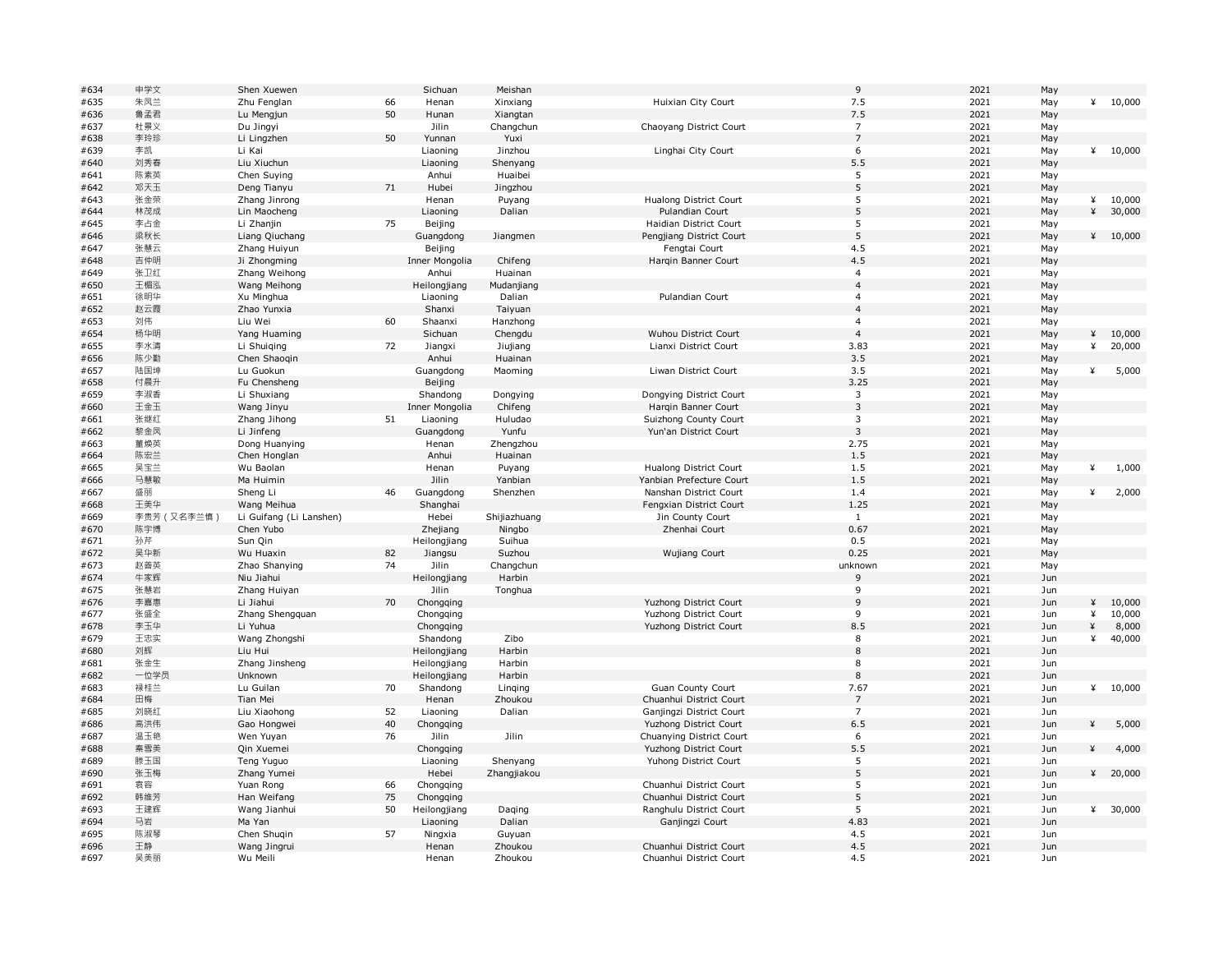| #698 | 孙志文       | Sun Zhiwen             | 30 | Jilin        | Jilin       | Yongji County Court          | 4.5            |                | 2021 | Jun |   |          |
|------|-----------|------------------------|----|--------------|-------------|------------------------------|----------------|----------------|------|-----|---|----------|
| #699 | 陈凤清       | Chen Fengqing          |    | Hebei        | Zhangjiakou |                              | 4.5            |                | 2021 | Jun | ¥ | 15,000   |
| #700 | 刘俊        | Liu Jun                |    | Hebei        | Zhangjiakou |                              | 4.5            |                | 2021 | Jun | ¥ | 15,000   |
| #701 | 张庆武       | Zhang Qingwu           |    | Heilongjiang | Harbin      |                              | $\overline{4}$ |                | 2021 | Jun |   |          |
| #702 | 孟素英       | Meng Suying            |    | Liaoning     | Shenyang    | Liaozhong District Court     | $\overline{4}$ |                | 2021 | Jun |   |          |
| #703 | 孙广利       | Sun Guangli            |    | Liaoning     | Shenyang    | Liaozhong District Court     | $\overline{4}$ |                | 2021 | Jun |   |          |
| #704 | 孙文庆       | Sun Wenging            | 68 | Liaoning     | Yingkou     | Zhangian District Court      | $\overline{4}$ |                | 2021 | Jun |   |          |
| #705 | 周恩波       | Zhou Enbo              | 68 | Shandong     | Linging     | Guan County Court            | $\overline{4}$ |                | 2021 | Jun | ¥ | 6,000    |
| #706 | 胡汉姣       | Hu Hanjiao             |    | Hubei        | Xiaogan     | Xiaochang County Court       | $\overline{4}$ |                | 2021 | Jun |   |          |
| #707 | 王四美       | Wang Simei             |    | Hubei        | Xiaogan     | Xiaochang County Court       | $\overline{4}$ |                | 2021 | Jun |   |          |
| #708 | 高明洁       | Gao Mingjie            |    | Shandong     | Zibo        |                              | $\overline{4}$ |                | 2021 | Jun |   | 420,000  |
| #709 | 刘义波       | Liu Yibo               |    | Hubei        | Xiaogan     | Xiaochang County Court       | 3.75           |                | 2021 | Jun |   |          |
| #710 | 李松梅       | Li Songmei             |    | Henan        | Zhoukou     | Chuanhui District Court      | 3.5            |                | 2021 | Jun |   |          |
| #711 | 孙向阳       | Sun Xiangyang          |    | Henan        | Zhoukou     | Chuanhui District Court      | 3.5            |                | 2021 | Jun |   |          |
| #712 | 石秀琴       | Shi Xiuqin             |    | Liaoning     | Chaoyang    |                              | 3.5            |                | 2021 | Jun |   |          |
| #713 |           | Li Qiwen               | 54 | Shandong     |             | Guan County Court            | 3.5            |                | 2021 | Jun | ¥ |          |
|      | 李其文       |                        |    |              | Linging     |                              |                |                |      |     |   | 6,000    |
| #714 | 张瑞君       | Zhang Ruijun           |    | Shandong     | Zibo        |                              | 3.5            |                | 2021 | Jun |   |          |
| #715 | 王平野       | Wang Pingye            |    | Hubei        | Huangshi    |                              | 3.5            |                | 2021 | Jun |   |          |
| #716 | 曹玉莲       | Cao Yulian             |    | Hebei        | Zhangjiakou |                              | 3.5            |                | 2021 | Jun | ¥ | 10,000   |
| #717 | 肖艳芳       | Xiao Yanfang           |    | Hubei        | Xiaogan     | Xiaochang County Court       | 3.5            |                | 2021 | Jun |   |          |
| #718 | 郑洪琴       | Zheng Hongqin          | 67 | Jilin        | Changchun   | Dehui City Court             | 3.5            |                | 2021 | Jun |   |          |
| #719 | 王芝清       | Wang Zhiqing           |    | Liaoning     | Dalian      |                              | 3.5            |                | 2021 | Jun | ¥ | 10,000   |
| #720 | 岳社国       | Yue Sheguo             |    | Hebei        | Handan      | Congtai District Court       | 3.25           |                | 2021 | Jun |   |          |
| #721 | 夏水莲       | Xia Shuilian           | 75 | Henan        | Xinxiang    |                              | $\mathbf{3}$   |                | 2021 | Jun |   |          |
| #722 | 童广玲       | <b>Tong Guangling</b>  |    | Henan        | Zhoukou     | Chuanhui District Court      | $\overline{3}$ |                | 2021 | Jun |   |          |
| #723 | 王丽东       | Wang Lidong            |    | Liaoning     | Fuxin       |                              | 3              |                | 2021 | Jun |   |          |
| #724 | 宋跃武       | Song Yuewu             |    | Liaoning     | Fuxin       |                              | $\mathsf 3$    |                | 2021 | Jun |   |          |
| #725 | 薛莲霞       | Xue Lianxia            |    | Shandong     | Qingdao     |                              | 3              |                | 2021 | Jun |   |          |
| #726 | 王庆        | Wang Qing              |    | Hubei        | Xiaogan     | Xiaochang County Court       | $\overline{3}$ |                | 2021 | Jun |   |          |
| #727 | 韩桂云       | Han Guiyun             | 85 | Liaoning     | Yingkou     |                              | 3              |                | 2021 | Jun |   |          |
| #728 | 王代清       | Wang Daiging           | 50 | Chongqing    |             | Chuanhui District Court      | $\overline{3}$ |                | 2021 | Jun |   |          |
| #729 | 冯淑杰       | Feng Shujie            |    | Heilongjiang | Jixi        | Mishan Court                 | 2.5            |                | 2021 | Jun | ¥ | 5,000    |
| #730 | 殷光雷       | Yin Guanglei           | 79 | Anhui        | Xuancheng   |                              | $\overline{2}$ |                | 2021 | Jun |   |          |
| #731 | 辛淑华       | Xin Shuhua             |    | Jilin        | Tonghua     | Yanji City Court             | 1.5            |                | 2021 | Jun |   |          |
| #732 | 张俊玲       | Zhang Junling          | 62 | Jilin        | Yanbian     |                              | 1.5            |                | 2021 | Jun |   |          |
| #733 | 张南平       | Zhang Nanping          |    | Shanghai     |             | Fengxian District Court      | 1.17           |                | 2021 | Jun |   |          |
| #734 | 吴春        | Wu Chun                |    | Liaoning     | Dalian      | Ganjingzi Court              | 1              |                | 2021 | Jun |   |          |
| #735 | 孙晓静       | Sun Xiaojing           |    | Liaoning     | Panjin      | Xinglongtai District Court   | $\mathbf{1}$   |                | 2021 | Jun |   |          |
| #736 | 杨会敏       | Yang Huimin            |    | Tianjin      |             | <b>Wuging District Court</b> | $\mathbf{1}$   | $\overline{z}$ | 2021 | Jun | ¥ | 5,000    |
| #737 | 乔英兰       | Qiao Yinglan           |    | Liaoning     | Chaoyang    | Lingyuan City Court          | 0.83           |                | 2021 | Jun |   |          |
| #738 | 王富国       | Wang Fuguo             |    | Sichuan      | Panzhihua   | Yanbian Court                | 0.83           |                | 2021 | Jun |   |          |
|      | 代亚军       |                        |    |              | Jixi        | Mishan Court                 | 0.67           |                | 2021 |     |   |          |
| #739 | 徐国珍       | Dai Yajun              |    | Heilongjiang |             |                              | 0.5            |                | 2021 | Jun | ¥ | 2,000    |
| #740 |           | Xu Guozhen             |    | Heilongjiang | Mudanjiang  |                              | 0.5            | $1\,$          |      | Jun |   |          |
| #741 | 李昌兰       | Li Changlan            | 76 | Liaoning     | Dalian      | Pulandian Court              |                |                | 2021 | Jun | ¥ | 5,000    |
| #742 | 张兴增       | Zhang Xingzeng         |    | Ningxia      | Yinchuan    |                              | unknown        |                | 2021 | Jun |   |          |
| #743 | 吴志荣 (吴志学) | Wu Zhirong (Wu Zhixue) |    | Shandong     | Linging     | Chuanying District Court     | unknown        |                | 2021 | Jun |   |          |
| #744 | 李学军       | Li Xuejun              |    | Ningxia      | Yinchuan    |                              | unknown        |                | 2021 | Jun |   |          |
| #745 | 刘维立       | Liu Weili              |    | Hebei        | Tangshan    | Luannan Court                | 10             |                | 2021 | Jul |   |          |
| #746 | 张秀芝       | Zhang Xiuzhi           | 64 | Jilin        | Changchun   | Dehui City Court             | 10             |                | 2021 | Jul |   |          |
| #747 | 包万明       | Bao Wanming            | 50 | Heilongjiang | Jixi        | Jidong Court                 | 9              |                | 2021 | Jul |   | 4100,000 |
| #748 | 高晓岐       | Gao Xiaoqi             | 56 | Jilin        | Changchun   | Dehui City Court             | 9              |                | 2021 | Jul |   |          |
| #749 | 蔡玉英       | Cai Yuying             | 66 | Jilin        | Changchun   | Dehui City Court             | 9              |                | 2021 | Jul |   |          |
| #750 | 杨江山       | Yang Jiangshan         |    | Tianjin      |             |                              | $\overline{9}$ |                | 2021 | Jul |   |          |
| #751 | 冯立齐       | Feng Ligi              |    | Jilin        | Changchun   | Dehui City Court             | 9              |                | 2021 | Jul |   |          |
| #752 | 张志兰       | Zhang Zhilan           |    | Hebei        | Tangshan    | Luannan Court                | $\overline{7}$ |                | 2021 | Jul |   |          |
| #753 | 滕淑丽       | Teng Shuli             | 51 | Heilongjiang | Jixi        | Jidong Court                 | $\overline{7}$ |                | 2021 | Jul | ¥ | 80,000   |
| #754 | 杨海霞       | Yang Haixia            | 62 | Heilongjiang | Daging      | Ranghulu District Court      | $\overline{7}$ |                | 2021 | Jul |   |          |
| #755 | 高永丽       | Gao Yongli             |    | Heilongjiang | Mudanjiang  | Hailin City Court            | 6.83           |                | 2021 | Jul | ¥ | 20,000   |
| #756 | 孙士伟       | Sun Shiwei             | 68 | Heilongjiang | Mudanjiang  | Hailin City Court            | 6.5            |                | 2021 | Jul | ¥ | 20,000   |
| #757 | 高朋光       | Gao Pengguang          |    | Heilongjiang | Mudanjiang  | Hailin City Court            | 6.5            |                | 2021 | Jul | ¥ | 20,000   |
| #758 | 解威        | Xie Wei                |    | Heilongjiang | Jiamusi     | Xiangyang District Court     | 6              |                | 2021 | Jul |   |          |
| #759 | 潘云侠       | Pan Yunxia             | 70 | Anhui        | Huainan     | Fengtai County Court         | 6              |                | 2021 | Jul |   |          |
| #760 | 于姣茹       | Yu Jiaoru              |    | Jilin        | Changchun   | Dehui City Court             | 6              |                | 2021 | Jul |   |          |
| #761 | 单为和       | Shan Weihe             |    | Jilin        | Changchun   | Dehui City Court             | 6              |                | 2021 | Jul |   |          |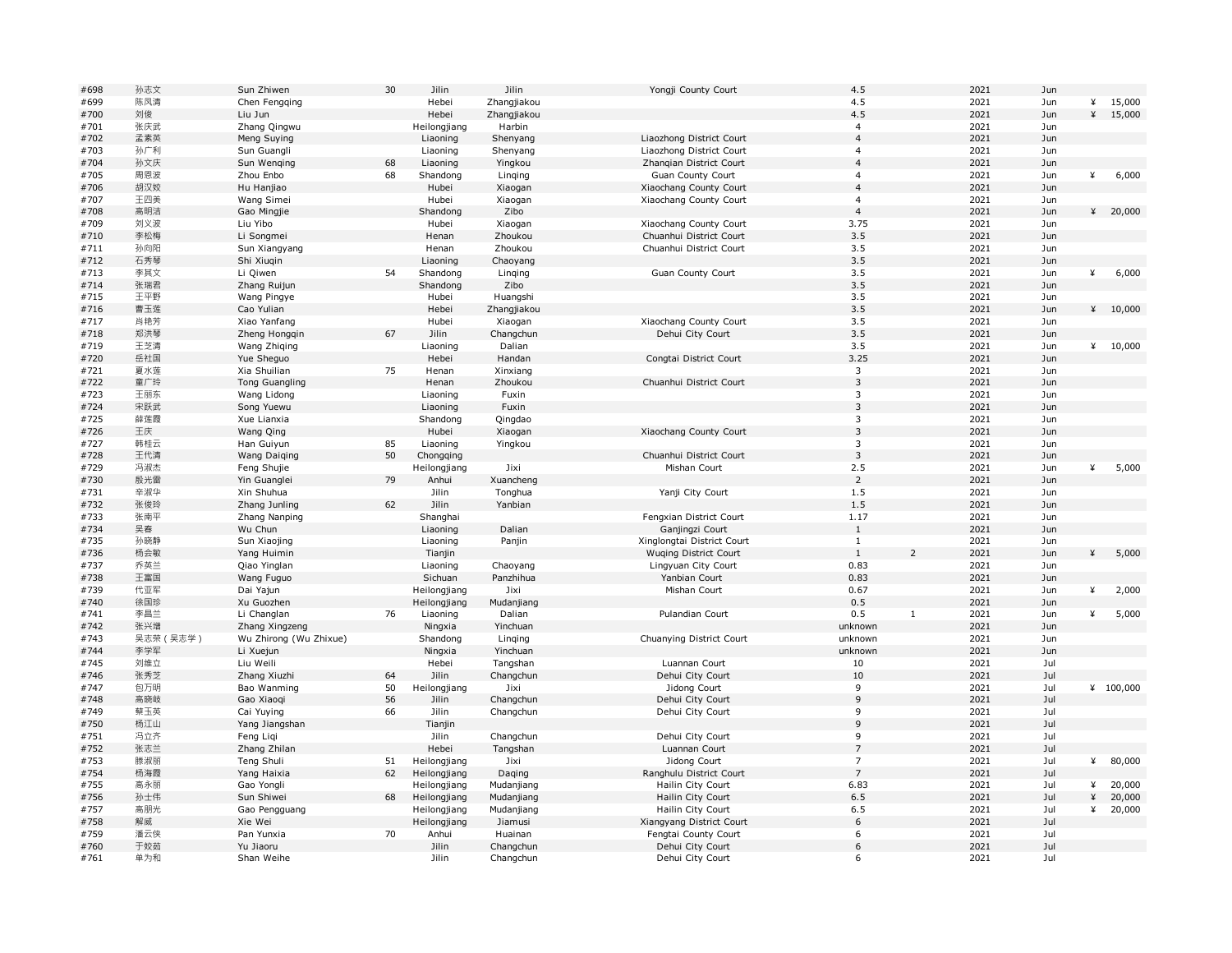| #762         | 吕相富       | Lyu Xiangfu                  |    | Jilin             | Changchun             | Dehui City Court                      | 6              |                | 2021         | Jul        |        |           |
|--------------|-----------|------------------------------|----|-------------------|-----------------------|---------------------------------------|----------------|----------------|--------------|------------|--------|-----------|
| #763         | 杨良英       | Yang Liangying               |    | Hunan             | Huaihua               | Yuping County Court                   | 5              |                | 2021         | Jul        |        |           |
| #764         | 曾加庚       | Zeng Jiageng                 | 79 | Guangdong         | Guangzhou             | Haizhu District Court                 | 5              |                | 2021         | Jul        |        | 410,000   |
| #765         | 赵秀兰       | Zhao Xiulan                  | 67 | Jilin             | Changchun             | Dehui City Court                      | 5              |                | 2021         | Jul        |        |           |
| #766         | 王梅        | Wang Mei                     |    | Tianjin           |                       |                                       | 5              |                | 2021         | Jul        |        |           |
| #767         | 李淑春       | Li Shuchun                   |    | Heilongjiang      | Daging                | Ranghulu District Court               | 5              |                | 2021         | Jul        |        |           |
| #768         | 张淑萍       | Zhang Shuping                |    | Shandong          | Liaocheng             | Dong'e Court                          | 4.83           |                | 2021         | Jul        |        |           |
| #769         | 宋智        | Song Zhi                     |    | Shaanxi           | Xi'an                 | Yanta District Court                  | 4.5            |                | 2021         | Jul        |        |           |
| #770         | 周克铭       | Zhou Keming                  | 53 | Heilongjiang      | Jixi                  | Jidong Court                          | $\overline{4}$ |                | 2021         | Jul        | ¥      | 50,000    |
| #771         | 孙秀英       | Sun Xiuying                  | 68 | Jilin             | Changchun             | Dehui City Court                      | $\overline{4}$ |                | 2021         | Jul        |        |           |
| #772         | 杨兴叶       | Yang Xingye                  |    | Sichuan           | Chengdu               |                                       | $\overline{4}$ |                | 2021         | Jul        |        |           |
| #773         | 娄亚红       | Lou Yahong                   | 56 | Henan             | Xuchang               | Weidu District Court                  | $\overline{4}$ |                | 2021         | Jul        | ¥      | 3,000     |
| #774         | 刘玉秋       | Liu Yuqiu                    |    | Heilongjiang      | Hegang                |                                       | 3.5            |                | 2021         | Jul        |        |           |
| #775         | 罗立斌       | Luo Libin                    |    | Heilongjiang      | Jixi                  |                                       | 3.5            |                | 2021         | Jul        | ¥      | 30,000    |
| #776         | 王红        | Wang Hong                    |    | Shaanxi           | Xi'an                 | Lianhu District Court                 | 3.5            |                | 2021         | Jul        | ¥      | 10,000    |
| #777         | 董玉英       | Dong Yuying                  |    | Shaanxi           | Xi'an                 | Lianhu District Court                 | 3.5            |                | 2021         | Jul        | ¥      | 6,000     |
| #778         | 张立云       | Zhang Liyun                  | 58 | Jilin             | Changchun             | Dehui City Court                      | 3.5            |                | 2021         | Jul        |        |           |
| #779         | 徐根英       | Xu Genying                   | 78 | Jiangxi           | Yichun                |                                       | 3              |                | 2021         | Jul        |        |           |
| #780         | 齐玉荣       | Qi Yurong                    |    | Liaoning          | Fuxin                 |                                       | $\mathbf{3}$   |                | 2021         | Jul        |        |           |
| #781         | 赵彩荣       | Zhao Cairong                 |    | Liaoning          | Fuxin                 |                                       | 3              |                | 2021         | Jul        |        |           |
| #782         | 苏秀敏       | Sun Xiumin                   |    | Liaoning          | Jinzhou               |                                       | $\overline{3}$ |                | 2021         | Jul        |        |           |
| #783         | 李秋连       | Li Qiulian                   |    | Liaoning          | Jinzhou               |                                       | 3              |                | 2021         | Jul        |        |           |
| #784         | 雷华梅       | Lei Huamei                   |    | Hunan             | Huaihua               | Zhijiang Dong Autonomous County Court | $\mathbf{3}$   |                | 2021         | Jul        | ¥      | 2,000     |
| #785         | 黄志力       | Huang Zhili                  | 48 | Jiangsu           | Xuzhou                |                                       | 3              |                | 2021         | Jul        |        | ¥ 170,000 |
| #786         | 郭秀萍       | Guo Xiuping                  | 70 | Shandong          | Liaocheng             | Dong'e Court                          | 2.83           |                | 2021         | Jul        |        |           |
| #787         | 李依秀       | Li Yixiu                     | 74 | Guangdong         | Meizhou               | Meixian District Court                | 2.25           |                | 2021         | Jul        |        |           |
| #788         | 华丽琴       | Hua Ligin                    |    | Shandong          | Liaocheng             | Dong'e Court                          | 2.25           |                | 2021         | Jul        |        |           |
| #789         | 李桂华       | Li Guihua                    | 75 | Shandong          | Liaocheng             | Dong'e Court                          | 2.25           |                | 2021         | Jul        |        |           |
| #790         | 李群招       | Li Qunzhao                   |    | Guangdong         | Meizhou               | Meixian District Court                | $\overline{2}$ |                | 2021         | Jul        |        |           |
| #791         | 张宝玲       | Zhang Baoling                |    | Liaoning          | Dalian                |                                       | $\overline{2}$ |                | 2021         | Jul        |        |           |
| #792         | 许振英       | Xu Zhenying                  | 76 | Liaoning          | Shenyang              | Huanggu District Court                | $\overline{2}$ |                | 2021         | Jul        |        |           |
| #793         | 凌建民       | Ling Jianmin                 |    | Guangdong         | Guangzhou             | Haizhu District Court                 | $\mathsf{2}$   |                | 2021         | Jul        | ¥      | 3,000     |
| #794         | 左德生       | Zuo Desheng                  |    | Hebei             | Tangshan              | Luannan Court                         | $\overline{2}$ |                | 2021         | Jul        | ¥      | 4,000     |
| #795         | 张敬元       | Zhang Jingyuan               |    | Jilin             | Changchun             | Dehui City Court                      | $\overline{2}$ |                | 2021         | Jul        |        |           |
| #796         | 孙凤仙       | Sun Fengxian                 | 65 | Jilin             | Changchun             | Dehui City Court                      | $\overline{2}$ |                | 2021         | Jul        |        |           |
| #797         | 李玉英       | Li Yuying                    |    | Hebei             | Tangshan              | Luannan Court                         | $\overline{2}$ | $\mathsf 3$    | 2021         | Jul        | ¥      | 4,000     |
| #798         | 胡印仓       | Hu Yincang                   |    | Hebei             | Tangshan              | Luannan Court                         | $\overline{2}$ | $\overline{3}$ | 2021         | Jul        | ¥      | 4,000     |
| #799         | 刘凤云       | Liu Fengyun                  | 56 | Heilongjiang      | Jiamusi               | Xiangyang District Court              | $\overline{2}$ |                | 2021         | Jul        | ¥      | 5,000     |
| #800         | 姜淑波       | Jiang Shubo                  |    | Liaoning          | Dalian                |                                       | 1.67           |                | 2021         | Jul        |        |           |
| #801         | 郭普琴       | Guo Pugin                    | 70 | Henan             | Xinyang               |                                       | 1.67           |                | 2021         | Jul        |        |           |
| #802         | 罗瑞镜       | Luo Ruijing                  | 84 | Guangdong         | Shenzhen              | Yantian District Court                | 1.5            |                | 2021         | Jul        | ¥      | 5,000     |
| #803         | 艾锦霞       | Ai Jingxia                   |    | Jilin             | Songyuan              | Qianguo County Court                  | 1.5            |                | 2021         | Jul        |        |           |
| #804         | 胡荣华       | Hu Ronghua                   | 73 | Jiangsu           | Nantong               |                                       | 1.5            |                | 2021         | Jul        |        |           |
| #805         | 吕立发       | Lu Lifa                      |    | Hebei             | Tangshan              | Luannan Court                         | 1.5            | $\overline{2}$ | 2021         | Jul        | ¥      | 2,000     |
| #806         | 石颖        |                              |    | Heilongjiang      | Mudanjiang            | Hailin City Court                     | 1.25           |                | 2021         | Jul        |        |           |
| #807         | 杨爱青       | Shi Ying<br>Yang Aiging      |    | Fujian            | Xiamen                | Siming District Court                 | $\mathbf{1}$   |                | 2021         | Jul        |        |           |
| #808         | 宋桂芝       | Song Guizhi                  | 78 | Liaoning          | Shenyang              | Yuhong District Court                 | $\mathbf{1}$   |                | 2021         | Jul        | ¥      | 5,000     |
| #809         | 崔树裕       | Cui Shuyu                    |    | Hebei             | Tangshan              | Luannan Court                         | $\mathbf{1}$   | $\overline{2}$ | 2021         | Jul        | ¥      | 2,000     |
| #810         | 侯健广       |                              |    | Hebei             | Tangshan              | Luannan Court                         | $\mathbf{1}$   | $\overline{2}$ | 2021         | Jul        | ¥      | 2,000     |
| #811         | 王宝柱       | Hou Jianguang<br>Wang Baozhu |    | Hebei             |                       | Luannan Court                         | 0.92           | $\mathbf{1}$   | 2021         | Jul        | ¥      | 2,000     |
| #812         | 孙春娥       | Sun Chun'e                   |    | Shandong          | Tangshan<br>Liaocheng |                                       | 0.83           |                | 2021         | Jul        |        |           |
| #813         | 申桂珍       | Shen Guizhen                 |    |                   | Jixi                  | Dong'e Court<br>Mishan Court          |                |                | 2021         | Jul        |        |           |
|              |           |                              |    | Heilongjiang      |                       |                                       | 0.83           |                |              |            |        |           |
| #814<br>#815 | 陈军<br>毕贯芹 | Chen Jun                     |    | Shandong<br>Hebei | Liaocheng             | Dong'e Court                          | 0.67<br>0.5    |                | 2021<br>2021 | Jul<br>Jul |        |           |
|              |           | Bi Guangin                   |    |                   | Tangshan              | Luannan Court                         |                |                |              |            |        |           |
| #816         | 谢凤英       | Xie Fengying                 | 76 | Jiangsu           | Taishan               | Jingjiang City Court                  | 0.5            |                | 2021         | Jul        |        |           |
| #817         | 陈宝琼       | Chen Baoqiong                | 79 | Sichuan           | Leshan                | Jianwei Court                         |                | 2.5            | 2021         | Jul        | ¥      | 3,000     |
| #818         | 张鹏        | Zhang Peng                   | 35 | Shaanxi           | Xianyang              |                                       | 9              |                | 2021         | Aug        |        |           |
| #819         | 邓万英       | Deng Wanying                 |    | Sichuan           | Luzhou                | Lu County Court                       | 9              |                | 2021         | Aug        | ¥<br>¥ | 50,000    |
| #820         | 李源东       | Li Yuandong                  | 53 | Guangdong         | Maoming               | Haizhu District Court                 | 8.5            |                | 2021         | Aug        |        | 30,000    |
| #821         | 谷小华       | Gu Xiaohua                   | 70 | Beijing           |                       | Chaoyang District Court               | 8              |                | 2021         | Aug        | ¥      | 15,000    |
| #822         | 王朋影       | Wang Pengying                | 70 | Jilin             | Jilin                 |                                       | 6.5<br>5       |                | 2021         | Aug        |        |           |
| #823         | 黄敏        | Huang Min                    | 52 | Tianjin           |                       | Jimei District Court                  | 5              |                | 2021         | Aug        |        |           |
| #824         | 雷焕英       | Lei Huanying                 |    | Sichuan           | Luzhou                | Lu County Court                       |                |                | 2021         | Aug        | ¥      | 20,000    |
| #825         | 王会林       | Wang Huilin                  |    | Hebei             | Tangshan              | Luannan Court                         | 4.5            |                | 2021         | Aug        | ¥      | 10,000    |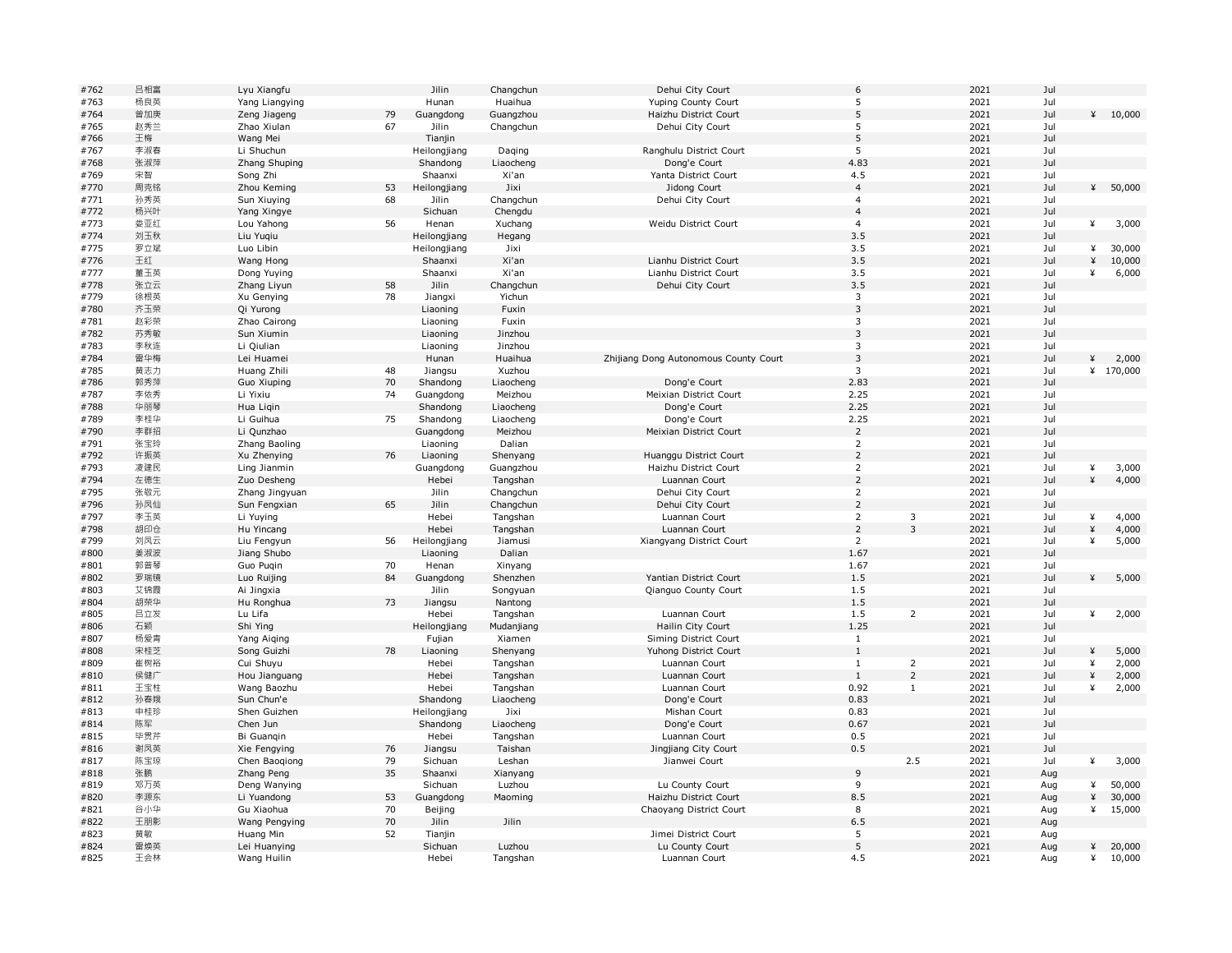| #826         | 刘刚利 | Liu Gangli      |    | Liaoning             | Shenyang          | Economic Development Zone Court        | 4.5            |                | 2021 | Aug | ¥ | 10,000  |
|--------------|-----|-----------------|----|----------------------|-------------------|----------------------------------------|----------------|----------------|------|-----|---|---------|
| #827         | 张国海 | Zhang Guohai    |    | Heilongjiang         | Jiamusi           | Xiangyang District Court               | $\overline{4}$ |                | 2021 | Aug |   |         |
| #828         | 党宝芬 | Dang Baofen     | 67 | Jilin                | Jilin             |                                        | $\overline{4}$ |                | 2021 | Aug |   |         |
| #829         | 朱作亮 | Zhu Zuoliang    |    | Zhejiang             | Jinhua            |                                        | 4              |                | 2021 | Aug |   |         |
| #830         | 何丽霞 | He Lixia        |    | Heilongjiang         | Daqing            | Ranghulu District Court                | $\overline{4}$ |                | 2021 | Aug |   |         |
| #831         | 高佩琴 | Gao Peigin      | 73 | Liaoning             | Benxi             | Nanfen District Court                  | $\overline{4}$ |                | 2021 | Aug |   |         |
| #832         | 耿建芬 | Geng Jianfen    |    | Shandong             | Binzhou           | <b>Bincheng District Court</b>         | $\overline{4}$ |                | 2021 | Aug | ¥ | 40,000  |
| #833         | 郜孟花 | Gao Menghua     | 70 | Shandong             | Heze              |                                        | $\overline{4}$ |                | 2021 | Aug |   |         |
| #834         | 殷仙萍 | Yin Xianping    | 55 | Jiangxi              | Jiujiang          | Yongxiu County Court                   | $\overline{4}$ |                | 2021 | Aug |   | 420,000 |
| #835         | 黄醒民 | Huang Xingmin   |    | Hebei                | Langfang          |                                        | 3.5            |                | 2021 | Aug |   |         |
| #836         | 赵忠江 | Zhao Zhongjiang | 68 | Heilongjiang         | Mudanjiang        |                                        | 3.5            |                | 2021 | Aug |   |         |
| #837         | 韩玉凤 | Han Yufeng      |    | Liaoning             | Fushun            |                                        | 3.5            |                | 2021 | Aug |   |         |
| #838         | 帅惠兰 | Shuai Huilan    | 60 | Sichuan              | Leshan            | Jiajiang Court                         | 3.5            |                | 2021 |     | ¥ | 2,000   |
|              | 蔡玉嫦 | Cai Yu'e        |    |                      |                   | Jinping District Court                 | 3.5            |                | 2021 | Aug |   |         |
| #839<br>#840 | 罗太会 | Luo Taihui      |    | Guangdong<br>Sichuan | Shantou<br>Luzhou |                                        | 3.5            |                | 2021 | Aug | ¥ |         |
|              |     |                 |    |                      |                   | Lu County Court                        |                |                |      | Aug |   | 10,000  |
| #841         | 唐祖群 | Tang Zuqun      |    | Sichuan              | Luzhou            | Jiangyang District Court               | 3.25           |                | 2021 | Aug | ¥ | 10,000  |
| #842         | 敖启珍 | Ao Qizhen       |    | Sichuan              | Luzhou            | Jiangyang District Court               | 3.25           |                | 2021 | Aug | ¥ | 10,000  |
| #843         | 룾   | Wu              |    | Henan                | Xinxiang          |                                        | 3              |                | 2021 | Aug |   |         |
| #844         | 王红香 | Wang Hongxiang  | 80 | Liaoning             | Fushun            | Wanghua District Court                 | 3              |                | 2021 | Aug |   |         |
| #845         | 赵景兰 | Zhao Jinglan    | 70 | Liaoning             | Fushun            | Wanghua District Court                 | 3              |                | 2021 | Aug |   |         |
| #846         | 李桂荣 | Li Guirong      |    | Shandong             | Jining            | Rencheng District Court                | $\overline{3}$ |                | 2021 | Aug |   |         |
| #847         | 刘冰  | Liu Bing        | 54 | Jilin                | Jilin             |                                        | 3              | 5              | 2021 | Aug | ¥ | 5,000   |
| #848         | 周波  | Zhou Bo         |    | Jilin                | Jilin             |                                        | $\mathbf{3}$   | $\overline{4}$ | 2021 | Aug |   |         |
| #849         | 韩在平 | Han Zaiping     |    | Jilin                | Jilin             |                                        | 3              | 5              | 2021 | Aug |   |         |
| #850         | 马秀荣 | Ma Xiurong      | 75 | Jilin                | Changchun         | Chaoyang District Court                | 3              |                | 2021 | Aug |   |         |
| #851         | 李新平 | Li Xinping      |    | Liaoning             | Dalian            |                                        | 3              |                | 2021 | Aug | ¥ | 20,000  |
| #852         | 于忠  | Yu Zhong        |    | Shandong             | Binzhou           | <b>Bincheng District Court</b>         | $\mathsf 3$    |                | 2021 | Aug | ¥ | 30,000  |
| #853         | 苟正琼 | Gou Zhengqiong  |    | Sichuan              | Luzhou            | Lu County Court                        | 3              |                | 2021 | Aug | ¥ | 5,000   |
| #854         | 彭昭群 | Peng Shaoqun    |    | Sichuan              | Luzhou            | Jiangyang District Court               | 3              |                | 2021 | Aug | ¥ | 8,000   |
| #855         | 章兴连 | Zhang Xinglian  |    | Sichuan              | Luzhou            | Jiangyang District Court               | 3              |                | 2021 | Aug | ¥ | 8,000   |
| #856         | 李桂英 | Li Guiying      |    | Jiangsu              | Huaian            |                                        | $\overline{3}$ |                | 2021 | Aug | ¥ | 5,000   |
| #857         | 梁美华 | Liang Meihua    | 73 | Jiangxi              | Nanchang          | Xihu District Court                    | 2.67           |                | 2021 | Aug | ¥ | 5,000   |
| #858         | 孙建中 | Sun Jianzhong   |    | Hebei                | Tangshan          | Zunhua Court                           | 2.5            |                | 2021 | Aug |   |         |
| #859         | 官延凤 | Guan Yanfeng    |    | Heilongjiang         | Jixi              | Jidong County Court                    | $\overline{2}$ |                | 2021 | Aug | ¥ | 50,000  |
| #860         | 王兰梅 | Wang Lanmei     | 75 | Shanxi               | Taiyuan           | Yingze District Court                  | $\overline{2}$ |                | 2021 | Aug | ¥ | 10,000  |
| #861         | 熊泉妹 | Xiong Quanmei   | 69 | Jiangxi              | Nanchang          | Xihu District Court                    | 1.83           |                | 2021 | Aug | ¥ | 3,000   |
| #862         | 吴志学 | Wu Zhixue       | 69 | Jilin                | Jilin             |                                        | 1.5            |                | 2021 | Aug |   |         |
| #863         | 崔群英 | Cui Qunying     |    | Jilin                | Yanbian           | Changchun Railway Transportation Court | 1.5            |                | 2021 | Aug | ¥ | 2,000   |
| #864         | 宋成奎 | Song Chengkui   |    | Shandong             | Jining            | Rencheng District Court                | 1.5            |                | 2021 | Aug |   |         |
| #865         | 代方盛 |                 |    | Shandong             |                   |                                        |                |                | 2021 |     |   |         |
|              |     | Dai Fangsheng   |    |                      | Qingdao           |                                        | 1.5<br>1.5     |                | 2021 | Aug |   |         |
| #866         | 杨士杰 | Yang Shijie     |    | Beijing              |                   | Shunyi District Court                  |                |                |      | Aug |   |         |
| #867         | 曾建江 | Zeng Jianjiang  |    | Heilongjiang         | Jixi              |                                        | 1.5            |                | 2021 | Aug | ¥ | 10,000  |
| #868         | 王风清 | Wang Fengqing   | 74 | Liaoning             | Benxi             | Nanfen District Court                  | 1.25           |                | 2021 | Aug |   |         |
| #869         | 谢春媚 | Xie Chunmei     | 57 | Jiangxi              | Nanchang          | Xihu District Court                    | 1.17           |                | 2021 | Aug | ¥ | 5,000   |
| #870         | 董惠贞 | Dong Huizhen    |    | Liaoning             | Dalian            | Development Zone Court                 | $\mathbf{1}$   |                | 2021 | Aug | ¥ | 3,000   |
| #871         | 李淑香 | Li Shuxiang     |    | Shandong             | Weifang           | Kuiwen Court                           | $1\,$          |                | 2021 | Aug | ¥ | 5,000   |
| #872         | 辛育良 | Xin Yuliang     | 88 | Jilin                | Jilin             | Chuanying District Court               | $\mathbf{1}$   |                | 2021 | Aug |   |         |
| #873         | 陈秋香 | Chen Qiuxiang   |    | Shandong             | Jining            |                                        | $\mathbf{1}$   |                | 2021 | Aug | ¥ | 3,000   |
| #874         | 杨银香 | Yang Yinxiang   |    | Guangdong            | Dongguan          | Dongguan City No.2 Court               | $\mathbf{1}$   |                | 2021 | Aug | ¥ | 5,000   |
| #875         | 杜玉花 | Du Yuhua        |    | Hebei                | Zhangjiakou       | Qiaoxi District Court                  | 0.92           |                | 2021 | Aug | ¥ | 2,000   |
| #876         | 张福明 | Zhang Fuming    |    | Chongqing            |                   |                                        | 0.83           |                | 2021 | Aug |   |         |
| #877         | 林桂兰 | Lin Guilan      |    | Liaoning             | Fushun            | Changtu Court                          | 0.75           |                | 2021 | Aug |   |         |
| #878         | 朱庆华 | Zhu Qinghua     |    | Liaoning             | Fushun            | Changtu Court                          | 0.67           |                | 2021 | Aug |   |         |
| #879         | 施洪香 | Shi Hongxiang   |    | Liaoning             | Fushun            | Changtu Court                          | 0.67           |                | 2021 | Aug |   |         |
| #880         | 杨柏良 | Yang Bailiang   |    | Liaoning             | Fushun            | Changtu Court                          | 0.67           |                | 2021 | Aug |   |         |
| #881         | 李慧  | Li Hui          | 19 | Shandong             | Weifang           | Qingzhou City Court                    | 0.58           |                | 2021 | Aug | ¥ | 5,000   |
| #882         | 杨孝芝 | Yang Xiaozhi    |    | Liaoning             | Fushun            | Changtu Court                          | 0.5            |                | 2021 | Aug |   |         |
| #883         | 王华芬 | Wang Huafen     |    | Jiangsu              | Huaian            |                                        | 0.5            |                | 2021 | Aug | ¥ | 1,000   |
| #884         | 张桂君 | Zhang Guijun    | 72 | Liaoning             | Benxi             |                                        | unknown        |                | 2021 | Aug |   |         |
| #885         | 李国庆 | Li Guoqing      |    | Tianjin              |                   | Ninghe District Court                  | 12             |                | 2021 | Sep |   |         |
| #886         | 于波  | Yu Bo           |    | Tianjin              |                   | Ninghe District Court                  | 10             |                | 2021 | Sep |   |         |
| #887         | 杨婉馨 | Yan Wanxin      | 65 | Beijing              |                   | Shijingshan Court                      | 9              |                | 2021 | Sep |   |         |
| #888         | 王明慧 | Wang Minghui    |    | Sichuan              | Yaan              | Minshan District Court                 | 7.33           |                | 2021 | Sep |   | 410,000 |
| #889         | 王素莲 | Wang Sulian     | 70 | Shandong             | Qingdao           |                                        | 7              |                | 2021 | Sep |   |         |
|              |     |                 |    |                      |                   |                                        |                |                |      |     |   |         |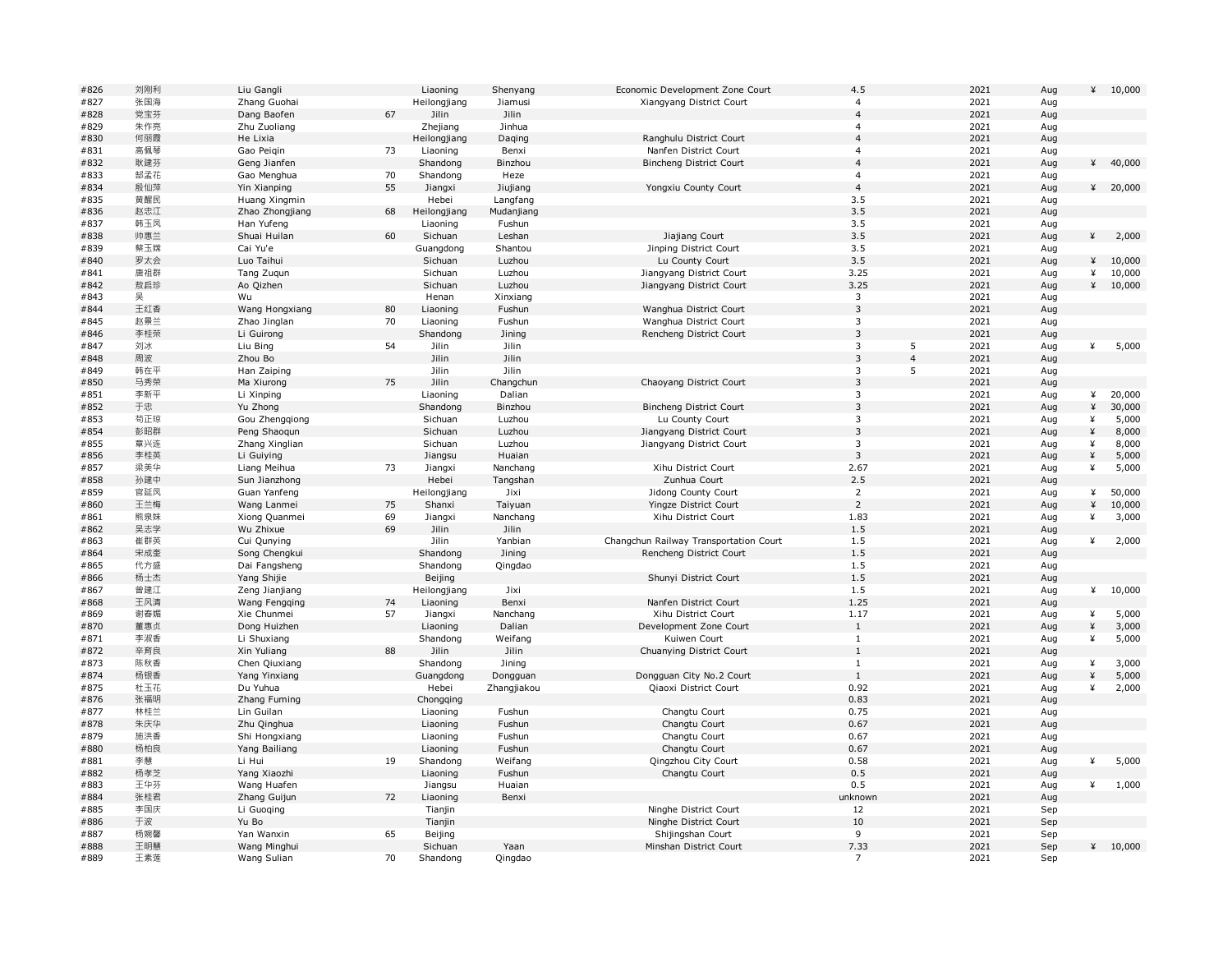| #890         | 李蕾         | Li Lei         |     | Tianjin      |                    | Ninghe District Court            | $\overline{7}$                   |                | 2021         | Sep |        |                 |
|--------------|------------|----------------|-----|--------------|--------------------|----------------------------------|----------------------------------|----------------|--------------|-----|--------|-----------------|
| #891         | 何丽         | He Li          | 57  | Sichuan      | Neijiang           | Dongxing District Court          | $\overline{7}$                   |                | 2021         | Sep |        |                 |
| #892         | 鲍桂琴        | Bao Guigin     |     | Heilongjiang | Qiqihar            |                                  | 5                                |                | 2021         | Sep |        |                 |
| #893         | 陈岩         | Chen Yan       |     | Heilongjiang | Shuanqyashan       | Lingdong Court                   | 5                                |                | 2021         | Sep |        |                 |
| #894         | 孟坤伦        | Meng Kunlun    | 70  | Sichuan      | Neijiang           | Dongxing District Court          | 5                                |                | 2021         | Sep |        |                 |
| #895         | 燕秀红        | Yan Xiuhong    | 50  | Hebei        | Xingtai            | Guangzong County Court           | 4.5                              |                | 2021         | Sep |        |                 |
| #896         | 郭莲清        | Guo Lianging   | 80  | Gansu        | Baiyin             | Baiyin District Court            | $\overline{4}$                   |                | 2021         | Sep |        |                 |
| #897         | 黄坤益        | Huang Kunyi    | 77  | Shandong     | Heze               |                                  | $\overline{4}$                   |                | 2021         | Sep |        |                 |
| #898         | 刘希永        | Liu Xiyong     | 80  | Liaoning     | Dalian             |                                  | $\overline{4}$                   |                | 2021         | Sep |        |                 |
| #899         | 付秀芹        | Fu Xiuqin      |     | Beijing      |                    | Mentougou Court                  | 3.5                              |                | 2021         | Sep |        |                 |
| #900         | 孟凯         | Meng Kai       |     | Hunan        | Changsha           |                                  | 3.5                              |                | 2021         | Sep |        |                 |
| #901         | 刘桂凤        | Liu Guifeng    | 50  | Shandong     | Qingdao            |                                  | 3.5                              |                | 2021         | Sep |        |                 |
| #902         | 魏智华        | Wei Zhihua     | 58  | Henan        | Jiaozuo            | Jiefang District Court           | 3.5                              |                | 2021         | Sep |        |                 |
| #903         | 付天禄        | Fu Tianlu      | 70  | Sichuan      | Neijiang           | Dongxing District Court          | 3.5                              |                | 2021         | Sep |        |                 |
| #904         | 许朝晖        | Xu Chaohui     |     | Henan        | Nanyang            | Tanghe County Court              | 3.5                              |                | 2021         | Sep |        |                 |
| #905         | 蔡恒军        | Cai Hengjun    |     | Hebei        | Shijiazhuang       | Yantian Court                    | 3                                |                | 2021         | Sep |        |                 |
| #906         | 王淑兰        | Wang Shulan    |     | Heilongjiang | Harbin             |                                  | 3                                |                | 2021         | Sep |        |                 |
| #907         | 徐树君        | Xu Shujun      | 88  | Heilongjiang | Jixi               | Jidong County Court              | 3                                |                | 2021         | Sep | ¥      | 10,000          |
| #908         | 王传云        | Wang Chuanyun  | 82  | Heilongjiang | Jixi               | Jidong County Court              | 3                                |                | 2021         | Sep | ¥      | 10,000          |
| #909         | 富云平        | Fu Yunping     |     | Heilongjiang | Qiqihar            | Qiqihar City Intermediate Court  | $\mathsf 3$                      |                | 2021         | Sep |        |                 |
| #910         | 李连杰        | Li Lianjie     |     | Jilin        | Yanbian            |                                  | $\overline{3}$                   |                | 2021         | Sep |        |                 |
| #911         | 刘红枢        | Liu Hongshu    |     | Shaanxi      | Baoji              | <b>Qishan County Court</b>       | 3                                |                | 2021         | Sep |        |                 |
| #912         | 董          | Dong           |     | Tianjin      |                    |                                  | $\overline{3}$                   |                | 2021         | Sep |        |                 |
| #913         | 闫佩华        | Yan Peihua     | 80  | Tianjin      |                    | Ninghe District Court            | 3                                | $\overline{4}$ | 2021         | Sep | ¥      | 5,000           |
| #914         | 孙翠萍        | Sun Cuiping    |     | Tianjin      |                    | Ninghe District Court            | 3                                |                | 2021         | Sep |        |                 |
| #915         | 张桂香        | Zhang Guixiang | 58  | Jilin        | Changchun          | Chaoyang District Court          | 3                                |                | 2021         | Sep |        |                 |
| #916         | 付丽华        | Fu Lihua       |     | Liaoning     | Dalian             | Ganjingzi District Court         | $\mathsf 3$                      |                | 2021         | Sep | ¥      | 20,000          |
| #917         | 刘爱华        | Liu Aihua      |     | Liaoning     | Liaoyang           |                                  | 3                                |                | 2021         | Sep |        |                 |
| #918         | 姚桂华        | Yao Guihua     | 55  | Shandong     | Zibo               | Zichuan District Court           | $\overline{3}$                   |                | 2021         | Sep | ¥      | 5,000           |
| #919         | 余平         | Yu Ping        | 50  | Sichuan      | Neijiang           | Dongxing District Court          | 3                                |                | 2021         | Sep |        |                 |
| #920         | 谭祖琼        | Tan Zugiong    | 70  | Chongqing    |                    |                                  | $\overline{3}$                   |                | 2021         | Sep |        |                 |
| #921         | 李艳霞        | Li Yanxia      |     | Guangdong    | Dongguan           |                                  | 2.5                              |                | 2021         | Sep | ¥      | 20,000          |
| #922         | 王彦风        | Wang Yanfeng   |     | Liaoning     | Dalian             |                                  | 2.5                              |                | 2021         | Sep | ¥      | 5,000           |
|              | 罗纯贵        | Luo Chungui    | 70  |              | Fushun             | Wanghua District Court           |                                  |                | 2021         |     |        |                 |
| #923         |            |                |     | Liaoning     |                    |                                  | 2.5                              |                |              | Sep |        |                 |
| #924         | 李桂玲        | Li Guiling     | 55  | Jilin        | Changchun          | Chaoyang District Court          | 2.5                              |                | 2021         | Sep |        |                 |
| #925<br>#926 | 孙锦辉        | Sun Jinhui     | 47  | Shandong     | Taian              | Feicheng District Court          | 2.17<br>$\overline{2}$           |                | 2021<br>2021 | Sep | ¥<br>¥ | 10,000<br>3,000 |
| #927         | 胡辉<br>庄子怡  | Hu Hui         |     | Hebei        | Xingtai<br>Qiqihar |                                  | $\overline{2}$                   |                | 2021         | Sep |        |                 |
| #928         |            | Zhuang Ziyi    |     | Heilongjiang |                    |                                  | $\overline{2}$                   |                | 2021         | Sep |        |                 |
| #929         | 冯浩<br>郑润   | Feng Hao       |     | Heilongjiang | Qiqihar            | Xintain Court                    |                                  |                |              | Sep | ¥      |                 |
|              |            | Zheng Run      |     | Hunan        | Yongzhou           |                                  | $\overline{2}$                   |                | 2021         | Sep |        | 1,000           |
| #930         | 李智茹        | Li Zhiru       | 近80 | Jilin        | Yanbian            |                                  | $\overline{2}$                   |                | 2021         | Sep |        |                 |
| #931         | 李美荣        | Li Meirong     | 75  | Shandong     | Heze               |                                  | $\overline{2}$<br>$\overline{2}$ |                | 2021         | Sep |        |                 |
| #932         | 杨曼晔        | Yang Manye     | 54  | Shanghai     |                    | Jing'an District Court           |                                  |                | 2021         | Sep | ¥      | 8,000           |
| #933         | 宋          | Song           |     | Liaoning     | Liaoyang           |                                  | $\overline{2}$                   |                | 2021         | Sep |        |                 |
| #934         | 严英         | Yan Ying       | 58  | Ningxia      | Wuzhong            | Litong District Court            | $\overline{2}$                   |                | 2021         | Sep | ¥      | 5,000           |
| #935         | 郑润凤<br>任凤芹 | Zheng Runfeng  |     | Hunan        | Yongzhou           | Yongzhou City Intermediate Court | $\overline{2}$<br>$\overline{2}$ |                | 2021<br>2021 | Sep | ¥      | 1,000           |
| #936         |            | Ren Fenggin    |     | Liaoning     | Liaoyang           | Dengta City Court                |                                  |                |              | Sep |        |                 |
| #937         | 张万信        | Zhang Wanxin   | 85  | Hebei        | Tangshan           | Luannan County Court             | 1.5                              | $\overline{2}$ | 2021         | Sep | ¥      | 1,000           |
| #938         | 王丽         | Wang Li        | 75  | Shandong     | Qingdao            |                                  | 1.5                              |                | 2021         | Sep |        |                 |
| #939         | 顾继红        | Gu Jihong      |     | Shanghai     |                    | Jing'an District Court           | 1.5                              |                | 2021         | Sep | ¥      | 6,000           |
| #940         | 徐木兰        | Xu Mulan       | 78  | Jiangsu      | Zhenjiang          |                                  | 1.5                              |                | 2021         | Sep |        |                 |
| #941         | 夏玉兰        | Xia Yulan      | 78  | Jiangsu      | Zhenjiang          |                                  | 1.5                              |                | 2021         | Sep |        |                 |
| #942         | 陈丽娜        | Chen Lina      |     | Liaoning     | Anshan             | Lishan Court                     | 1.5                              |                | 2021         | Sep |        |                 |
| #943         | 郑凤英        | Zheng Fengying | 69  | Ningxia      | Wuzhong            | Litong District Court            | 1.5                              |                | 2021         | Sep | ¥      | 5,000           |
| #944         | 马雄德        | Ma Xiongde     | 72  | Ningxia      | Wuzhong            | Litong District Court            | 1.5                              |                | 2021         | Sep | ¥      | 5,000           |
| #945         | 郑亚荣        | Zheng Yarong   |     | Ningxia      | Wuzhong            | Litong District Court            | 1.5                              | $\overline{2}$ | 2021         | Sep | ¥      | 5,000           |
| #946         | 陈晨         | Chen Chen      |     | Ningxia      | Wuzhong            |                                  | 1.25                             |                | 2021         | Sep |        |                 |
| #947         | 郭进照        | Guo Jinzhao    |     | Hebei        | Xingtai            |                                  | $\mathbf{1}$                     | $\mathbf{1}$   | 2021         | Sep | ¥      | 2,000           |
| #948         | 付丽红        | Fu Lihong      |     | Hebei        | Xingtai            |                                  | $\,1\,$                          | $1.5\,$        | 2021         | Sep | ¥      | 2,000           |
| #949         | 刘守会        | Liu Shouhui    | 70  | Hebei        | Zhangjiakou        |                                  | 1                                |                | 2021         | Sep |        |                 |
| #950         | 杨艳霞        | Yang Yanxia    |     | Jilin        | Changchun          |                                  | $\mathbf{1}$                     |                | 2021         | Sep | ¥      | 5,000           |
| #951         | 杨丽         | Yang Li        |     | Jilin        | Changchun          | Chaoyang District Court          | $\mathbf{1}$                     |                | 2021         | Sep |        |                 |
| #952         | 罗文斌        | Luo Wenbin     | 43  | Jiangxi      | Nanchang           |                                  | $\,1\,$                          |                | 2021         | Sep |        |                 |
| #953         | 马俊亭        | Ma Junting     | 81  | Shandong     | Taian              | Taishan District Court           | $\mathbf{1}$                     |                | 2021         | Sep | ¥      | 30,000          |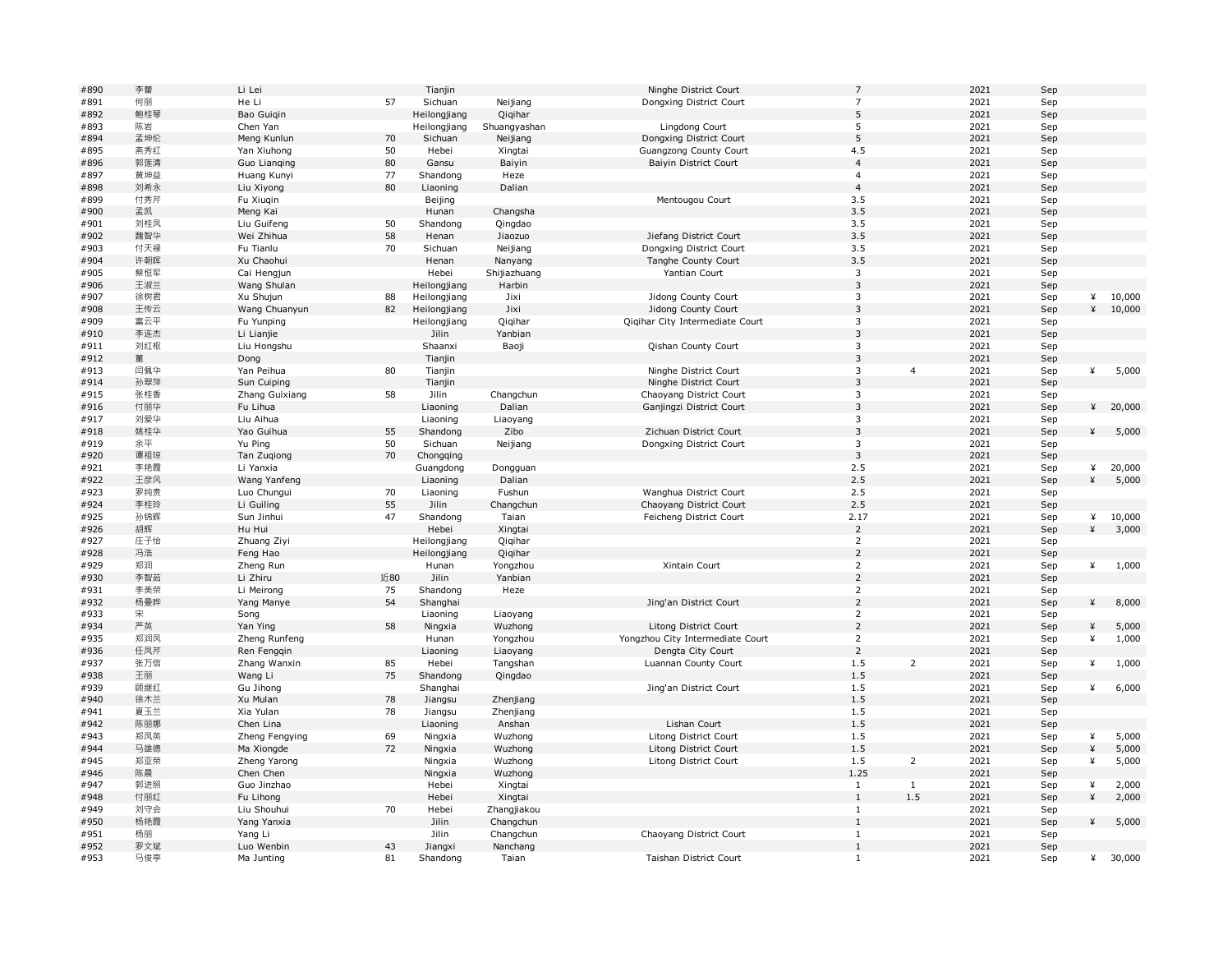| #954  | 杨艳秋 | Yang Yanqiu     |    | Hebei        | Xingtai      | Xiangdu District Court                      | 1                | $\mathbf{1}$   | 2021 | Sep |   |           |
|-------|-----|-----------------|----|--------------|--------------|---------------------------------------------|------------------|----------------|------|-----|---|-----------|
| #955  | 郭秀梅 | Guo Xiumei      |    | Jilin        | Jilin        |                                             | 1                | $\overline{2}$ | 2021 | Sep |   |           |
| #956  | 谭国花 | Tan Guohua      |    | Hebei        | Chengde      | Luanping County Court                       | $\mathbf{1}$     |                | 2021 | Sep | ¥ | 5,000     |
| #957  | 陈彩敏 | Chen Caimin     |    | Liaoning     | Chaoyang     | Ningcheng County Court                      | $\mathbf{1}$     |                | 2021 | Sep |   |           |
| #958  | 李翠霞 | Li Cuixia       |    | Liaoning     | Chaoyang     | Ningcheng County Court                      | $\mathbf{1}$     |                | 2021 | Sep |   |           |
| #959  | 纪宝珍 | Ji Baozhen      | 80 | Liaoning     | Fushun       | Wanghua District Court                      | 0.75             |                | 2021 | Sep |   |           |
| #960  | 小金子 | Jin             |    | Jilin        | Changchun    |                                             | 0.67             |                | 2021 | Sep | ¥ | 5,000     |
| #961  | 赵秀珍 | Zhao Xiuzhen    |    | Shandong     | Binzhou      | Bincheng District Court                     | 0.58             |                | 2021 | Sep |   |           |
| #962  | 胡维新 | Hu Weixin       | 57 | Hebei        | Chengde      | Chengde County Court                        | 0.5              |                | 2021 | Sep |   |           |
| #963  | 孙艳萍 | Sun Yanping     |    | Tianjin      |              | Ninghe District Court                       | 0.5              |                | 2021 | Sep |   |           |
| #964  | 黄春芬 | Huang Chunfen   | 75 | Jilin        | Changbaishan | Jiangyuan District Court                    |                  | $\overline{2}$ | 2021 | Sep |   | 410,000   |
| #965  | 高兵  | Gao Bing        | 41 |              | Wuzhong      |                                             |                  |                | 2021 |     |   |           |
|       |     |                 |    | Ningxia      |              |                                             | unknown          |                |      | Sep |   |           |
| #966  | 任海飞 | Ren Haifei      | 46 | Liaoning     | Dalian       | Ganjingzi District Court                    | 10               |                | 2021 | Oct |   | 4 100,000 |
| #967  | 张廷祥 | Zhang Tingxiang | 52 | Guizhou      | Guiyang      | Nanming District Court                      | 10               |                | 2021 | Oct |   | ¥ 130,000 |
| #968  | 徐强  | Xu Qiang        |    | Liaoning     | Dalian       |                                             | 9.08             |                | 2021 | Oct |   |           |
| #969  | 陈鸿元 | Chen Hongyuan   |    | Guangdong    | Jieyang      |                                             | 9                |                | 2021 | Oct |   |           |
| #970  | 赵美君 | Zhao Meijun     |    | Anhui        | Huainan      | Huaishang Court                             | 8.5              |                | 2021 | Oct |   | 4 30,000  |
| #971  | 陆维  | Lu Wei          | 30 | Hunan        | Changde      | Taoyuan County Court                        | 8                |                | 2021 | Oct |   |           |
| #972  | 张秀云 | Zhang Xiuyun    | 70 | Jilin        | Changchun    |                                             | $\,8\,$          |                | 2021 | Oct |   |           |
| #973  | 张薇  | Zhang Wei       | 58 | Guizhou      | Guiyang      | Nanming District Court                      | 8                |                | 2021 | Oct | ¥ | 30,000    |
| #974  | 耿福霞 | Geng Fuxia      |    | Hebei        | Tangshan     | Zunhua City Court                           | 8                |                | 2021 | Oct | ¥ | 10,000    |
| #975  | 孙中丽 | Sun Zhongli     |    | Liaoning     | Dalian       | Ganjingzi District Court                    | $\overline{7}$   |                | 2021 | Oct | ¥ | 70,000    |
| #976  | 王丽  | Wang Li         |    | Shandong     | Zibo         |                                             | $\overline{7}$   |                | 2021 | Oct |   |           |
| #977  | 崔红伟 | Cui Hongwei     |    | Shandong     | Zibo         |                                             | 7                |                | 2021 | Oct |   |           |
| #978  | 金敏  | Jin Min         |    | Jilin        | Jilin        | Chuanying District Court                    | $\boldsymbol{6}$ |                | 2021 | Oct |   |           |
| #979  | 南民民 | Nan Minmin      | 64 | Guangdong    | Shenzhen     | Yantian District Court                      | 5.5              |                | 2021 | Oct |   |           |
| #980  | 柳明英 | Liu Mingying    | 74 | Sichuan      | Dazhou       | Kaijiang County Court                       | 5.5              |                | 2021 | Oct | ¥ | 20,000    |
| #981  | 赵昌艮 | Zhao Changgen   | 67 | Hunan        | Changde      | Taoyuan County Court                        | 5                |                | 2021 | Oct |   |           |
| #982  | 艾艳静 | Ai Yanjing      |    | Liaoning     | Shenyang     | Liaozhong District Court                    | 5                |                | 2021 | Oct |   | 410,000   |
| #983  | 刘连坤 | Liu Liankun     | 52 |              |              |                                             | 5                |                | 2021 | Oct |   |           |
|       |     |                 |    | Tianjin      |              |                                             | 5                |                | 2021 |     |   |           |
| #984  | 李洪山 | Li Hongshan     |    | Beijing      |              | Daxing District Court                       |                  |                |      | Oct |   |           |
| #985  | 荣铁文 | Rong Tiewen     | 74 | Jilin        | Jilin        |                                             | 4.5              |                | 2021 | Oct |   |           |
| #986  | 刘凤兰 | Liu Fenglan     |    | Henan        | Anyang       |                                             | $\overline{4}$   |                | 2021 | Oct |   |           |
| #987  | 李玉珍 | Li Yuzhen       |    | Heilongjiang | Harbin       | Daowai District Court                       | $\overline{4}$   |                | 2021 | Oct | ¥ | 10,000    |
| #988  | 曾小林 | Zeng Xiaolin    | 50 | Hunan        | Changde      | Taoyuan County Court                        | $\overline{4}$   |                | 2021 | Oct |   |           |
| #989  | 范英  | Fan Ying        |    | Hunan        | Changde      |                                             | $\overline{4}$   |                | 2021 | Oct |   |           |
| #990  | 闵桂香 | Min Guixiang    |    | Liaoning     | Shenyang     |                                             | $\overline{4}$   |                | 2021 | Oct |   |           |
| #991  | 王景翠 | Wang Jingcui    | 79 | Heilongjiang | Daqing       | High-tech Industrial Development Zone Court | $\overline{4}$   |                | 2021 | Oct | ¥ | 10,000    |
| #992  | 徐先生 | Xu              |    | Guangdong    | Qingyuan     | Yingde City Court                           | $\overline{4}$   |                | 2021 | Oct | ¥ | 30,000    |
| #993  | 代群英 | Dai Qunying     | 68 | Sichuan      | Luzhou       | Hejiang County Court                        | 3.67             |                | 2021 | Oct | ¥ | 7,000     |
| #994  | 蔚国申 | Wei Guoshen     |    | Hebei        | Tangshan     | Zunhua City Court                           | 3.67             |                | 2021 | Oct | ¥ | 23,400    |
| #995  | 富艳英 | Fu Yanying      |    | Hebei        | Qinhuangdao  | Changli District Court                      | 3.5              |                | 2021 | Oct |   |           |
| #996  | 刘开胜 | Liu Kaisheng    | 48 | Sichuan      | Luzhou       | Hejiang County Court                        | 3.5              |                | 2021 | Oct | ¥ | 6,000     |
| #997  | 臧书玲 | Zang Shuling    |    | Shandong     | Dezhou       | Laoling City Court                          | 3.5              |                | 2021 | Oct |   |           |
| #998  | 简红梅 | Jian Hongmei    |    | Sichuan      | Luzhou       | Hejiang County Court                        | 3.33             |                | 2021 | Oct | ¥ | 5,000     |
| #999  | 刘尚柱 | Liu Shangzhu    |    | Hebei        | Tangshan     | Zunhua City Court                           | 3.17             |                | 2021 | Oct | ¥ | 8,000     |
| #1000 | 陈火容 | Chen Huorong    |    | Guangdong    | Yunfu        | Yun'an District Court                       | $\mathsf 3$      |                | 2021 | Oct |   |           |
| #1001 | 张海燕 | Zhang Haiyan    |    | Henan        | Anyang       |                                             | 3                |                | 2021 | Oct |   |           |
| #1002 | 付桂贤 | Fu Guixian      |    | Heilongjiang | Harbin       |                                             | 3                |                | 2021 | Oct |   |           |
| #1003 | 陈丽萍 |                 | 45 | Jiangxi      | Nanchang     | Xihu District Court                         | 3                | $\overline{4}$ | 2021 | Oct | ¥ | 30,000    |
| #1004 | 杨金凤 | Chen Liping     | 67 |              |              |                                             | $\mathsf 3$      | 5              | 2021 |     | ¥ |           |
|       |     | Yang Jinfeng    |    | Jiangxi      | Nanchang     | Xihu District Court                         |                  | 5              |      | Oct |   | 25,000    |
| #1005 | 万筱萍 | Wan Xiaoping    | 66 | Jiangxi      | Nanchang     | Xihu District Court                         | $\mathsf 3$      |                | 2021 | Oct | ¥ | 25,000    |
| #1006 | 郑敬华 | Zheng Jinghua   |    | Shandong     | Zibo         |                                             | 3                |                | 2021 | Oct |   |           |
| #1007 | 董玉英 | Dong Yuying     |    | Sichuan      | Ziyang       |                                             | 3                |                | 2021 | Oct |   |           |
| #1008 | 庞萍  | Pang Ping       | 62 | Guizhou      | Guiyang      | Nanming District Court                      | $\mathbf{3}$     |                | 2021 | Oct | ¥ | 10,000    |
| #1009 | 王秀红 | Wang Xiuhong    |    | Hebei        | Tangshan     | Zunhua City Court                           | 3                |                | 2021 | Oct | ¥ | 3,000     |
| #1010 | 李世芳 | Li Shifang      | 67 | Sichuan      | Luzhou       | Hejiang County Court                        | 2.83             |                | 2021 | Oct | ¥ | 3,000     |
| #1011 | 王美卿 | Wang Meiging    |    | Hubei        | Jingzhou     | Dangyang City Court                         | 2.5              |                | 2021 | Oct | ¥ | 6,000     |
| #1012 | 王天亮 | Wang Tianliang  |    | Henan        | Luoyang      |                                             | 2.5              |                | 2021 | Oct |   |           |
| #1013 | 徐世英 | Xu Shiying      | 69 | Shandong     | Dezhou       |                                             | 2.5              |                | 2021 | Oct |   |           |
| #1014 | 朱玫  | Zhu Mei         |    | Tianjin      |              | Jinnan District Court                       | 2.5              |                | 2021 | Oct |   |           |
| #1015 | 程全云 | Cheng Quanyun   |    | Beijing      |              |                                             | $\overline{2}$   |                | 2021 | Oct |   |           |
| #1016 | 孙转建 | Sun Zhuanjian   |    | Henan        | Shangqiu     |                                             | $\overline{2}$   |                | 2021 | Oct |   |           |
| #1017 | 刘新安 | Liu Xin'an      |    | Hubei        | Jingzhou     | Dangyang City Court                         | $\overline{2}$   |                | 2021 | Oct | ¥ | 4,000     |
|       |     |                 |    |              |              |                                             |                  |                |      |     |   |           |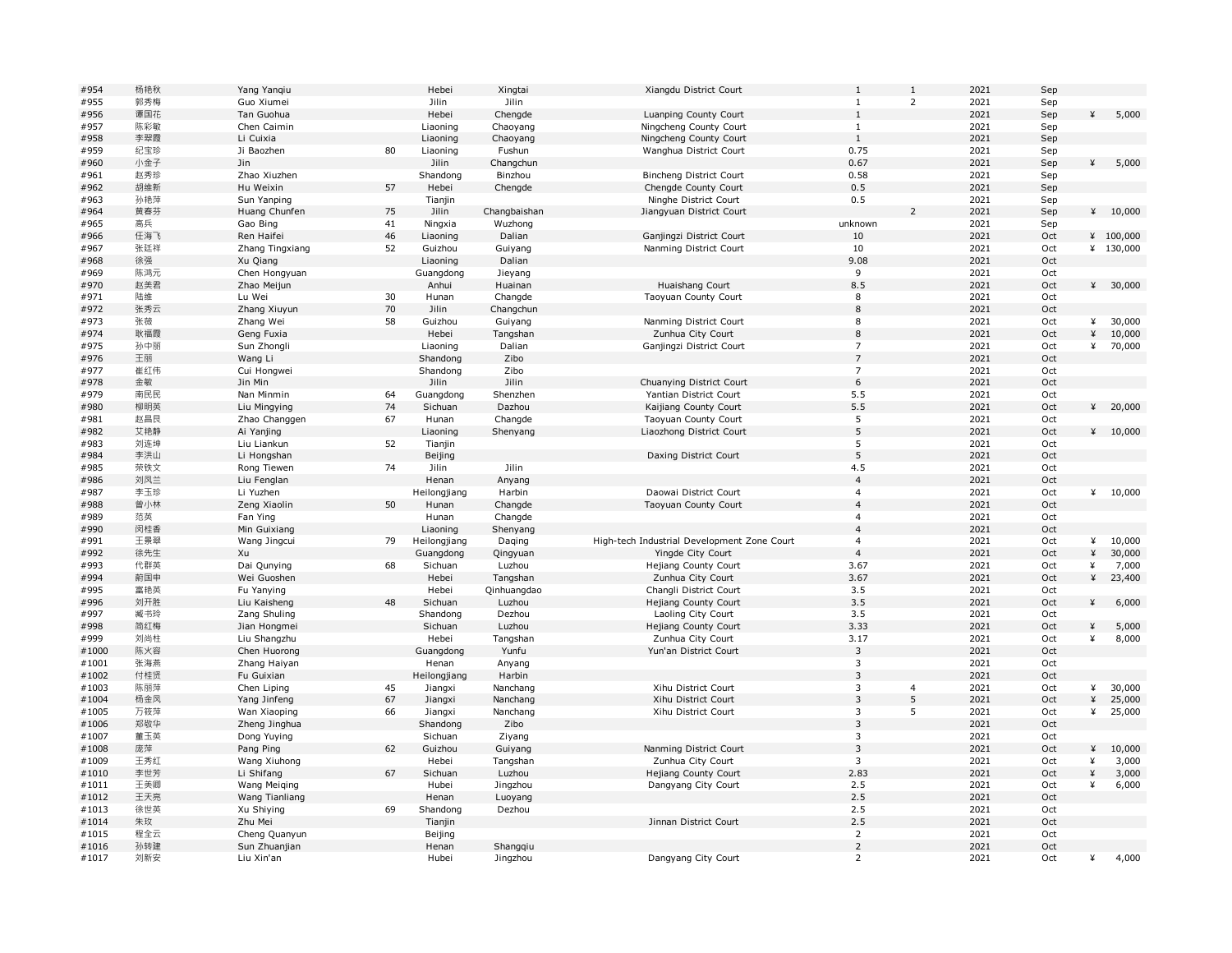| #1018 | 何福秀 | He Fuxiu                   | 70 | Hunan        | Changde       | Taoyuan County Court                                     | $\overline{2}$            | 2021 | Oct |   |         |
|-------|-----|----------------------------|----|--------------|---------------|----------------------------------------------------------|---------------------------|------|-----|---|---------|
| #1019 | 宋彩屏 | Song Caiping               |    | Liaoning     | Dalian        |                                                          | $\mathbf 2$               | 2021 | Oct |   |         |
| #1020 | 白少杰 | Bai Shaojie                |    | Liaoning     | Jinzhou       | Linghai City Court                                       | $\overline{2}$            | 2021 | Oct |   |         |
| #1021 | 曹淑芬 | Zeng Shufen                |    | Shandong     | Liaocheng     |                                                          | $\overline{2}$            | 2021 | Oct |   |         |
| #1022 | 杨广珍 | Yang Guangzhen             | 62 | Shandong     | Linyi         | Linshu County Court                                      | $\mathsf 2$               | 2021 | Oct |   |         |
| #1023 | 徐海棠 | Xu Haitang                 |    | Tianjin      |               |                                                          | $\overline{2}$            | 2021 | Oct |   |         |
| #1024 | 付瑞英 | Fu Ruiying                 |    | Hebei        | Tangshan      | Zunhua City Court                                        | $\overline{2}$            | 2021 | Oct | ¥ | 3,000   |
| #1025 | 张之文 | Zhang Zhiwen               | 73 | Henan        | Zhoukou       |                                                          | $\overline{2}$            | 2021 | Oct |   |         |
| #1026 | 李喜平 | Li Xiping                  |    | Tianjin      |               | Jinnan District Court                                    | $\overline{2}$            | 2021 | Oct | ¥ | 20,000  |
| #1027 | 王秀波 | Wang Xiubo                 |    | Heilongjiang | Daxing'anling |                                                          | 1.5                       | 2021 | Oct |   |         |
| #1028 | 王海敏 | Wang Haimin                |    | Heilongjiang | Heihe         | Aihui District Court                                     | 1.5                       | 2021 | Oct | ¥ | 3,000   |
| #1029 | 崔玉秋 | Cui Yuqiu                  | 68 | Jilin        | Changchun     |                                                          | 1.5                       | 2021 | Oct |   |         |
| #1030 | 韩公英 | Han Gongying               | 70 | Shandong     | Rizhao        | Wulian County Court                                      | 1.5                       | 2021 | Oct | ¥ | 5,000   |
| #1031 | 杨洁  | Yang Jie                   | 40 | Shandong     | Rizhao        | Wulian County Court                                      | 1.5                       | 2021 | Oct | ¥ | 5,000   |
| #1032 | 孙卓英 | Sun Zhuoying               | 70 | Shanghai     |               | Fengxian District Court                                  | 1.5                       | 2021 | Oct |   |         |
| #1033 | 陶丽花 | Tao Lihua                  |    | Sichuan      | Chengdu       | Yongquanyi District Court                                | 1.5                       | 2021 | Oct |   |         |
| #1034 | 张桂淑 | Zhang Guishu               | 70 | Beijing      |               |                                                          | 1.5                       | 2021 | Oct |   |         |
| #1035 | 陆彩云 | Lu Caiyun                  |    | Hebei        | Tangshan      | Zunhua City Court                                        | 1.42                      | 2021 | Oct | ¥ | 3,000   |
| #1036 | 崔影  | Cui Ying                   |    | Jilin        | Changchun     |                                                          | 1.25                      | 2021 | Oct |   |         |
| #1037 | 刘成英 |                            |    | Shanghai     |               | Fengxian District Court                                  | 1.17                      | 2021 | Oct |   |         |
| #1038 | 梁义  | Liu Chengying              |    |              |               |                                                          | <sup>1</sup>              | 2021 | Oct |   |         |
|       |     | Liang Yi                   |    | Hubei        | Wuhan         |                                                          |                           |      |     |   |         |
| #1039 | 万金莲 | Wan Jinlian                | 70 | Jiangxi      | Nanchang      | Xihu District Court                                      | 1                         | 2021 | Oct | ¥ | 5,000   |
| #1040 | 杨卉  | Yang Hui                   |    | Shanghai     |               | Fengxian District Court                                  | $\mathbf{1}$              | 2021 | Oct |   |         |
| #1041 | 吴朝坤 | Wu Chaokun                 |    | Yunnan       | Kunming       | Xundian Hui and Yi Autonomous County Court               | $\mathbf{1}$              | 2021 | Oct |   |         |
| #1042 | 王丽  | Wang Li                    | 50 | Henan        | Zhoukou       |                                                          | $\mathbf{1}$              | 2021 | Oct |   |         |
| #1043 | 刘钦举 | Liu Qinju                  | 75 | Heilongjiang | Jixi          | Mishan County Court                                      | $\mathbf 1$               | 2021 | Oct | ¥ | 10,000  |
| #1044 | 张玉娥 | Zhang Yu'e                 |    | Liaoning     | Jinzhou       | Linghai City Court                                       | $\mathbf{1}$              | 2021 | Oct |   |         |
| #1045 | 刘凤华 | Liu Fenghua                |    | Tianjin      |               | Jinnan District Court                                    | $\mathbf{1}$              | 2021 | Oct | ¥ | 10,000  |
| #1046 | 邓永梅 | Deng Yongmei               |    | Hubei        | Jingzhou      | Dangyang City Court                                      | 0.5                       | 2021 | Oct | ¥ | 2,000   |
| #1047 | 徐桂明 | Xu Guiming                 |    | Jiangsu      | Zhenjiang     |                                                          | 0.5                       | 2021 | Oct |   |         |
| #1048 | 孟道乐 | Meng Daoli                 | 76 | Sichuan      | Suining       |                                                          | 0.5                       | 2021 | Oct |   |         |
| #1049 | 罗庆生 | Luo Qingsheng              |    | Sichuan      | Luzhou        |                                                          | unknown                   | 2021 | Oct |   |         |
| #1050 | 李力壮 | Li Lizhuang                | 48 | Heilongjiang | Harbin        | Ranghulu District Court                                  | 10.67                     | 2021 | Nov | ¥ | 80,000  |
| #1051 | 大刚  | Dagang (last name unknown) |    | Jilin        | Changchun     | Chaoyang District Court                                  | 10                        | 2021 | Nov |   |         |
| #1052 | 唐竹茵 | Tang Zhuyin                | 70 | Heilongjiang | Harbin        | Ranghulu District Court                                  | 9.33                      | 2021 | Nov | ¥ | 50,000  |
| #1053 | 曾繁杰 | Zeng Fanjie                |    | Guangdong    | Meizhou       | Mei County District Court                                | 8                         | 2021 | Nov | ¥ | 80,000  |
| #1054 | 赵丽华 | Zhao Lihua                 |    | Heilongjiang | Harbin        | Ranghulu District Court                                  | 7.42                      | 2021 | Nov | ¥ | 40,000  |
| #1055 | 霍晓辉 | Huo Xiaohui                |    | Heilongjiang | Harbin        | Ranghulu District Court                                  | 7.25                      | 2021 | Nov | ¥ | 40,000  |
| #1056 | 雷志芬 | Lei Zhifen                 |    | Guizhou      | Zunyi         |                                                          | 6                         | 2021 | Nov |   |         |
| #1057 | 何清香 | He Qingxiang               |    | Guangdong    | Meizhou       | Mei County District Court                                | 6                         | 2021 | Nov | ¥ | 60,000  |
| #1058 | 姜淑梅 | Jiang Shumei               | 65 | Liaoning     | Shenyang      | Huanggu District Court                                   | 5                         | 2021 | Nov |   |         |
| #1059 | 王新民 | Wang Xinmin                | 72 | Heilongjiang | Mudanjiang    | Aimin District Court                                     | 4.5                       | 2021 | Nov | ¥ | 5,000   |
| #1060 | 丁燕  | Ding Yan                   |    | Heilongjiang | Harbin        | Ranghulu District Court                                  | 4.17                      | 2021 | Nov | ¥ | 30,000  |
| #1061 | 侯宇新 | Hou Yuxin                  |    | Beijing      |               | Changping District Court                                 | $\ensuremath{\mathsf{4}}$ | 2021 | Nov |   |         |
| #1062 | 刘金焕 | Liu Jinhuan                | 57 | Guangdong    | Guangzhou     | Haizhu District Court                                    | $\overline{4}$            | 2021 | Nov | ¥ | 5,000   |
| #1063 | 秦红英 | Qin Hongying               |    | Jiangxi      | Jiujiang      |                                                          | 4                         | 2021 | Nov |   |         |
| #1064 | 焦其华 | Jiao Qihua                 |    | Heilongjiang | Harbin        | Ranghulu District Court                                  | $\overline{4}$            | 2021 | Nov | ¥ | 30,000  |
| #1065 | 吴秀琴 | Wu Xiuqin                  |    | Jilin        | Baishan       | Baishan City Court                                       | $\overline{4}$            | 2021 | Nov | ¥ | 2,000   |
| #1066 | 高华  | Gao Hua                    | 58 | Liaoning     | Huludao       | Lianshan District Court                                  | $\overline{4}$            | 2021 | Nov | ¥ | 30,000  |
| #1067 | 栾长辉 | Luan Changhui              |    | Liaoning     | Huludao       | Lianshan District Court                                  | $\overline{4}$            | 2021 | Nov |   |         |
| #1068 | 刘丽杰 | Liu Lijie                  |    | Heilongjiang | Jiamusi       | Xiangyang District Court                                 | 3.5                       | 2021 | Nov |   |         |
| #1069 | 王杰梅 | Wang Jiemei                | 60 | Liaoning     | Shenyang      | Fushun Economic and Technological Development Zone Court | 3.5                       | 2021 | Nov |   | 410,000 |
| #1070 | 谭昌容 | Tang Changrong             | 72 | Chongqing    |               | Jiangbei District Court                                  | 3.25                      | 2021 | Nov |   |         |
| #1071 | 李德香 | Li Dexiang                 |    | Gansu        | Jinchang      |                                                          | 3                         | 2021 | Nov |   |         |
| #1072 | 吴丽华 | Wu Lihua                   |    | Heilongjiang | Harbin        | Daoli District Court                                     | $\overline{3}$            | 2021 | Nov |   |         |
| #1073 | 唐素琼 | Tang Suqiong               | 47 | Sichuan      | Suining       |                                                          | 3                         | 2021 | Nov |   |         |
| #1074 | 王毕红 | Wang Bihong                | 40 | Jiangsu      | Nanjing       | Yuhua District Court                                     | $\mathbf{3}$              | 2021 | Nov |   |         |
| #1075 | 范伟  | Fan Wei                    | 63 | Liaoning     | Benxi         | Nanfen District Court                                    | 3                         | 2021 | Nov | ¥ | 5,000   |
| #1076 | 王彦东 | Wang Yandong               | 59 | Liaoning     | Huludao       | Lianshan District Court                                  | 3                         | 2021 | Nov | ¥ | 20,000  |
| #1077 | 张翠  | Zhang Cui                  |    | Liaoning     | Dalian        | Ganjingzi District Court                                 | 2.5                       | 2021 | Nov | ¥ | 20,000  |
| #1078 | 王英  | Wang Ying                  |    | Tianjin      |               | Nankai District Court                                    | 2.5                       | 2021 | Nov | ¥ | 8,000   |
| #1079 | 陈先生 | Chen                       |    | Guangdong    | Meizhou       |                                                          | 2.5                       | 2021 | Nov | ¥ | 25,000  |
| #1080 | 王洪斌 |                            |    |              |               | Mei County District Court<br>Changping District Court    | $\overline{2}$            | 2021 | Nov |   |         |
|       |     | Wang Hongbin               |    | Beijing      |               |                                                          | 1.83                      | 2021 |     |   |         |
| #1081 | 李艳清 | Li Yanging                 |    | Heilongjiang | Harbin        | Ranghulu District Court                                  |                           |      | Nov | ¥ | 20,000  |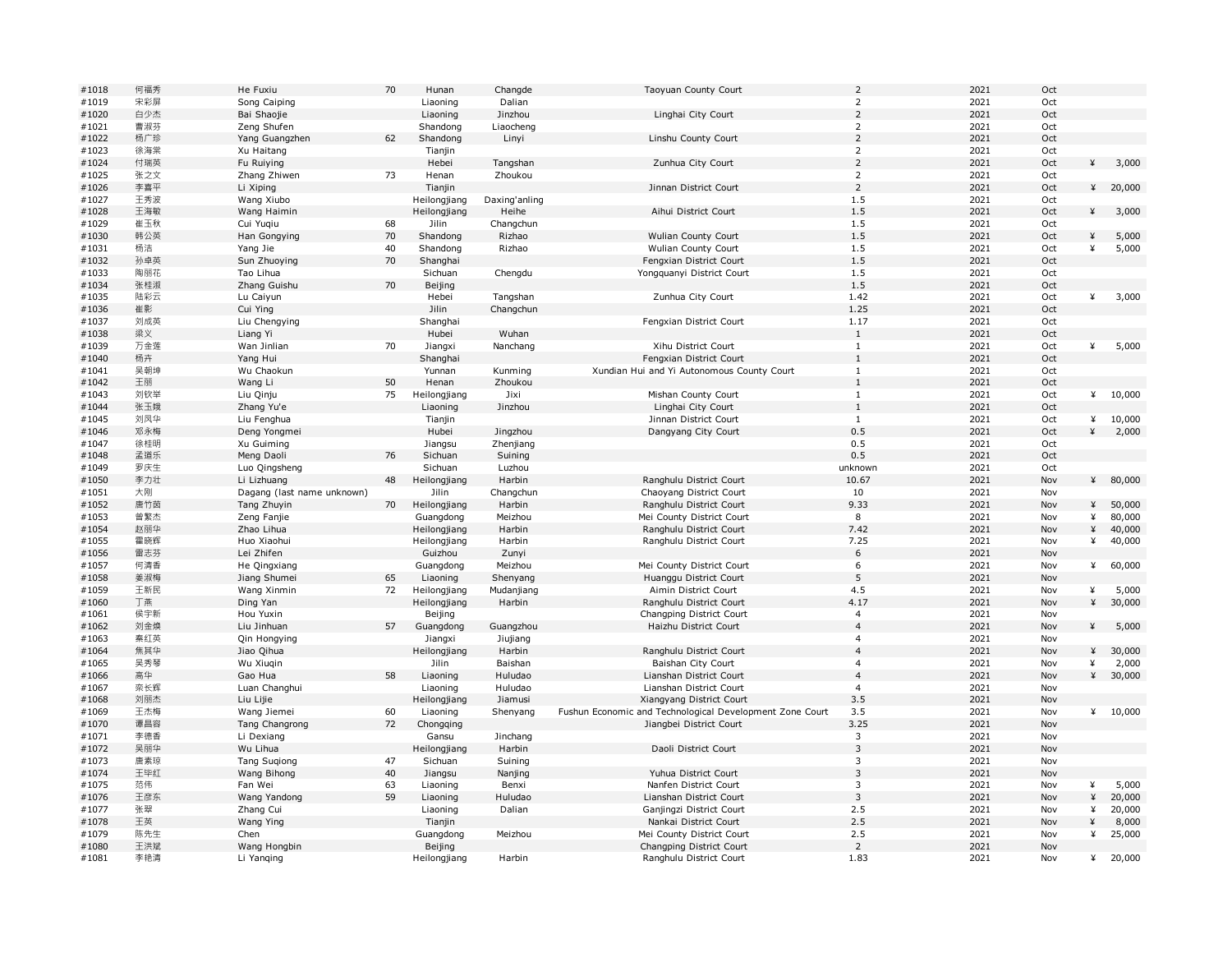| #1082          | 李凤兰 | Li Fenglan    |    | Liaoning         | Shenyang             |                                                   | 1.5            | 2021 | Nov        | ¥ | 5,000   |
|----------------|-----|---------------|----|------------------|----------------------|---------------------------------------------------|----------------|------|------------|---|---------|
| #1083          | 许明霞 | Xu Mingxia    |    | Shandong         | Liaocheng            |                                                   | 1.5            | 2021 | Nov        | ¥ | 60,000  |
| #1084          | 张梅华 | Zhang Meihua  |    | Shandong         | Liaocheng            |                                                   | 1.5            | 2021 | Nov        | ¥ | 60,000  |
| #1085          | 牛   | Niu           |    | Shandong         | Linyi                |                                                   | 1.5            | 2021 | Nov        |   |         |
| #1086          | 张惠芳 | Zhang Huifang |    | Tianjin          |                      | Nankai District Court                             | 1.5            | 2021 | Nov        |   |         |
| #1087          | 梁女士 | Liang         | 70 | Guangdong        | Guangzhou            |                                                   | 1.5            | 2021 | Nov        | ¥ | 5,000   |
| #1088          | 赵焕珍 | Zhao Huanzhen |    | Hebei            | Qinghuangdao         | Lianshan District Court                           | 1.17           | 2021 | Nov        | ¥ | 5,000   |
| #1089          | 徐建英 | Xu Jianying   |    | Hubei            | Wuhan                |                                                   | $\mathbf{1}$   | 2021 | Nov        |   |         |
| #1090          | 潘秀兰 | Pan Xiulan    | 66 | Shandong         | Jining               | Liangshan County Court                            | $\,1\,$        | 2021 | Nov        | ¥ | 3,000   |
| #1091          | 孙月芹 | Sun Yuegin    |    | Shandong         | Liaocheng            |                                                   | $\mathbf{1}$   | 2021 | Nov        | ¥ | 60,000  |
| #1092          | 张喜芳 | Zhang Xifang  |    | Shandong         | Liaocheng            |                                                   | $\mathbf{1}$   | 2021 | Nov        | ¥ | 60,000  |
| #1093          | 田秀兰 | Tian Xiulan   | 69 | Shandong         | Qingdao              |                                                   | $\mathbf{1}$   | 2021 | Nov        |   |         |
| #1094          | 裴红  | Pei Hong      | 50 | Hubei            | Jingmen              | Duodao District Court                             | $\mathbf{1}$   | 2021 | Nov        | ¥ | 5,000   |
|                | 聂铁梅 |               | 50 |                  |                      |                                                   | 1              | 2021 |            |   |         |
| #1095<br>#1096 | 祝群群 | Nie Tiemei    |    | Hunan<br>Jiangsu | Changsha<br>Yancheng | Zhijiang County Court                             | unknown        | 2021 | Nov<br>Nov |   |         |
|                |     | Zhu Qunqun    |    |                  |                      |                                                   |                | 2021 |            |   |         |
| #1097          | 黄德国 | Huang Deguo   | 80 | Jiangxi          | Jiujiang             |                                                   | unknown        |      | Nov        |   |         |
| #1098          | 李林  | Li Lin        |    | Guizhou          | Guiyang              |                                                   | 9.5            | 2021 | Dec        |   |         |
| #1099          | 付曌萃 | Fu Zhaocui    |    | Heilongjiang     | Mudanjiang           |                                                   | 9.5            | 2021 | Dec        |   | 410,000 |
| #1100          | 徐长禄 | Xu Changlu    |    | Liaoning         | Dalian               |                                                   | 9.5            | 2021 | Dec        |   |         |
| #1101          | 邬成均 | Wu Chengjun   |    | Liaoning         | Benxi                | Hengren County Court                              | 8              | 2021 | Dec        |   |         |
| #1102          | 刘中华 | Liu Zhonghua  |    | Liaoning         | Dalian               |                                                   | $\,$ 8 $\,$    | 2021 | Dec        | ¥ | 50,000  |
| #1103          | 马民庆 | Ma Minging    |    | Guangdong        | Guangzhou            | Haizhu District Court                             | 7.5            | 2021 | Dec        | ¥ | 10,000  |
| #1104          | 邓容芳 | Deng Rongfang | 63 | Guangxi          | Fangchenggang        |                                                   | 7.5            | 2021 | Dec        |   |         |
| #1105          | 李彬  | Li Bin        | 50 | Hebei            | Cangzhou             | Wenfeng District Court                            | 7.5            | 2021 | Dec        | ¥ | 50,000  |
| #1106          | 刘见群 | Liu Jiangun   |    | Hubei            | Wuhan                | Economic and Technological Development Zone Court | 7.5            | 2021 | Dec        |   |         |
| #1107          | 王钢  | Wang Gang     |    | Hunan            | Changsha             | Xiangtan City Court                               | 7.5            | 2021 | Dec        | ¥ | 20,000  |
| #1108          | 张育珍 | Zhang Yuzhen  |    | Guangdong        | Zhuhai               |                                                   | $\overline{7}$ | 2021 | Dec        |   |         |
| #1109          | 蔡智慧 | Cai Zhihui    |    | Heilongjiang     | Harbin               |                                                   | $\overline{7}$ | 2021 | Dec        |   |         |
| #1110          | 杨俊英 | Yang Junying  |    | Hunan            | Changsha             | Xiangtan City Court                               | $\overline{7}$ | 2021 | Dec        | ¥ | 20,000  |
| #1111          | 刘书梅 | Liu Shumei    |    | Liaoning         | Fushun               | Dongzhou District Court                           | $\overline{7}$ | 2021 | Dec        |   |         |
| #1112          | 郭立斌 | Guo Libin     |    | Heilongjiang     | Mudanjiang           |                                                   | 6.5            | 2021 | Dec        | ¥ | 5,000   |
| #1113          | 陈熙涛 | Chen Xitao    |    | Heilongjiang     | Mudanjiang           |                                                   | 6.5            | 2021 | Dec        | ¥ | 5,000   |
| #1114          | 杨春梅 | Yang Chunmei  | 57 | Henan            | Zhoukou              |                                                   | 6              | 2021 | Dec        |   |         |
| #1115          | 金荣  | Jin Rong      |    | Shaanxi          | Xi'an                | Bagiao District Court                             | 6              | 2021 | Dec        | ¥ | 20,000  |
| #1116          | 李兰强 | Li Lanqiang   | 58 | Beijing          |                      | Fangshan District Court                           | 5              | 2021 | Dec        |   |         |
| #1117          | 邓国行 | Deng Guoxing  | 60 | Henan            | Zhoukou              |                                                   | 5              | 2021 | Dec        |   |         |
| #1118          | 孙彦智 | Sun Yanzhi    | 78 | Liaoning         | Fushun               | Dongzhou District Court                           | 5              | 2021 | Dec        |   |         |
| #1119          | 王鹏义 | Wang Pengyi   | 72 | Liaoning         | Fushun               | Fushun City Court                                 | 5              | 2021 | Dec        |   |         |
| #1120          | 刘友  | Liu You       |    | Liaoning         | Jinzhou              | Linghai City Court                                | $\sqrt{5}$     | 2021 | Dec        |   |         |
| #1121          | 胡开均 | Hu Kaijun     | 67 | Chongqing        |                      | Kaizhou District Court                            | 5              | 2021 | Dec        | ¥ | 15,000  |
| #1122          | 李飞鹏 | Li Feipeng    |    | Liaoning         | Benxi                | Hengren County Court                              | 4.5            | 2021 | Dec        | ¥ | 10,000  |
| #1123          | 李晓霞 | Li Xiaoxia    |    | Liaoning         | Benxi                |                                                   | 4.5            | 2021 | Dec        | ¥ | 10,000  |
|                | 夏忆林 | Xia Yilin     |    |                  | Taiyuan              |                                                   | 4.5            | 2021 | Dec        |   |         |
| #1124<br>#1125 | 刘德英 |               | 67 | Shanxi           |                      | Kaizhou District Court                            | 4.5            | 2021 |            | ¥ | 10,000  |
|                |     | Liu Deying    | 80 | Chongqing        |                      |                                                   |                |      | Dec        |   |         |
| #1126          | 郭洪山 | Guo Hongshan  | 65 | Hebei            | Qinhuangdao          | Changli County Court                              | $\overline{4}$ | 2021 | Dec        |   |         |
| #1127          | 张灵革 | Zhang Lingge  |    | Hunan            | Changsha             | Liuyang City Court                                | $\overline{4}$ | 2021 | Dec        | ¥ | 15,000  |
| #1128          | 赵纯平 | Zhao Chunping |    | Hunan            | Changsha             | Xiangtan City Court                               | $\overline{4}$ | 2021 | Dec        | ¥ | 10,000  |
| #1129          | 孙淑侠 | Sun Shuxia    | 73 | Jilin            | Changchun            |                                                   | $\overline{4}$ | 2021 | Dec        |   |         |
| #1130          | 杨亚芝 | Yang Yazhi    | 74 | Jilin            | Changchun            |                                                   | $\overline{4}$ | 2021 | Dec        |   |         |
| #1131          | 张秀兰 | Zhang Xiulan  |    | Liaoning         | Jinzhou              |                                                   | $\overline{a}$ | 2021 | Dec        |   |         |
| #1132          | 徐丽华 | Xu Lihua      | 67 | Hunan            | Changsha             | Liuyang City Court                                | 3.5            | 2021 | Dec        |   |         |
| #1133          | 张巧秀 | Zhang Qiaoxiu |    | Jilin            | Tonghua              |                                                   | 3.5            | 2021 | Dec        |   |         |
| #1134          | 于春波 | Yu Chunbo     |    | <b>Jilin</b>     | Changchun            | Chaoyang District Court                           | 3.5            | 2021 | Dec        |   |         |
| #1135          | 曹志方 | Cao Zhifang   |    | Hunan            | Changsha             | Liuyang City Court                                | 3.33           | 2021 | Dec        |   |         |
| #1136          | 杨芳  | Yang Fang     |    | Hunan            | Changsha             | Liuyang City Court                                | 3.33           | 2021 | Dec        |   |         |
| #1137          | 于淑芬 | Yu Shufen     | 60 | Liaoning         | Chaoyang             | Lingyuan City Court                               | 3.17           | 2021 | Dec        |   |         |
| #1138          | 奚冬松 | Xi Dongsong   |    | Henan            | Shangqiu             |                                                   | 3              | 2021 | Dec        |   |         |
| #1139          | 王卓  | Wang Zhuo     |    | Hunan            | Changsha             | Xiangtan City Court                               | 3              | 2021 | Dec        | ¥ | 5,000   |
| #1140          | 冯际梅 | Feng Jimei    |    | Liaoning         | Dalian               |                                                   | $\overline{3}$ | 2021 | Dec        | ¥ | 5,000   |
| #1141          | 邱铁玲 | Qiu Tieling   |    | Liaoning         | Tieling              |                                                   | $\overline{3}$ | 2021 | Dec        | ¥ | 2,000   |
| #1142          | 雷小利 | Lei Xiaoli    |    | Shaanxi          | Xi'an                | Lianhu District Court                             | 3              | 2021 | Dec        | ¥ | 5,000   |
| #1143          | 潘慧敏 | Pan Huimin    |    | Tianjin          |                      |                                                   | 3              | 2021 | Dec        |   |         |
| #1144          | 许秋珍 | Xu Qiuzhen    |    | Guangdong        | Meizhou              | Mei County District Court                         | 2.67           | 2021 | Dec        |   |         |
| #1145          | 李彩萍 | Li Caiping    | 60 | Zhejiang         | Ningbo               | Yuyao City Court                                  | 2.5            | 2021 | Dec        | ¥ | 5,000   |
|                |     |               |    |                  |                      |                                                   |                |      |            |   |         |